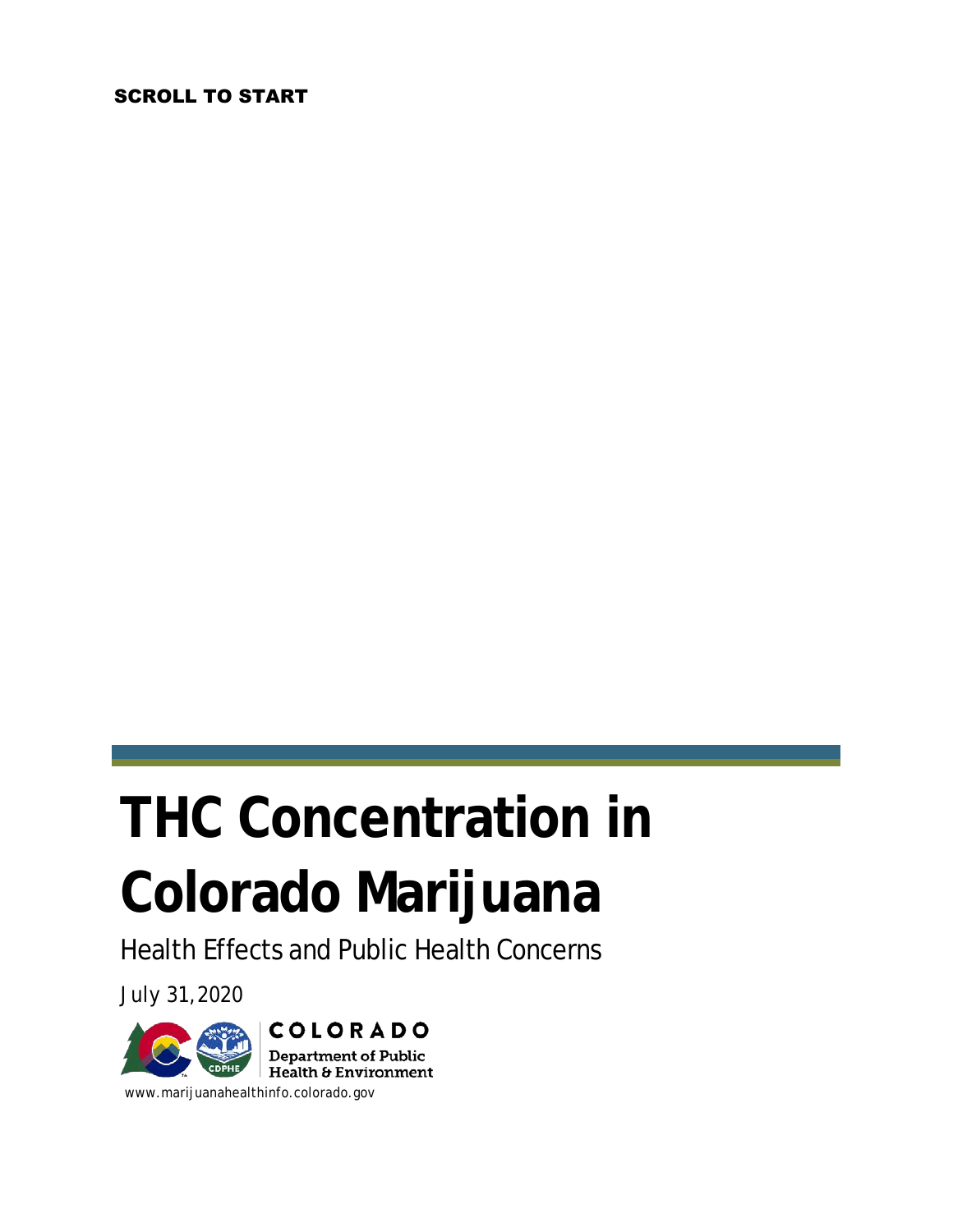### **Contents**

| Table 1: RMPDS generic codes and descriptions for marijuana exposures and the                                                                                            |
|--------------------------------------------------------------------------------------------------------------------------------------------------------------------------|
|                                                                                                                                                                          |
| Table 2: Count of marijuana exposures by product type reported to RMPDS, Colorado                                                                                        |
| Figure 1: Count and descriptions of marijuana product types associated with marijuana<br>codes reported to RMPDS, Colorado January 2017 - June 2020  17                  |
| Figure 2: Quarterly count of top three marijuana exposures reported to RMPDS, Colorado                                                                                   |
|                                                                                                                                                                          |
| Table 3: Call site of cases reported to RMPDS, Colorado January 2017 - June 2020 19                                                                                      |
| Table 4: Demographics of marijuana concentrate cases compared to other marijuana<br>product type cases reported to RMPDS, Colorado January 2017 - June 2020  21          |
| Table 5: Medical outcome and exposure intention of concentrate cases and other<br>marijuana product type cases, ages 13 to 20 years, reported to RMPDS, Colorado January |
|                                                                                                                                                                          |
|                                                                                                                                                                          |

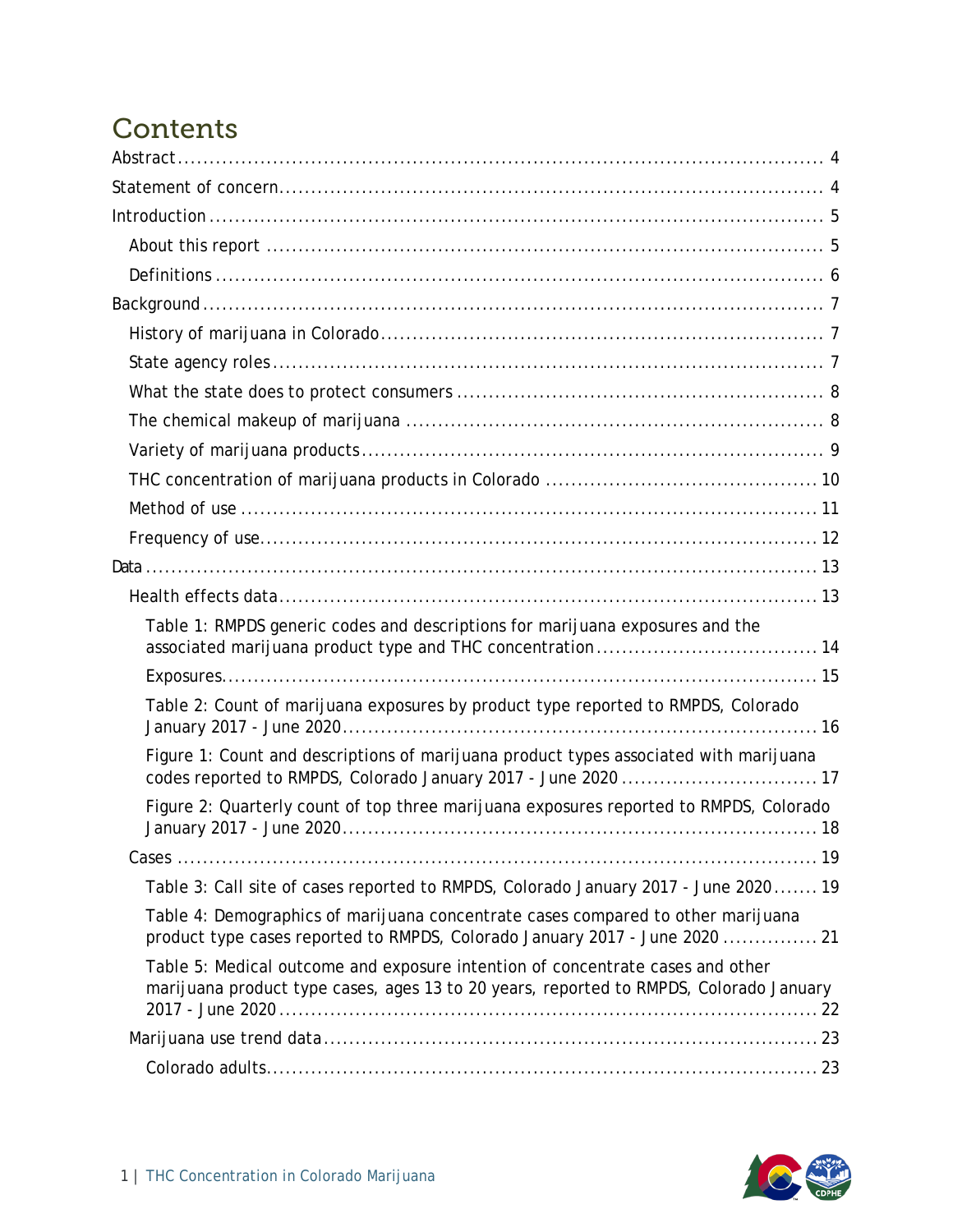| Table 6: Colorado BRFSS marijuana method of use question options and associated         |
|-----------------------------------------------------------------------------------------|
| Table 7: Method of use interpretations for Colorado adults, BRFSS 2017-2018 25          |
| Table 8: Method of marijuana use among Colorado adults, BRFSS 2017-2018  26             |
| Figure 3: Annual prevalence of marijuana use methods among Colorado adults, BRFSS       |
|                                                                                         |
| Table 9: Frequency of marijuana use by any use method among current adult marijuana     |
| Figure 4: Frequency of marijuana use by single or multiple methods of use among current |
|                                                                                         |
|                                                                                         |
|                                                                                         |
|                                                                                         |
|                                                                                         |
|                                                                                         |
|                                                                                         |
|                                                                                         |
|                                                                                         |
|                                                                                         |
|                                                                                         |
|                                                                                         |
|                                                                                         |
|                                                                                         |
|                                                                                         |
|                                                                                         |
|                                                                                         |
|                                                                                         |
|                                                                                         |
|                                                                                         |
|                                                                                         |
|                                                                                         |
|                                                                                         |
|                                                                                         |

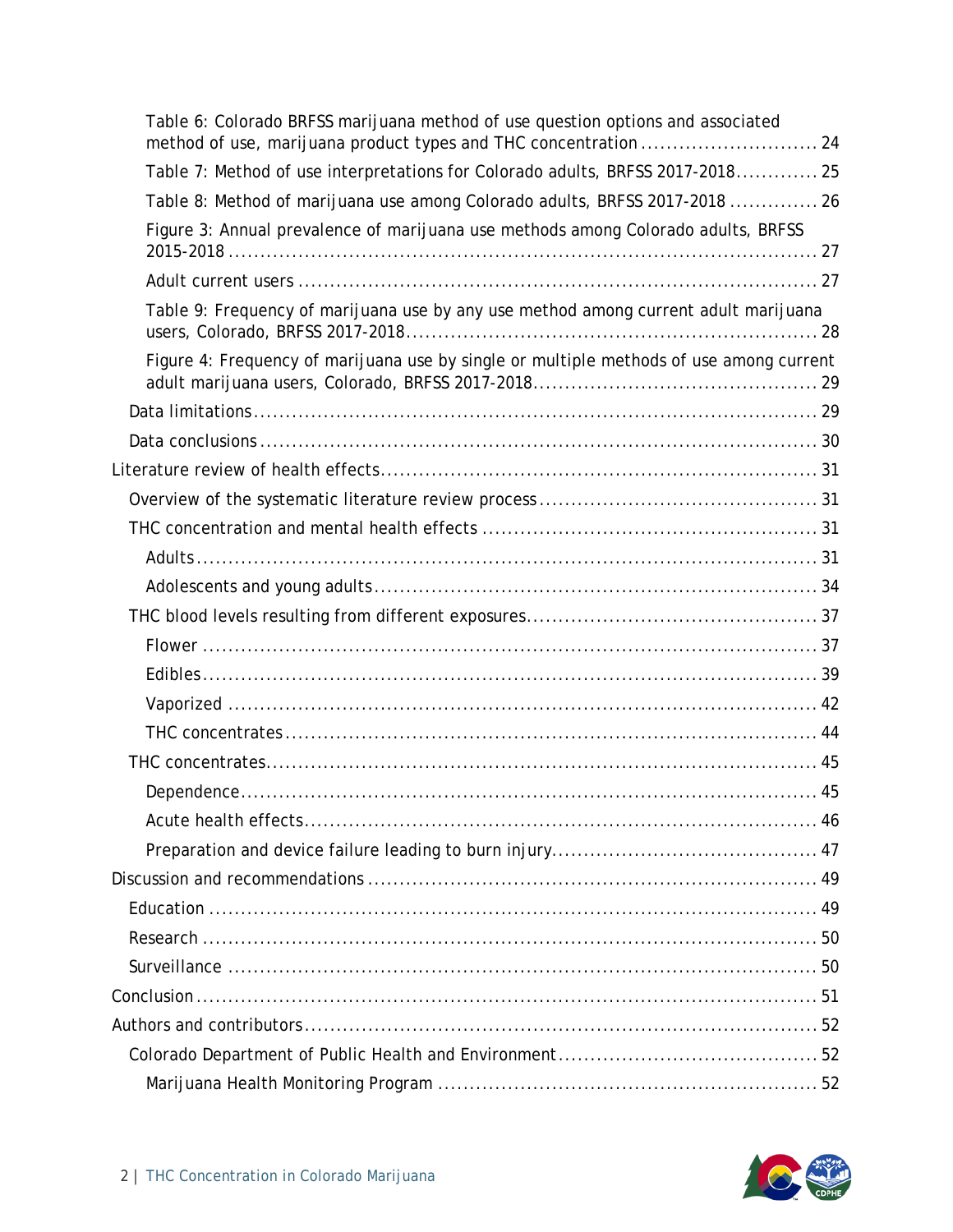<span id="page-3-0"></span>

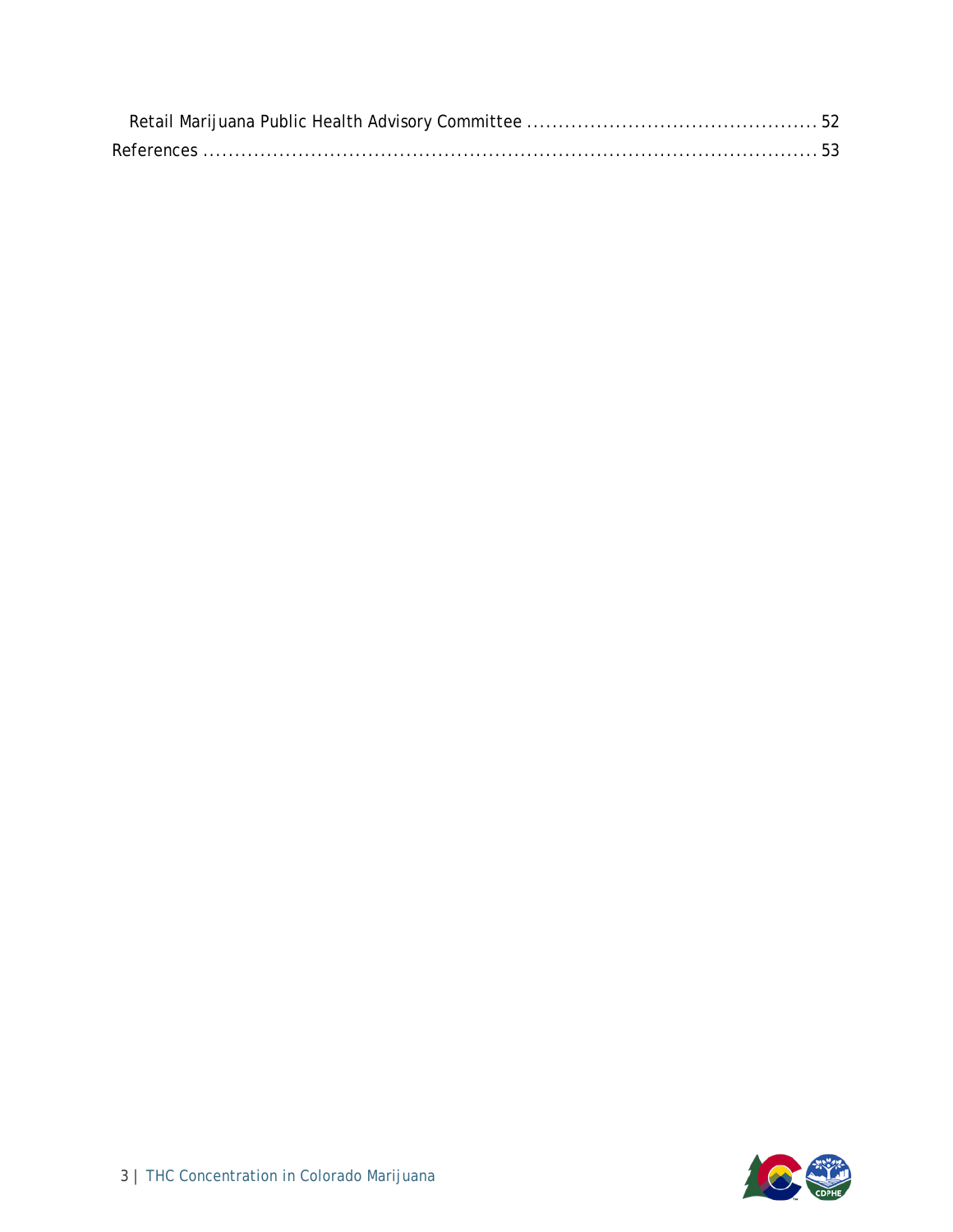### **Abstract**

The Retail Marijuana Public Health Advisory Committee through the Colorado Department of Public Health and Environment were asked by the Colorado General Assembly to produce a report on the scientific findings pertaining to "...tetrahydrocannabinol (THC) potency of marijuana and any related health effects" by July 31, 2020. This report provides a brief history of marijuana in Colorado, including the roles state agencies play and what actions are taken to protect consumer health and safety. Background is provided on the chemical makeup of marijuana and the large variety of products available on the regulated market described. "THC potency" is interpreted as THC concentration, with further explanation of this definition provided. The variation of THC concentration among marijuana products is addressed as well as the various methods of marijuana product consumption and the importance of considering the frequency of marijuana use when examining health effects. Most importantly, this report provides summaries of current scientific evidence and data that works to inform our understanding of the potential of adverse health effects associated with high concentration THC products. Informed by this evidence or the lack thereof, this report concludes with recommendations to better educate, inform, and protect the people of Colorado.

### <span id="page-4-0"></span>**Statement of concern**

The regulated marijuana industry in Colorado produces a large variety of retail products that contain a high concentration of tetrahydrocannabinol or THC, the most psychoactive substance found in marijuana. The clinical effects of marijuana are dictated by the dose of THC, and to a lesser extent, other cannabinoids which will not be discussed in this report. Other factors might include individual response and marijuana product type. THC concentration, commonly called "potency", refers to the content of THC in the marijuana product expressed as either a percentage (%) or milligram (mg) dose per serving for some products, including edible products. Products containing a high THC concentration raise public health concern because increased dose may lead to higher potential for adverse health effects in consumers of these products.

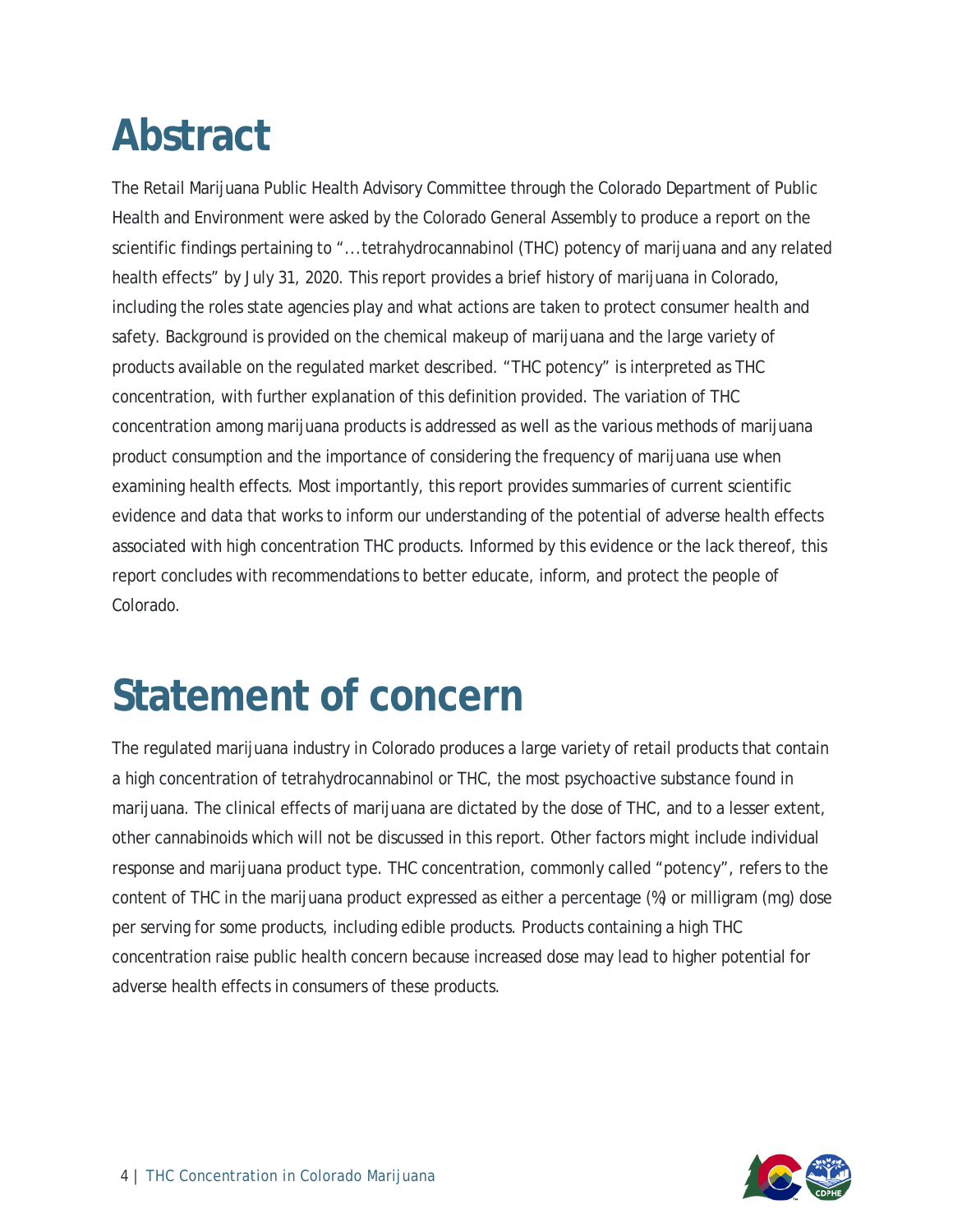### <span id="page-5-0"></span>**Introduction**

#### <span id="page-5-1"></span>**About this report**

During the 2019 Colorado legislative session, the General Assembly requested the Colorado Department of Public Health and Environment (CDPHE) to study "...tetrahydrocannabinol (THC) potency of marijuana and any health effects".<sup>1</sup> In a request for information submitted through the Long Bill in Footnote 88a, CDPHE was instructed to have the Retail Marijuana Public Health Advisory Committee (RMPHAC) review the scientific literature, plus relevant data, and present a report with recommendations to the General Assembly by July 31, 2020. This white paper serves as the requested report.

In response to this request, it should be noted that both CDPHE and the RMPHAC interpret the term "THC potency" as the concentration of THC in marijuana or marijuana products. Although "potency" is the term commonly used to describe THC concentration or content, it has a different pharmacologic meaning. The proper use of the term potency is used to express the activity of a drug, in terms of the amount required to produce a defined effect.<sup>2</sup> The term "potency" is inaccurate when discussing marijuana clinical effects since the active compound, THC, is the same in all marijuana products, and the effect on cannabinoid receptors is therefore consistent across products, on the cellular level. Since the effects of THC are subjective, differing between individuals and dependent on mode of use, a known amount to produce a defined effect does not exist. Misuse of the term potency in this way may also give a false sense that any risk has been mitigated due to testing the relationship of amount to effect. Increasing the concentration of THC can lead to an increase in the dose consumed. Even low doses may affect some individuals in adverse ways, though as dose increases, risk increases.

This report is reflective of literature available and reviewed as of March 2020, and data available as of August 2020. CDPHE and the RMPHAC consistently search and review the published literature on a quarterly basis. Data are analyzed as new data is released. As new evidence emerges on topics covered by this committee, including THC concentration and/or specific marijuana product types, the RMPHAC will update statements and recommendations made in this report. Updates are made regularly by CDPHE and posted to the website [www.marijuanahealthinfo.colorado.gov.](http://www.marijuanahealthinfo.colorado.gov/)

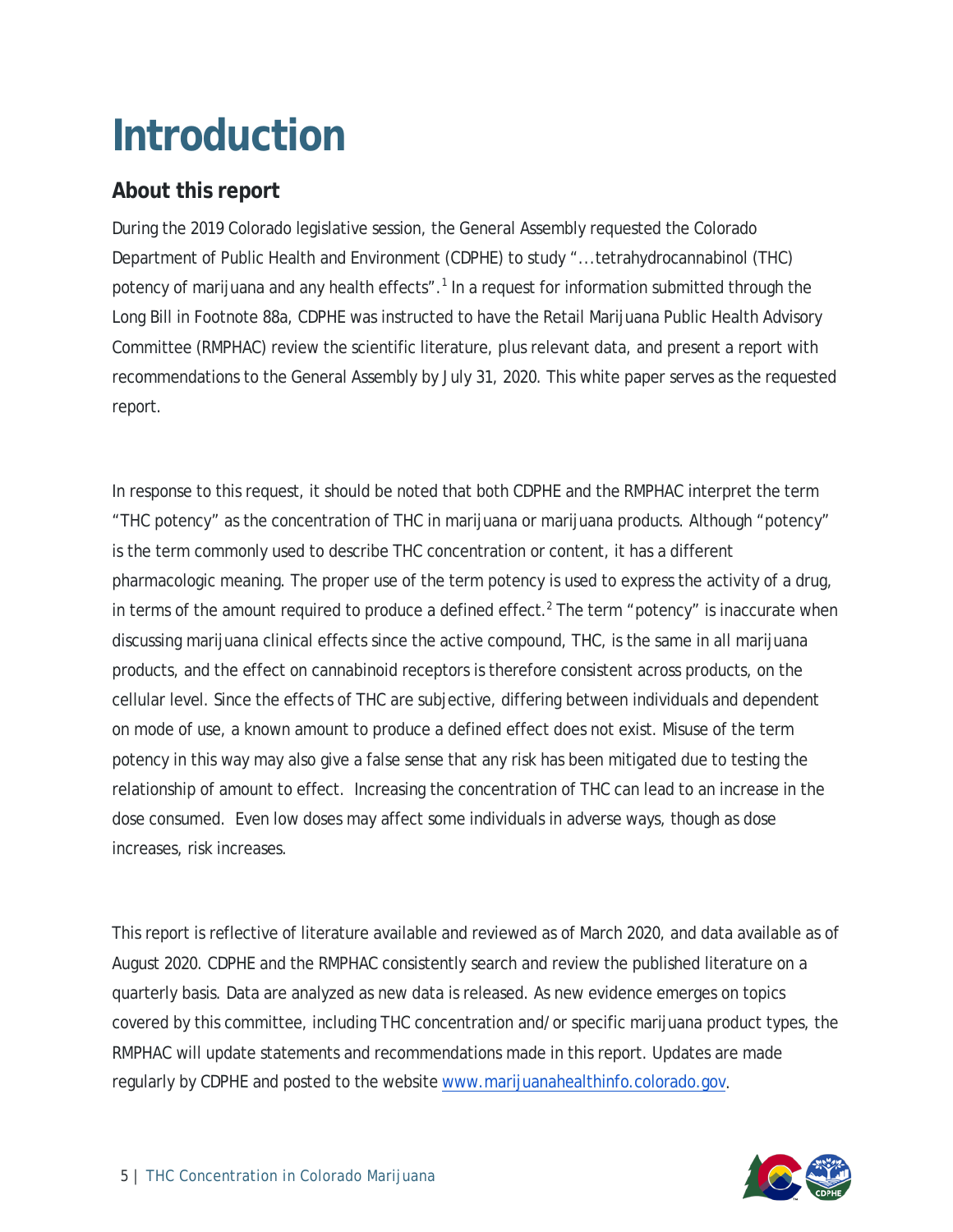#### <span id="page-6-0"></span>**Definitions**

- Trichomes part of marijuana plant containing cannabinoids, such as THC and CBD.
- Cannabinoid- compounds found in marijuana, such as THC and CBD.
- THC-A or Δ-9-tetrahydrocannabinolic acid non-psychoactive precursor of THC that is activated (i.e. decarboxylated) by heat energy to form THC.
- THC or Active THC or Δ-9-tetrahydrocannabinol a prominent cannabinoid of marijuana and the primary psychoactive compound found within the marijuana plant.
- CBD or Cannabidiol a prominent non-intoxicating cannabinoid of marijuana.
- THC Concentrate product created by using extraction methods that condense trichomes and separates them from marijuana plant material. Contains concentrated amounts of cannabinoids, including THC.
- THC Concentration THC content per volume or weight of marijuana products, usually measured in milligrams or percentage.
- Potency an expression of the activity of a drug, in terms of the amount required to produce a defined effect.
- Dose or Dosage- specified amount of THC taken (inhaled or milligrams consumed) at one point in time.
- Method of marijuana use The manner in which marijuana is consumed.

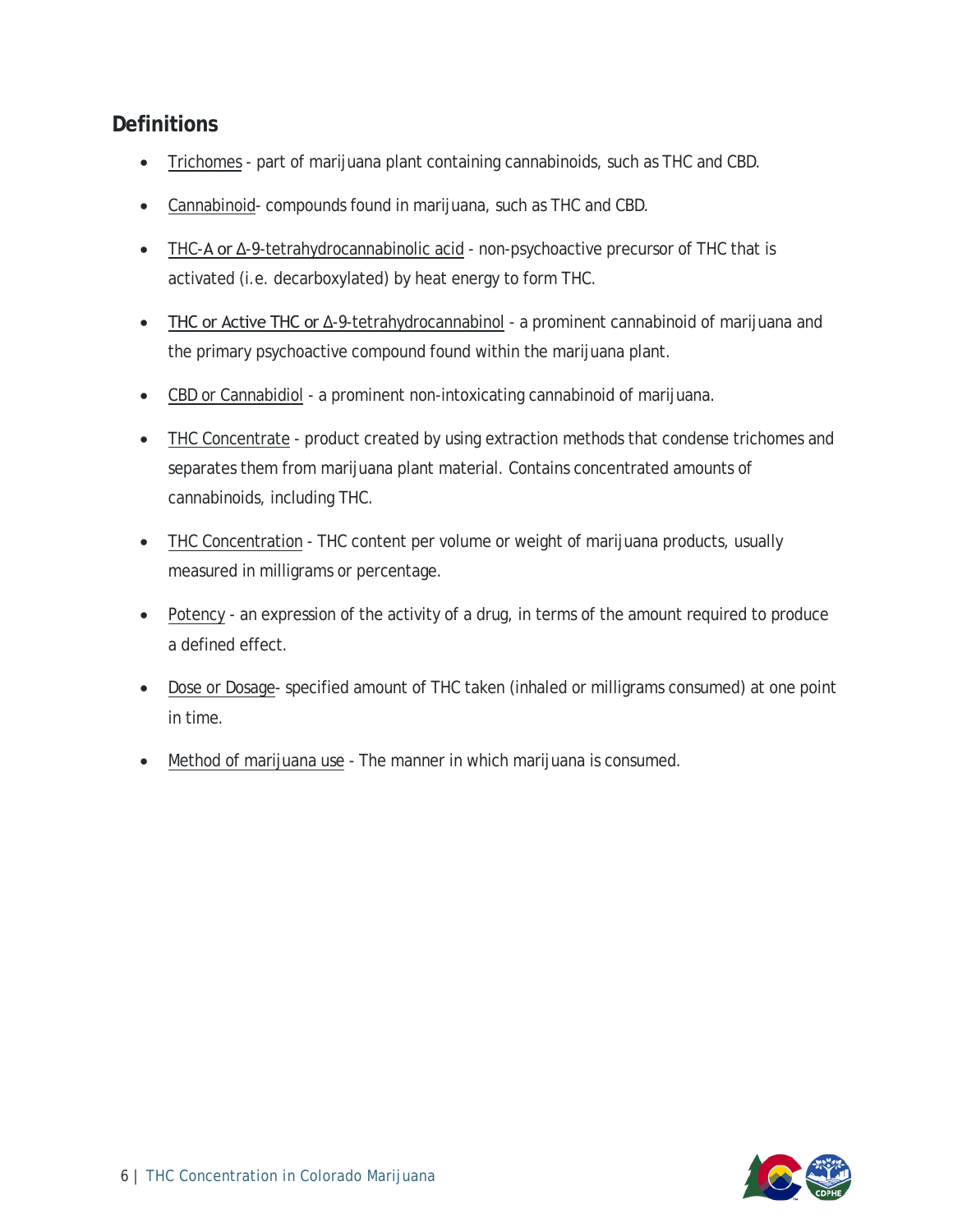## <span id="page-7-0"></span>**Background**

#### <span id="page-7-1"></span>**History of marijuana in Colorado**

Colorado has a 20-year history in the legalization of marijuana. Marijuana, a federally illegal, Schedule I drug that contains psychoactive THC, was first legalized in Colorado for medicinal purposes only. Added to the state constitution through Amendment 20 in 2000, only certain listed medical conditions may be treated using medical marijuana recommended by a physician. $3$  In 2012, nonmedical marijuana intended for adult consumption was proposed on Amendment 64 and passed with 53% of the vote.<sup>4</sup> Amendment 64 also instituted the large-scale production and sale of marijuana.<sup>5</sup> On January 1, 2014 Colorado became the first state in the nation to open retail stores selling regulated, adult-use marijuana.

#### <span id="page-7-2"></span>**State agency roles**

Both state and local government agencies in Colorado have roles in the regulation and safety of marijuana. At the state level, the Colorado Department of Revenue's Marijuana Enforcement Division (MED) has authority over the production, distribution and sale of marijuana.<sup>5</sup> The Marijuana Health Monitoring Program at CDPHE is responsible for monitoring marijuana use trends across the state and the emerging scientific evidence of health effects related to marijuana use.<sup>6</sup> At the local level, jurisdictions have authority to require additional licenses and may enact laws that build upon rules and regulations set at the state level to protect public health and safety.<sup>5</sup>

The MED dictates in rule and regulation what marijuana products are allowable. A current list of allowable products, that includes marijuana concentrate, may be found in the Colorado Code of Regulations, Marijuana Enforcement Division, 1 CCR 212-3.<sup>7</sup> These rules and regulations are updated through the rulemaking process that includes input from stakeholders, including industry representatives, state agencies, subject matter experts and the public. CDPHE regularly participates during the rulemaking process to offer consultation from its subject matter experts on topics that pertain to public health. Consumer safety and education, laboratory testing, youth and unintentional consumption prevention, and environmental impacts are all topics that CDPHE has provided input on to minimize the occurrence of adverse health effects and outcomes.

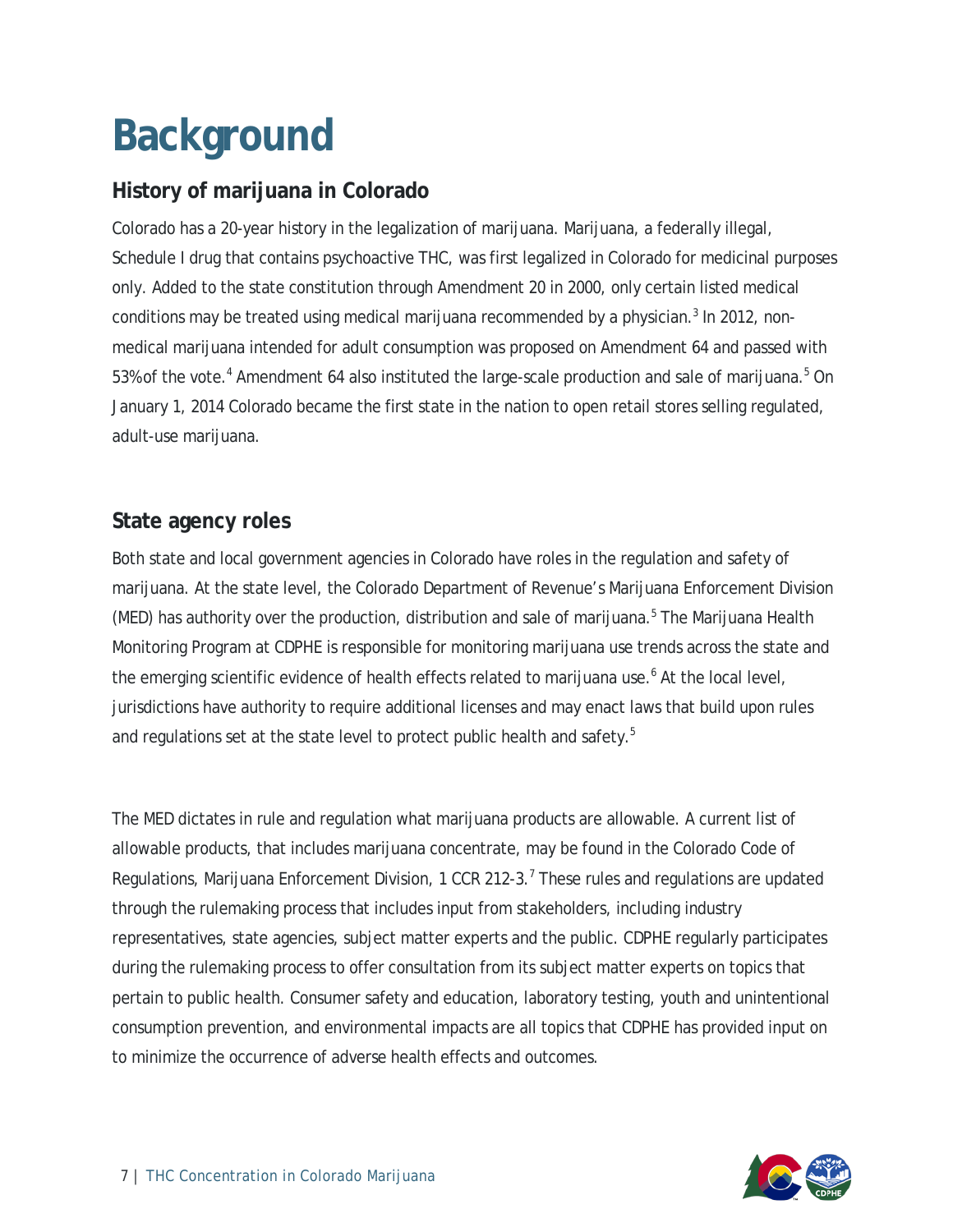CDPHE is required by statute to monitor health effects of retail marijuana use in order to protect both marijuana consumers and the general public.<sup>6</sup> This is accomplished through analysis of various data sources and regular review of peer-reviewed literature by a panel of health experts, the RMPHAC. Through the work of the RMPHAC, the department issues Evidence Statements and Public Health Statements on the health effects of marijuana use that are based on the evidence found in the current scientific literature. Evidence Statements and Public Health Statements are referenced and discussed throughout this paper. All statements on health effects have been approved by the RMPHAC. The work of the RMPHAC and CDPHE is presented to the legislature, Department of Revenue, and Board of Health as a report summary every two years. The next report summary is due January 31, 2021, however the work of the RMPHAC is regularly updated throughout the year and current information may be accessed a[t www.marijuanahealthinfo.colorado.gov](http://www.marijuanahealthinfo.colorado.gov/) .

#### <span id="page-8-0"></span>**What the state does to protect consumers**

The state of Colorado has enacted laws and regulations that are intended to protect consumers of marijuana products. The MED has rules and regulations that aim to inform and protect consumers of marijuana. A few rules of note that intend to protect and inform consumers include; placing THC "potency" (concentration) test results on marijuana product packaging labels, requiring a "potency" (concentration) statement of total THC and cannabidiol (CBD) for all concentrate products and flower, and requiring a warning statement on the container or marketing label that says "There may be long term physical or mental health risks from use of marijuana including additional risks for women who are or may become pregnant or are breastfeeding" and "Use of marijuana may impair your ability to drive a car or operate machinery."<sup>7</sup> During 2019 Rulemaking, marijuana stores were required to notify MED or CDPHE of any reports of adverse health effects reported to them by consumers. The MED also has authority to issue Health and Safety Advisories when any marijuana product is thought to be a threat to public health or safety.<sup>7</sup> CDPHE is regularly consulted during this process.

#### <span id="page-8-1"></span>**The chemical makeup of marijuana**

Marijuana contains hundreds of cannabinoids, with Δ-9- tetrahydrocannabinol (THC) and cannabidiol  $(CBD)$  being the two most prominent. $8$  THC is the primary psychoactive compound found within the marijuana plant and can be defined by two primary types: THCA, Δ-9-tetrahydrocannabinolic acid, which is a non-psychoactive precursor that is decarboxylated by heat energy to form THC, Δ-9-

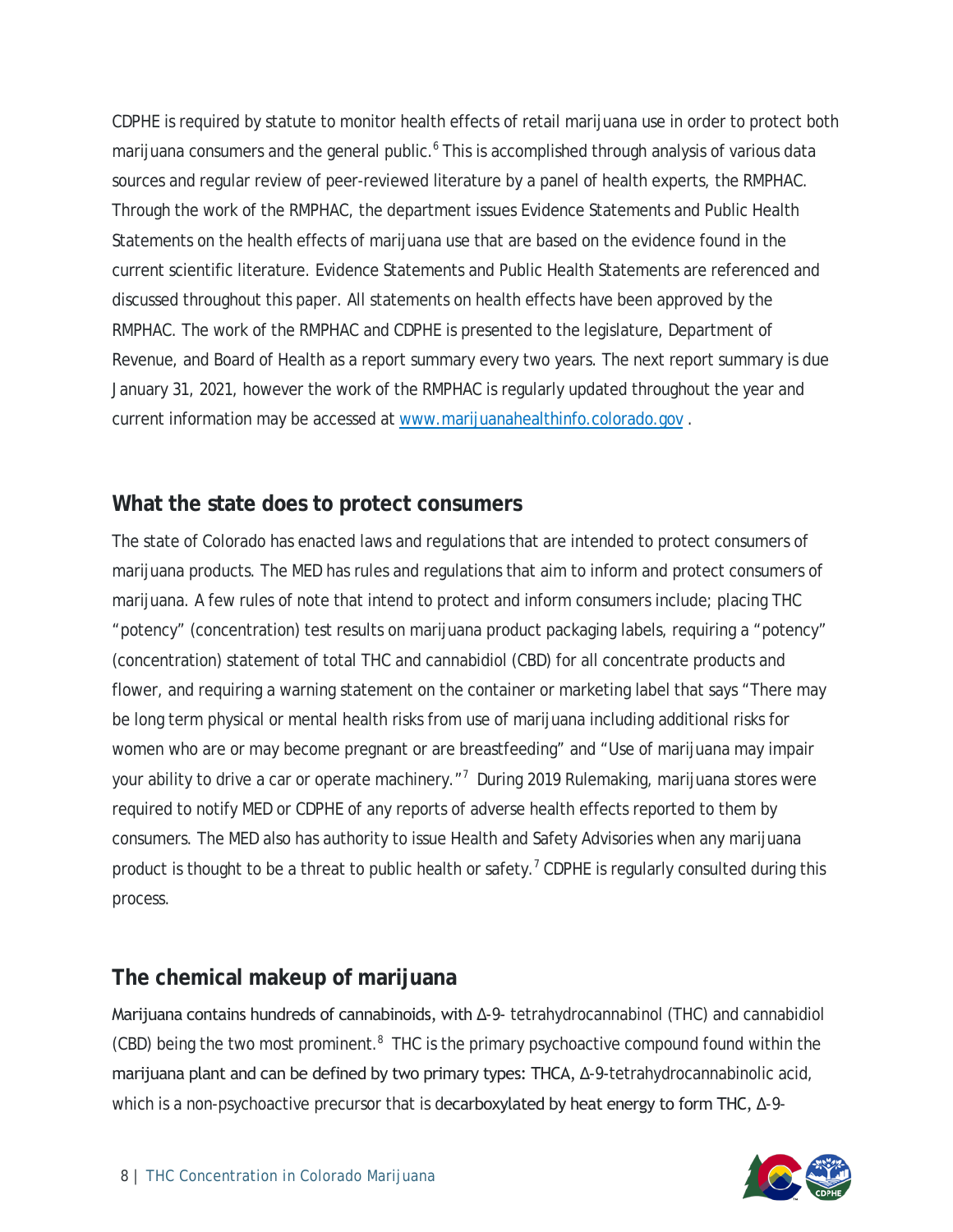tetrahydrocannabinol, which is psychoactive. THC concentration refers to the content of THC per unit of weight or volume, and is usually expressed as a percentage (%), but may also be expressed in milligrams (mg).<sup>9</sup> "Total THC" means the sum of the percentage by weight of THCA multiplied by 0.877 plus the percentage by weight of THC i.e., Total THC =  $(\text{WTHCA} \times 0.877) + \text{WTHC}$ .<sup>7</sup> The 0.877 is used to account for the difference of molecular weight between THCA and THC and this equation assumes 100% decarboxylation of THCA to active THC.<sup>9</sup>

#### <span id="page-9-0"></span>**Variety of marijuana products**

The marijuana industry in Colorado produces high quality marijuana and a wide variety of products produced from marijuana extract. Marijuana flower is the part of the plant that contains the most THC-containing trichomes. Flower is considered the most valuable part of the plant and is primarily sold as a smokable product. There are hundreds of varieties of marijuana flower regularly cultivated and sold on the regulated market in Colorado. According to the 2018 Colorado Market Size and Demand Update, flower accounted for the majority of all marijuana sales in the state.<sup>10</sup>

There are also many products sold on the regulated market that are produced using marijuana plant extract. The marijuana industry uses extraction methods to separate THC-containing trichomes from parts of the plant that otherwise would be waste. Specialized machinery that uses a combination of heat and pressure, solvents (e.g. butane, propane, ethanol, isopropyl alcohol, etc.) or water produces relatively small batches of marijuana extract that contains concentrated levels of THC. The resulting extract may be used in the production of many THC-containing products, such as vaping liquids, edibles, tinctures, topicals or alternative use products like inhalers or nasal sprays.

Marijuana extract may also be further refined to produce various forms of concentrate products. Concentrate products are intended to be consumed in pure concentrated form. The consistency of the product can vary and is often given a name that reflects its appearance, like wax, shatter, or budder. The MED refers to these products as "marijuana concentrates".<sup>7</sup> For clarity purposes, we refer to these products as THC concentrates throughout this paper.

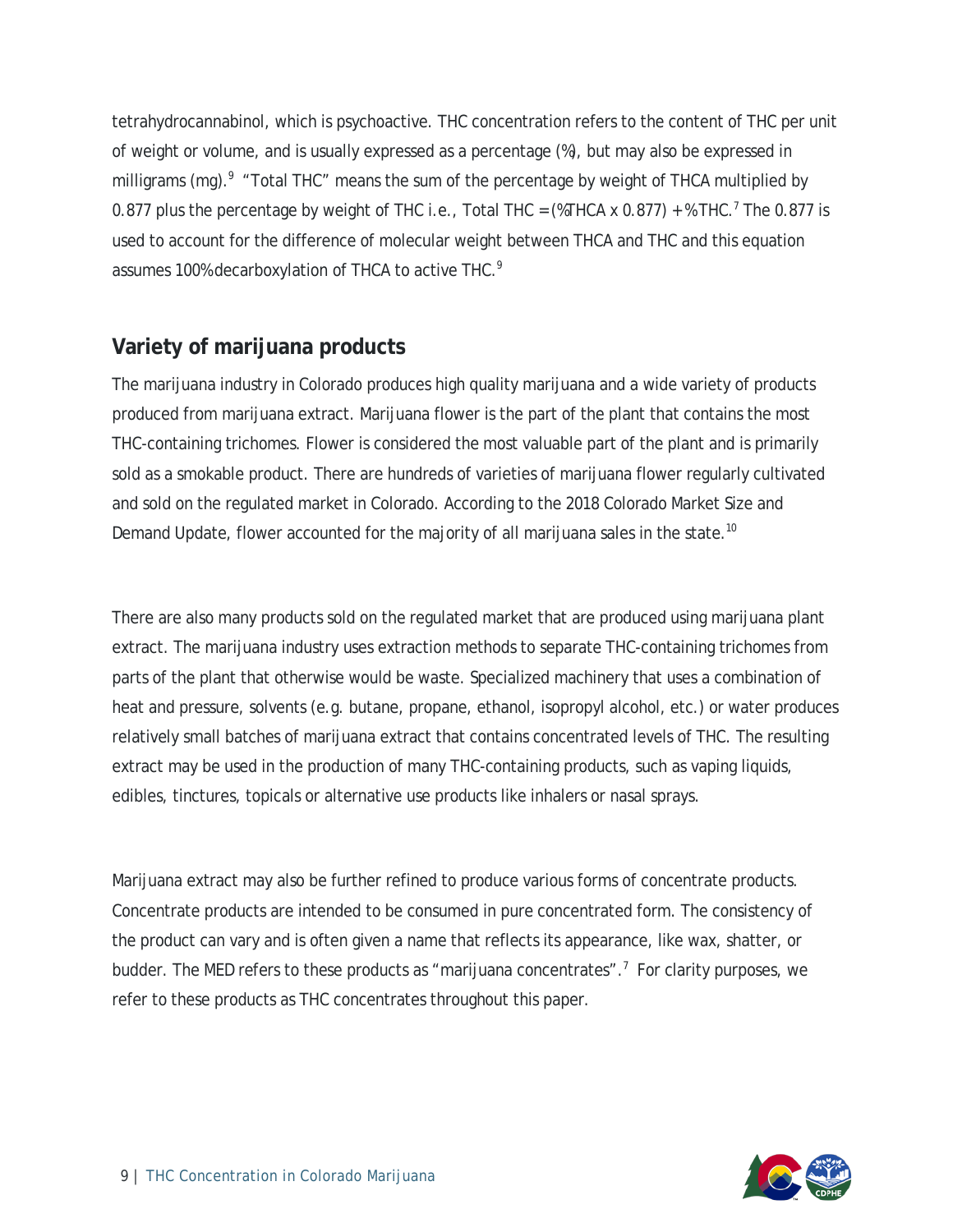#### <span id="page-10-0"></span>**THC concentration of marijuana products in Colorado**

Marijuana flower produced in Colorado and other legalized states is known to contain higher concentrations of THC than what has been reported previously from other regulated sources. According to the 2018 Colorado Market Size and Demand Update report, marijuana flower in Colorado contained an average of 19.6% THC per gram (Upper limit 35%) in 2017 and has remained relatively stable since 2014.<sup>10</sup> By comparison, flower produced for research purposes by the University Mississippi for the National Institute of Drug Abuse averages 4.14%.<sup>11</sup> Looking at Colorado specifically, a 2020 study by Cash et al. found 92.94% of all products sold in retail marijuana stores to have >15%  $THC.<sup>12</sup>$ 

The content of THC in concentrate products is substantially higher than flower. The 2018 Colorado Market Size and Demand Update report shows the percentage of THC in concentrate products steadily increased over the years; in 2014, concentrate averaged 56.6% THC compared to an average of 68.6% THC (Upper limit 90%) in 2017.<sup>10</sup> Some retail marijuana stores advertise up to 95% THC in concentrate products.<sup>13</sup>

In contrast to THC concentrate products, the THC content in retail marijuana edible products has decreased. This was due to policy changes for edible products in 2016, which set the maximum THC concentration (measured as dose in milligrams) in retail edible products to 10mg dose THC per individual serving, with a maximum of 100mg per package.<sup>14</sup> This change was prompted after public health concern was raised due to reports of THC overconsumption in adults and unintentional or accidental THC consumption by children.<sup>15,16</sup>

Scientific literature shows a trend of increasing THC concentration happening worldwide and it appears to be increasing on a yearly basis. Cascini et al. (2012) conducted a systematic review of scientific literature published between 1970 and 2009 and found a significant association between average THC content of marijuana flower and year. Average increase of mean THC concentration between 1970 and 2010 was 4.7% and this rise has been more rapid in the last decade. Studies specific to the United States have shown similar results.<sup>17</sup> ElSohly et al. (2016) used DEA confiscated marijuana flower samples from 1995 to 2014 and found a trend of increasing THC concentration from ~4% in 1995 to ~12% in 2014.<sup>18</sup> Specifically related to THC concentrates, a 2019 study by Chandra et

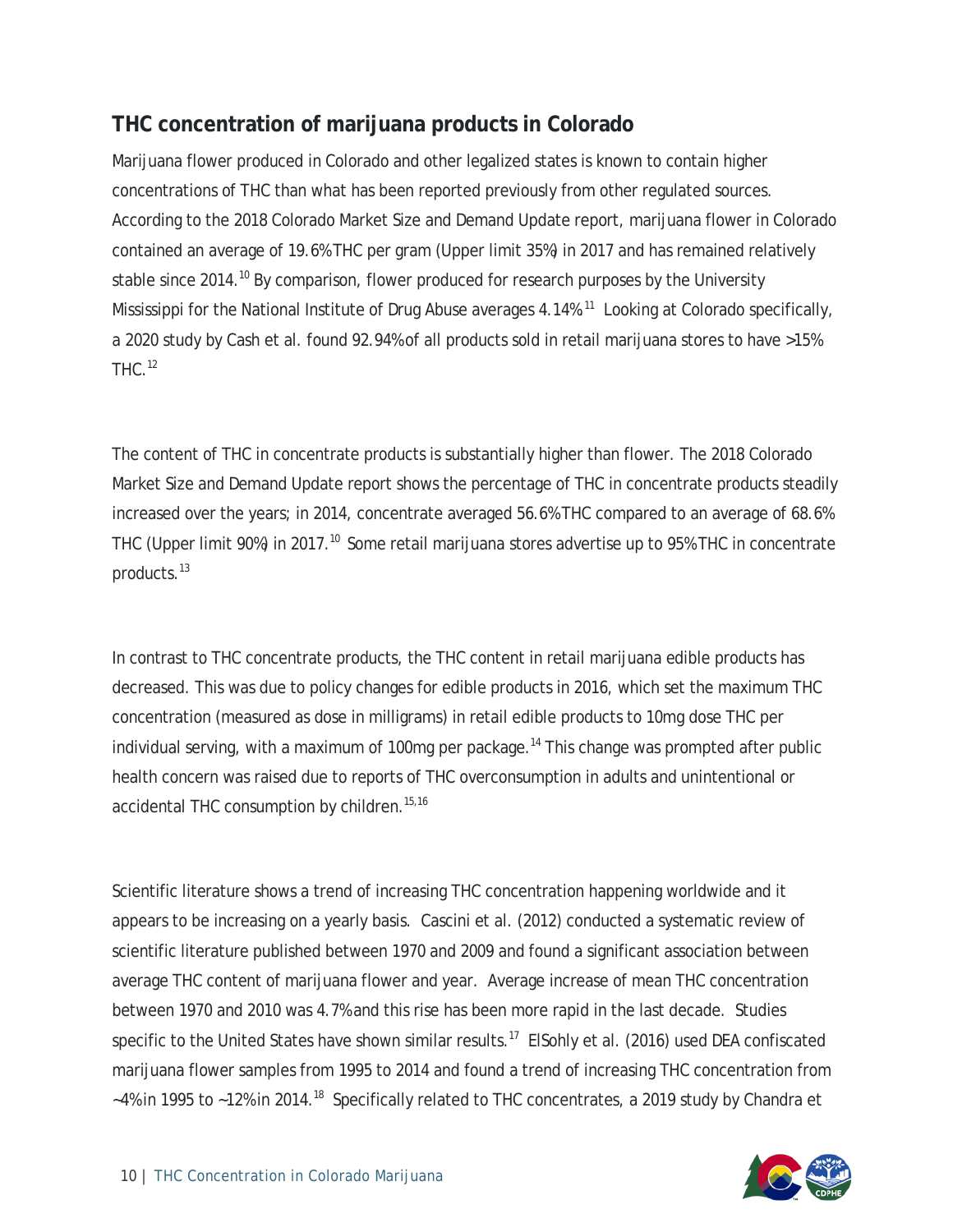al. used DEA confiscated samples to find an average THC content increased from 6.7% in 2008 to 55.7% in 2017, with fluctuation in between.<sup>19</sup> These articles provide evidence that average THC concentration in marijuana products has increased and is associated with time.

#### <span id="page-11-0"></span>**Method of use**

The method of marijuana use is the manner in which the marijuana is consumed. Certain methods of use can give insight as to which marijuana products are being consumed. For example, eating or drinking marijuana indicates only products containing active THC (i.e. edibles) are consumed in order for the effects of the THC to be felt. Similarly, dabbing marijuana is indicative of THC concentrate use. However, method of use does not always dictate what type of marijuana product(s) are being consumed. For example, vaporizing can involve either THC concentrates or flower. In an effort to help the reader understand the difference in each method of use, we define the most common methods of marijuana use in the following list:

- Smoking, the most traditional method of use, involves marijuana flower rolled in cigarette paper or tobacco leaves (i.e. joint or blunt respectively), or inserted into the bowl of a pipe or bong. The flower is combusted by applying flame and the smoke inhaled.
- Eating/Drinking or Oral Administration involves marijuana edible products or tinctures that contain active THC that is ingested orally. Effects of edibles are delayed but last longer compared to those of smoking.
- Lotions/salves/topicals contain active THC and are applied to the skin surface.
- Vaporizing involves devices (e.g. pen) that contain internal coils that are heated by a battery supply. Vaping liquid containing THC concentrate or flower comes into contact with the heated coils and produces a vapor that is inhaled.
- Dabbing, also considered a form of vaporization, involves a device that has a metal or ceramic plate that is heated prior to placing THC concentrate directly onto the plate's surface to produce an inhalable vapor.
- Alternative use products, such as inhalers and nasal sprays, contain THC concentrate mixed with other inactive ingredients to produce a fine, mist-like product that can be inhaled through either the mouth or nose.

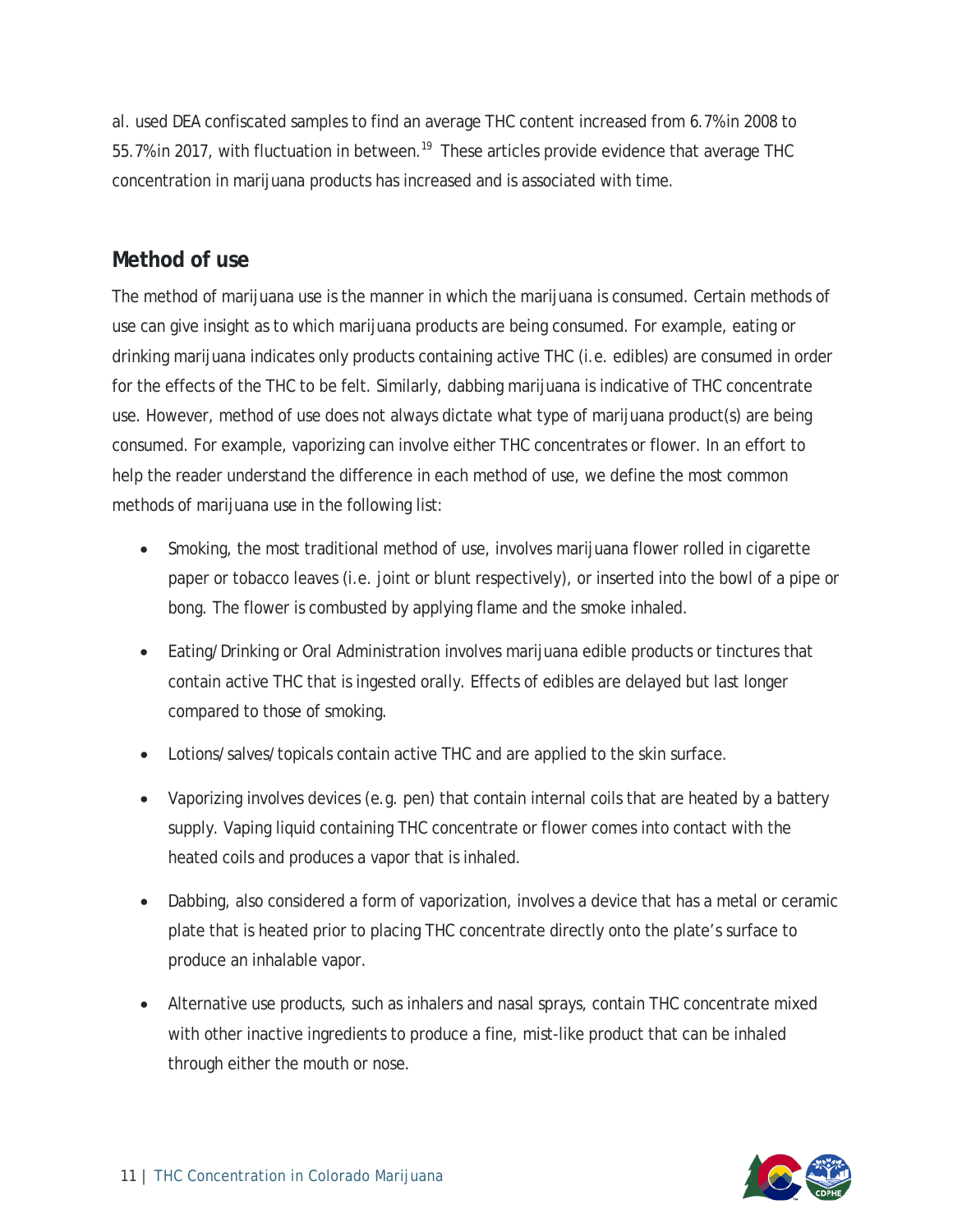#### <span id="page-12-0"></span>**Frequency of use**

As with all substance use, frequency of use plays an important role in subsequent health effects. A 2020 study by Hines et al. found the use of high THC concentration marijuana products to be associated with at least weekly marijuana use, when compared to those using lower THC concentration marijuana (aOR 4.38, 95% CI 2.89-6.63).<sup>20</sup> In another study Bidwell et al. (2018) studied characteristics of people using THC concentrates on the legal markets in the United States. Those reporting frequent use of concentrate products reported using marijuana (of any form) an average of 6.04 days per week, compared to 4.16 days for marijuana users who never use concentrate products. Furthermore, frequent concentrate users reported a higher per-day use frequency than flower-only marijuana users.<sup>21</sup>

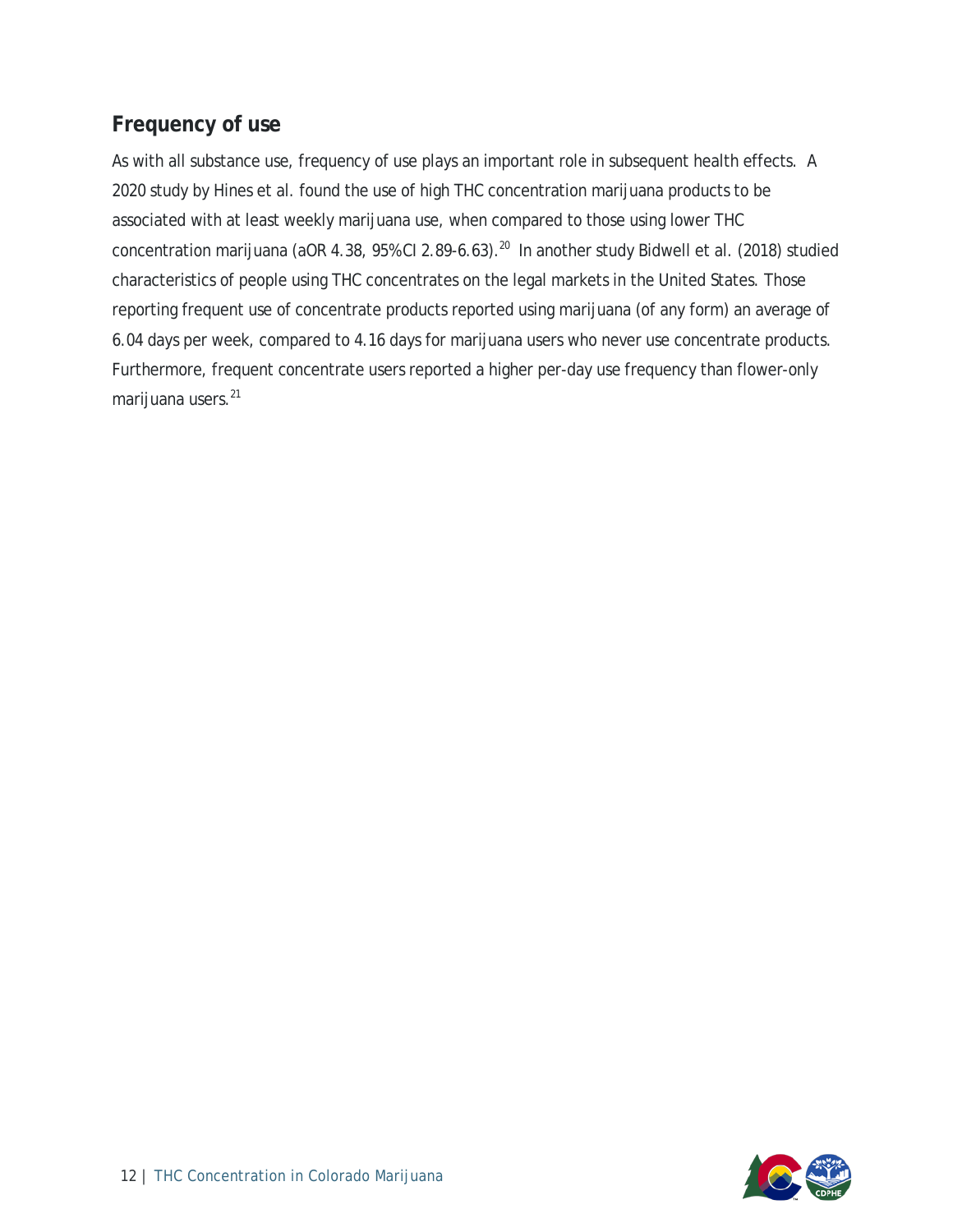### <span id="page-13-0"></span>**Data Health effects data**

<span id="page-13-1"></span>CDPHE is statutorily tasked with collecting data specific to marijuana related health effects and marijuana use trends. Over the years CDPHE has worked with its partners to explore data sources that contain information relevant to marijuana health monitoring purposes. Although we have been successful in identifying data sources that contain useful data on marijuana use, there are few sources that contain detailed information needed to distinguish the type of marijuana product consumed and the THC concentration of those products. A prime example is the Colorado Hospital Association (CHA) data set. CHA provides CDPHE with the largest and most complete surveillance data set containing information on hospital and emergency department visits from most hospitals around the state. These data contain billing codes, from which valuable information is extracted, including information on visits involving marijuana. Since the primary purpose of these codes are for billing purposes, they only contain information specific to the medical procedure or condition. These codes do not contain the level of detail that distinguishes the marijuana product type, percentage THC, or whether the hospital visit was attributable to THC. Therefore these data do not appear in this report.

Rocky Mountain Poison and Drug Safety (RMPDS) serves as the regional poison center for Colorado. RMPDS has been providing CDPHE data on the number of marijuana exposures since 2014. In 2017 CDPHE granted RMPDS additional funds to collect more detailed information from callers reporting marijuana exposures. Detailed data now attempted to be collected includes type of marijuana product consumed. A limitation to these data is that they are voluntarily reported by callers and cannot capture the true prevalence of use patterns. Additionally, detailed information is not always known by the caller, who may be a friend, family member, or healthcare personnel who are calling the poison center on the patient's behalf.

RMPDS collects information on exposures and opens a case number to be followed. The generic codes in the Table 1 define an exposure due to marijuana. Each unique patient under a case number is considered a "case". Marijuana cases usually have multiple generic codes present. Each case can have multiple substance exposures.

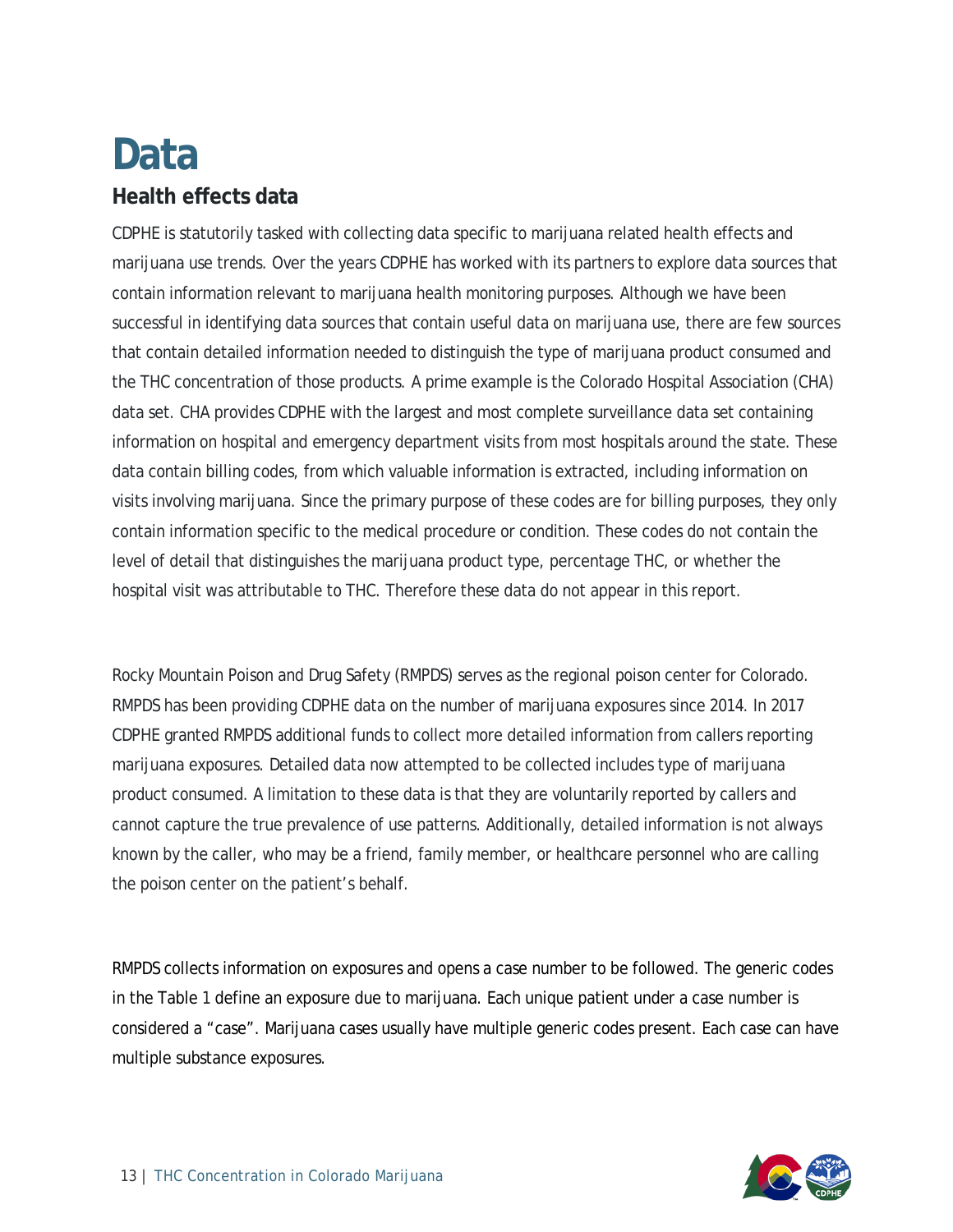<span id="page-14-0"></span>**Table 1: RMPDS generic codes and descriptions for marijuana exposures and the associated marijuana product type and THC concentration**

| Generic<br>Code | <b>Generic Code Description</b>                                                                                                                                   | Marijuana Product<br>Type | <b>High THC</b><br>Concentration |
|-----------------|-------------------------------------------------------------------------------------------------------------------------------------------------------------------|---------------------------|----------------------------------|
| 0083000         | Marijuana: Dried Plant                                                                                                                                            | Plant                     | Unknown                          |
| 0310033         | eCigarettes: Marijuana Device Without Added Flavors                                                                                                               | Electronic device/liquids | <b>Unknown</b>                   |
| 0310034         | eCigarettes: Marijuana Device With Added Flavors                                                                                                                  | Electronic device/liquids | <b>Unknown</b>                   |
| 0310035         | eCigarettes: Marijuana Liquid Without Added Flavors                                                                                                               | Electronic device/liquids | <b>Unknown</b>                   |
| 0310036         | eCigarettes: Marijuana Liquid With Added Flavors                                                                                                                  | Electronic device/liquids | <b>Unknown</b>                   |
| 0310096         | eCigarettes: Marijuana Device Flavor Unknown                                                                                                                      | Electronic device/liquids | <b>Unknown</b>                   |
| 0310097         | eCigarettes: Marijuana Liquid Flavor Unknown                                                                                                                      | Electronic device/liquids | Unknown                          |
| 0310121         | Marijuana: Edible Preparation                                                                                                                                     | Edible                    | Unknown                          |
| 0310122         | Marijuana: Oral Capsule or Pill Preparation                                                                                                                       | Oral capsule/pill         | Unknown                          |
| 0310123         | Marijuana: Undried Plant                                                                                                                                          | Plant                     | Unknown                          |
| 0310124         | Marijuana: Concentrated Extract (Including Oils and<br>Tinctures)                                                                                                 | Concentrate               | Yes                              |
| 0310125         | Marijuana: Topical Preparation                                                                                                                                    | Topical                   | Unknown                          |
| 0310126         | Marijuana: Other or Unknown Preparation                                                                                                                           | Other/Unknown             | <b>Unknown</b>                   |
| 0310146         | Cannabidiol (CBD)                                                                                                                                                 | <b>CBD</b>                | None                             |
|                 | Produced by: Marijuana Health Monitoring Program, Colorado Department of Public Health & Environment 2020.<br>Data Source: Rocky Mountain Poison and Drug Safety. |                           |                                  |

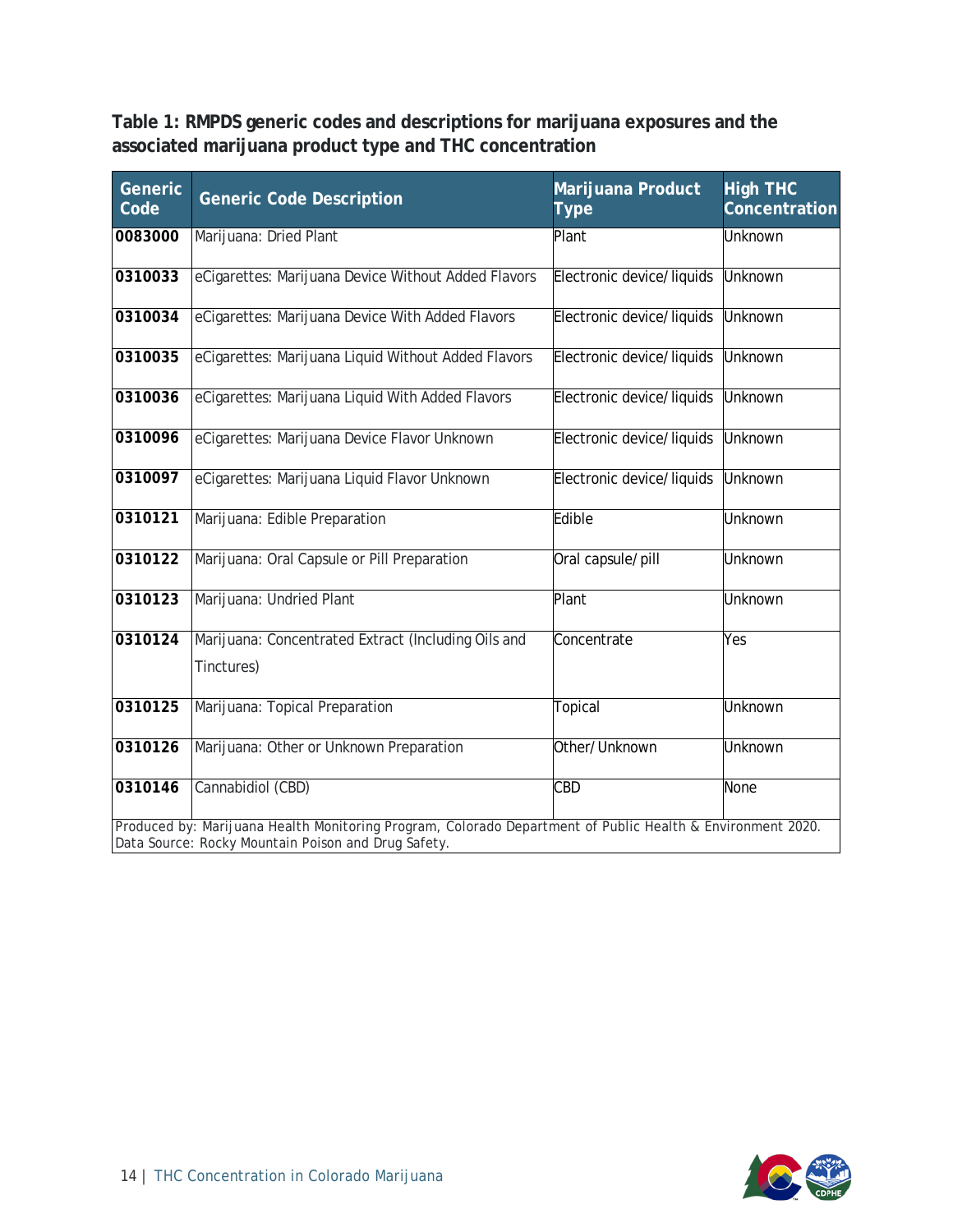#### <span id="page-15-0"></span>**Exposures**

Most often marijuana exposures are not a single exposure. A marijuana exposure can have multiple generic codes including polysubstance exposures. Concentrated THC product exposures were determined using the generic code for concentrated extract (0310124). From January 2017 through June 2020, 973 human exposures with at least one marijuana generic code present were sent to CDPHE using an enhanced surveillance collection project from RMPDS.

In total there were 975 marijuana generic codes described in Table 2 by product type. Almost 75% of marijuana exposures reported to RMPDS were from edibles (44.9%) and marijuana plant (29.1%). There were 104 (10.7%) concentrate extract exposures since 2017. Further description of the marijuana product gathered through the call are in Figure 1. Of the concentrated extracts, 31.7% were described as either concentrated marijuana/THC and 21.2% were oils. No concentrated extracts were tinctures.

The number of marijuana exposures due to the top three marijuana associated exposure (edibles, plant, or concentrated extracts) has remained unchanged starting in Q3 of 2018 (Figure 2). Since 2017, most exposures have been due to either edibles or marijuana plant. Exposure to concentrated extracts have consistently remained lower than edible and marijuana plant exposures.

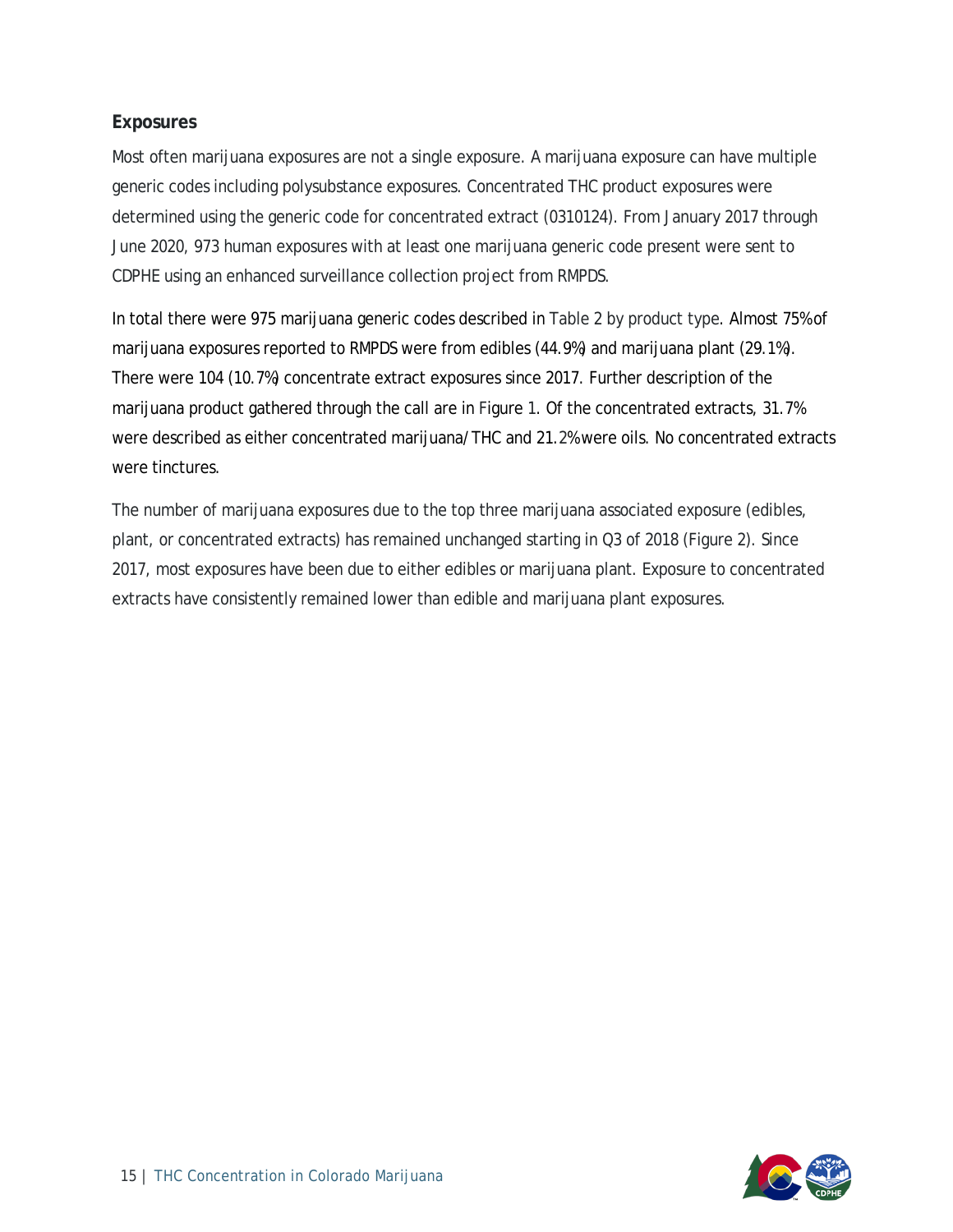<span id="page-16-0"></span>**Table 2: Count of marijuana exposures by product type reported to RMPDS, Colorado January 2017 - June 2020**

|                           | <b>Exposures</b> |
|---------------------------|------------------|
| Marijuana Product Type    | Number (%)       |
| Edible                    | 438 (44.9%)      |
| Plant                     | 284 (29.1%)      |
| Concentrate               | 104 (10.7%)      |
| Other/Unknown             | 85 (8.7%)        |
| <b>CBD</b>                | 34 (3.5%)        |
| Electronic device/liquids | 27 (2.8%)        |
| <b>Topical</b>            | $\star$          |
| Oral capsule/pill         | $\star$          |
| Total marijuana exposures | 975 (100%)       |

-\*Suppressed due to low number count.

Produced by: Marijuana Health Monitoring Program, Colorado Department of Public Health & Environment 2020. Data Source: Rocky Mountain Poison and Drug Safety.

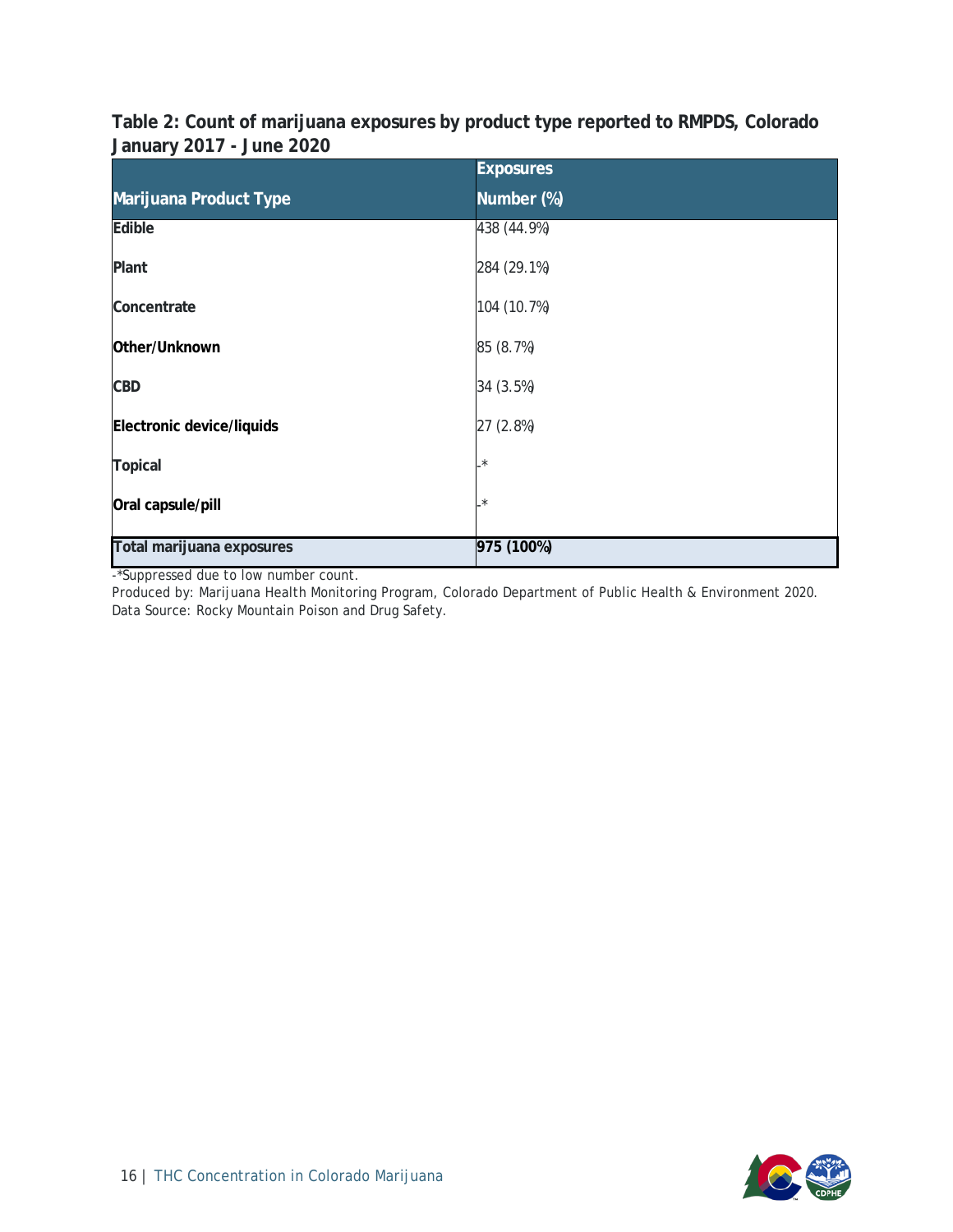#### **Figure 1: Count and descriptions of marijuana product types associated with marijuana codes reported to RMPDS, Colorado January 2017 - June 2020**

<span id="page-17-0"></span>

Produced by: Marijuana Health Monitoring Program, Colorado Department of Public Health & Environment 2020. Data Source: Rocky Mountain Poison and Drug Safety.

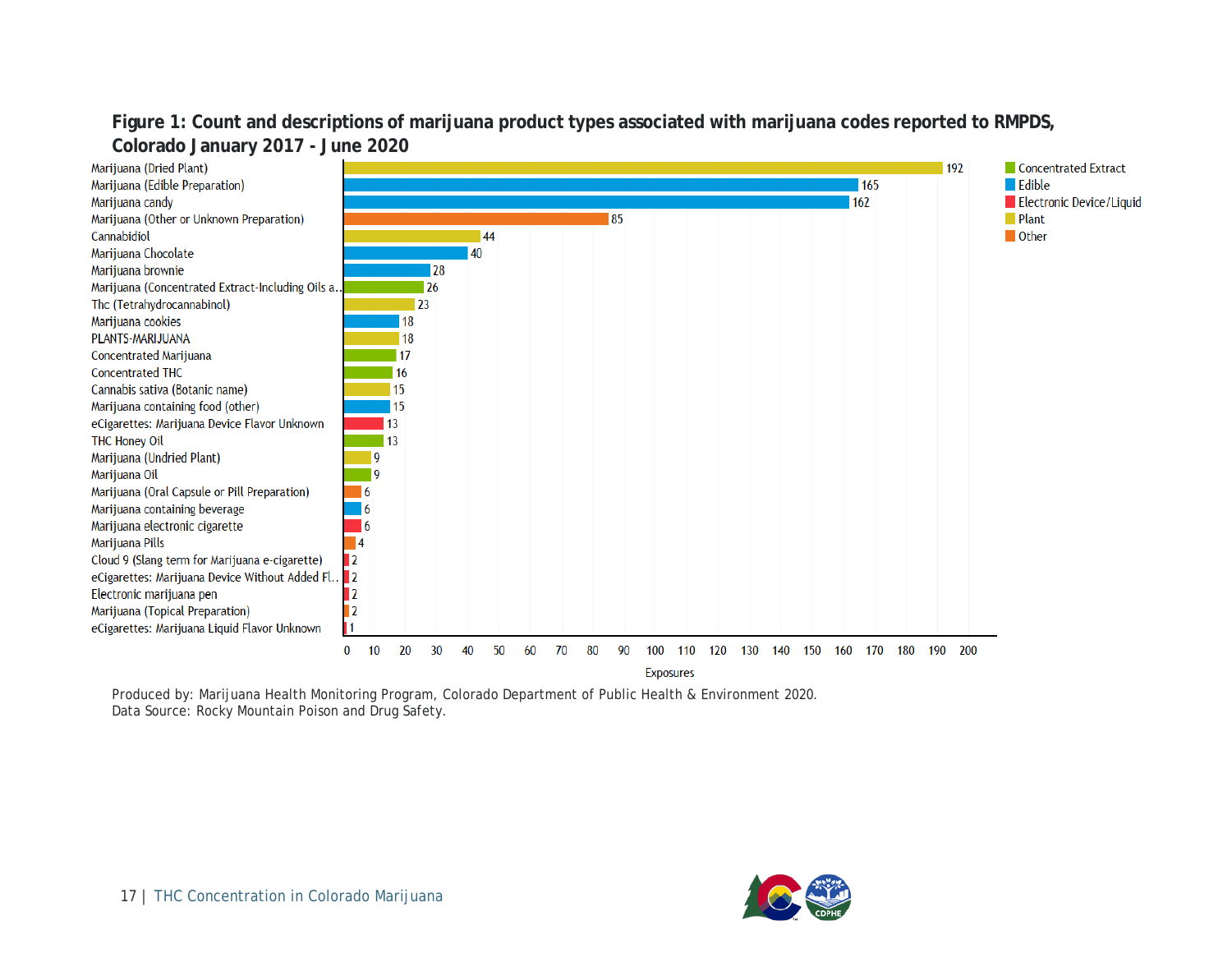<span id="page-18-0"></span>

**Figure 2: Quarterly count of top three marijuana exposures reported to RMPDS, Colorado January 2017 - June 2020**

2017 Q<sub>2</sub> 2017 Q3 2017 Q4 2018 Q1 2018 Q2 2018 Q3 2018 Q4 2019 Q1 2019 Q2 2019 Q3 2019 Q4 2017 Q1 2020 Q1 2020 Q2 Produced by: Marijuana Health Monitoring Program, Colorado Department of Public Health & Environment 2020. Data Source: Rocky Mountain Poison and Drug Safety.

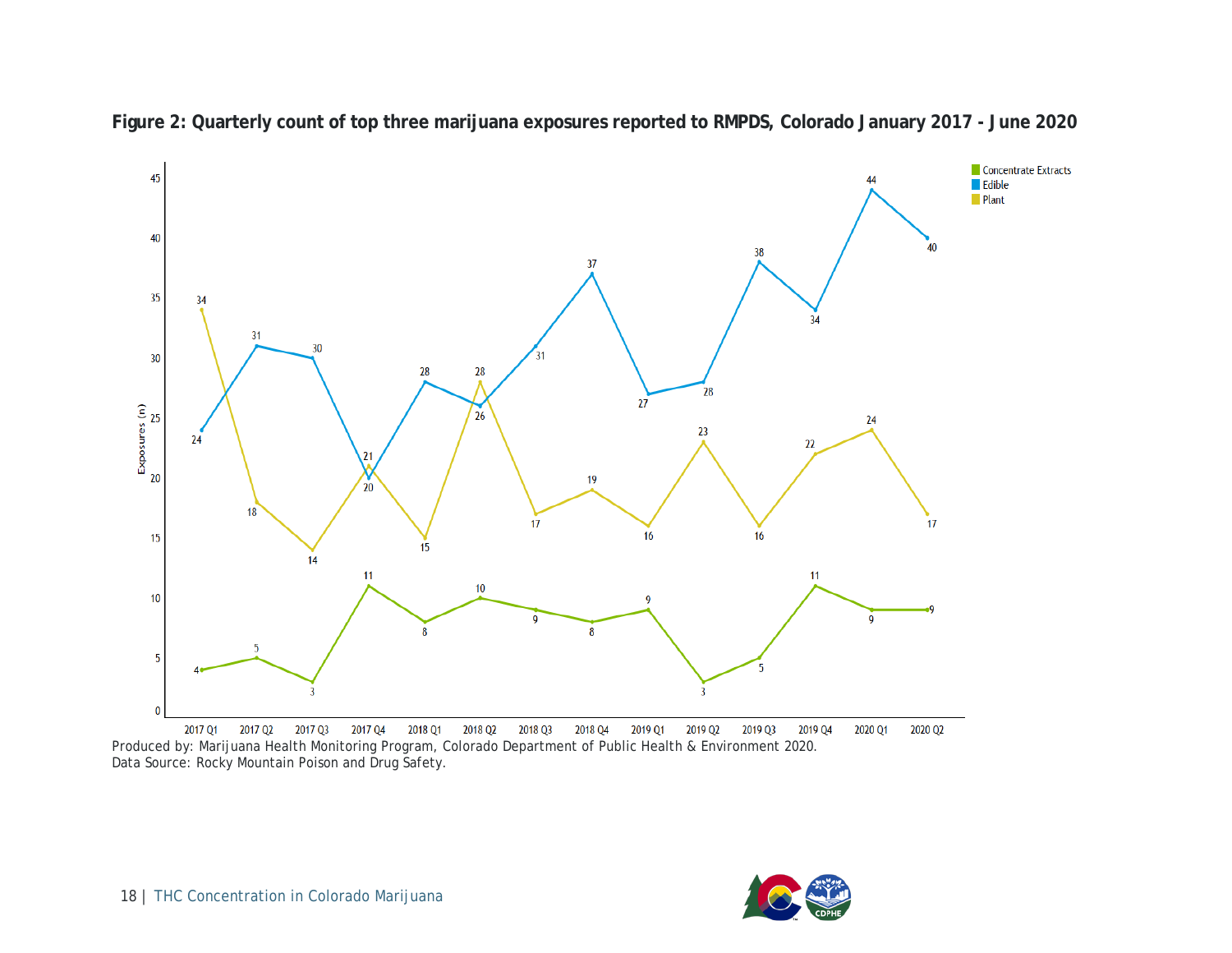#### <span id="page-19-0"></span>**Cases**

A concentrate case is exclusive and considered a case if the generic code was present despite the possibility of multiple substance exposures. There were 104 unique concentrate cases from January 2017 to June 2020. Information about the caller is collected, including caller location site and whether or not the caller is associated with a healthcare facility. There were no meaningful differences in the proportion of concentrate exposures reported by call site (11.3% health care facility vs. 10.1% residential, Table 3). Among all concentrate cases reported to the poison center 54.8% were called-in by a health care facility, similar to other marijuana product type cases. Of those called in by a health care facility, 79% were calling from a hospital and 17.5% called from an emergency clinic, also similar to other marijuana product type cases.

|                               | <b>Concentrate Cases</b> | <b>Other Marijuana</b>     | <b>Total</b>      |
|-------------------------------|--------------------------|----------------------------|-------------------|
|                               | $(n=104)$                | Product Type Cases (n=973) |                   |
|                               | $N$ (%)                  | $(n=869)$                  | N (% Concentrate) |
|                               |                          | N (%)                      |                   |
| Call Site*                    |                          |                            |                   |
| Health care facility**        | 57 (54.8%)               | 447 (51.4%)                | 504 (11.3%)       |
| Residential                   | 43 (41.4%)               | 381 (43.8%)                | 424 (10.1%)       |
| Occupational                  | $\star$                  | 11 (1.3%)                  | $\cdot^*$         |
| Other                         | $\star$                  | 30 (3.5%)                  | $\star$           |
| <b>Health Care Facility**</b> |                          |                            |                   |
| <b>Emergency Clinic</b>       | 10 (17.5%)               | 60 (13.4%)                 | 70 (14.2%)        |
| Hospital                      | 45 (79.0%)               | 363 (81.2%)                | 408 (11.0%)       |
| <b>Provider Office</b>        | $\star$                  | 8(1.8%)                    | $\star$           |
| Other Health Facility         | $\star$                  | 16 (3.6%)                  | $\star$           |

<span id="page-19-1"></span>

|  |  | Table 3: Call site of cases reported to RMPDS, Colorado January 2017 - June 2020 |  |
|--|--|----------------------------------------------------------------------------------|--|
|  |  |                                                                                  |  |

\*Caller's location

\*\*Caller associated with a health care facility.

Produced by: Marijuana Health Monitoring Program, Colorado Department of Public Health & Environment 2020. Data Source: Rocky Mountain Poison and Drug Safety.

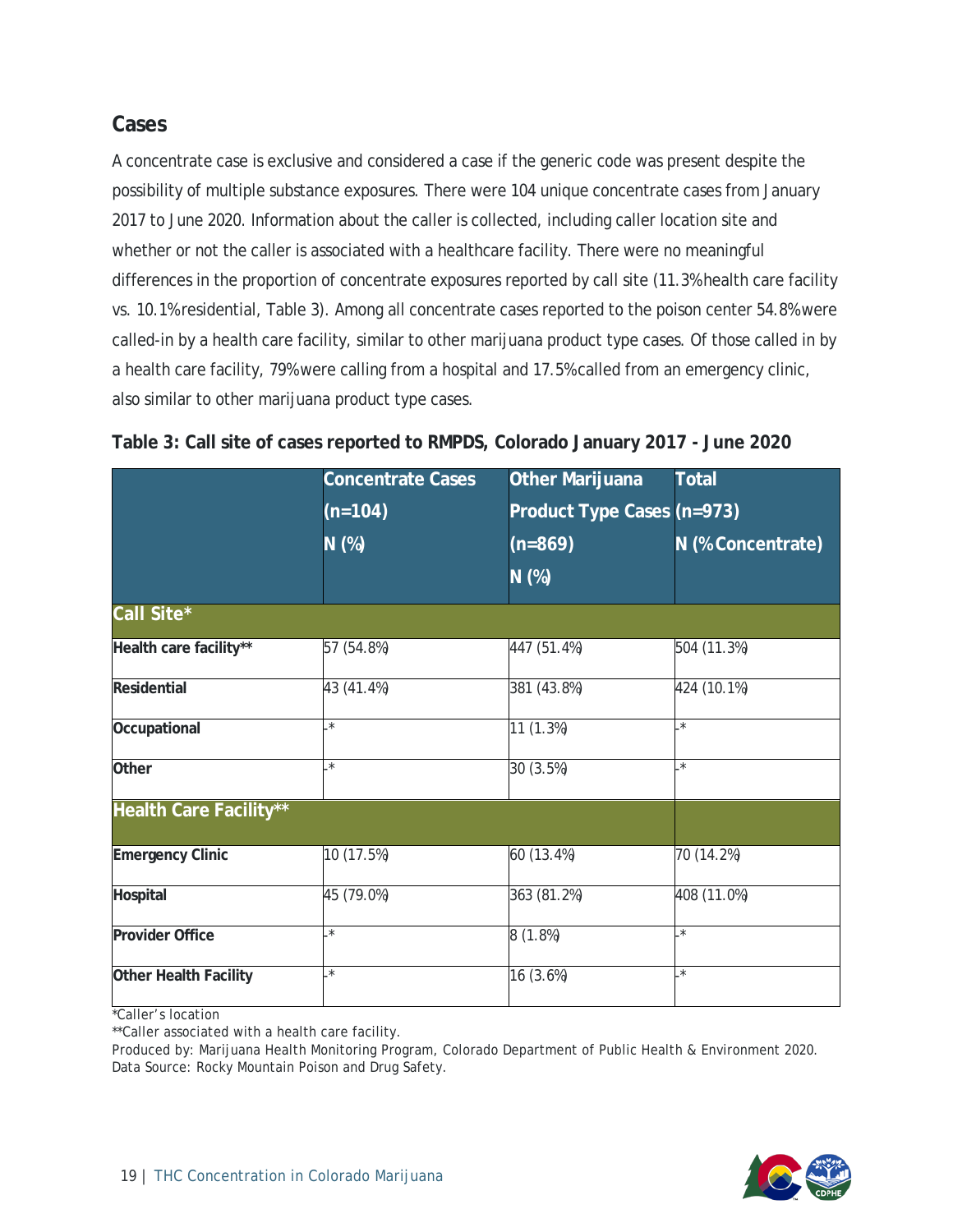Table 4 compares the demographics of concentrated cases to other marijuana product type cases. It also contains the medical outcome, which is based upon available information on the symptoms exhibited, symptom severity and duration following an exposure. Among concentrated cases, the highest percentage of cases were between 13 and 20 years old (32.7%) followed by those aged less than 5 years old (27.6%). Compared to other marijuana product type cases, the highest percentage of cases were less than 5 years old (36.0%) and then cases ages 13 through 20 years (22.0%). Concentrate cases under the legal age to use retail marijuana (21 years) contributed to 10.7% of total marijuana cases. There were no differences based on gender. Interestingly, population surveys have found general marijuana use to be more prevalent in males (20.2% [18.5, 21.8] compared to 14.9% [13.4, 16.5]; BRFSS 2018), and regardless of concentrate exposure there are no differences between males and females. This finding may suggest that marijuana exposures may affect females more or a result of females being more likely to seek care. The majority of concentrate case outcomes resulted in minor (48.1%) or no effect (22.1%). However, concentrate cases contributed to over a quarter (26.1%) of the major medical outcomes associated with marijuana, but causality cannot be determined.

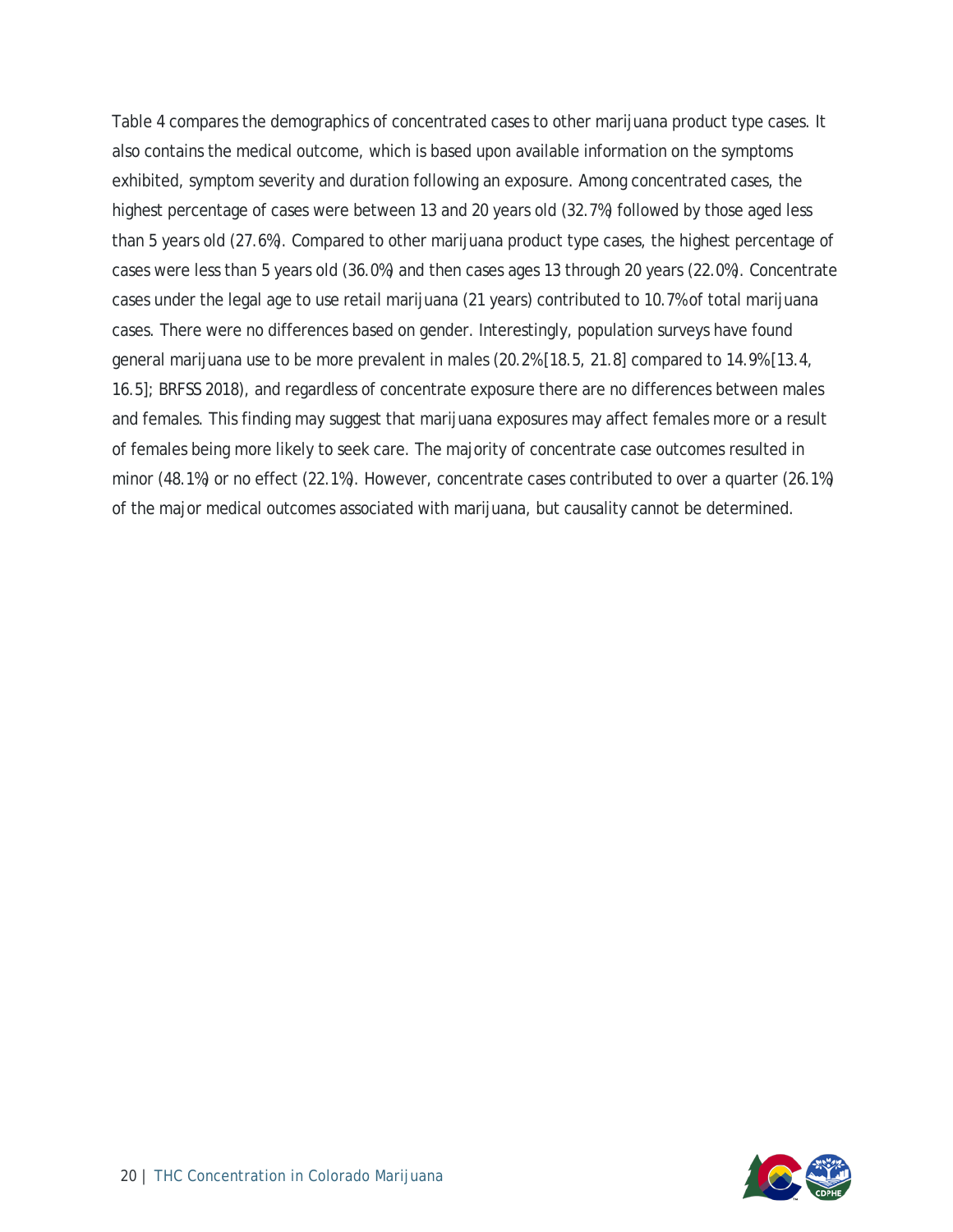<span id="page-21-0"></span>**Table 4: Demographics of marijuana concentrate cases compared to other marijuana product type cases reported to RMPDS, Colorado January 2017 - June 2020**

| Demographic                      | <b>Concentrate Cases</b><br>$(n=104)$ | Other Marijuana<br><b>Product Type Cases</b> | <b>Total</b><br>$(n=973)$ |
|----------------------------------|---------------------------------------|----------------------------------------------|---------------------------|
|                                  | $N$ (%)                               | $(n=869)$<br>N(%)                            | N (% Concentrate)         |
| Age                              |                                       |                                              |                           |
| 0-5 years                        | 27 (27.6%)                            | 297 (36.0%)                                  | 324 (8.3%)                |
| 6-12 years                       | 8(8.2%)                               | 81 (9.8%)                                    | 89 (9.0%)                 |
| 13-20 years                      | 32 (32.7%)                            | 183 (22.0%)                                  | 215 (14.9%)               |
| $21-29$ years                    | 11 (11.2%)                            | 87 (10.6%)                                   | 98 (11.2%)                |
| $30 + \text{years}$              | 20 (20.4%)                            | 176 (21.4%)                                  | 196 (10.2%)               |
| <b>Legal Consumption Age</b>     |                                       |                                              |                           |
| Less than 21 years               | 67 (67.0%)                            | 561 (66.2%)                                  | 628 (10.7%)               |
| Older than 21 years              | 33 (33.0%)                            | 287 (33.8%)                                  | 320 (10.3%)               |
| Gender                           |                                       |                                              |                           |
| Male                             | 50 (48.1%)                            | 460 (52.9%)                                  | 510 (9.8%)                |
| Female                           | 54 (51.9%)                            | 398 (45.8%)                                  | 451 (12.0%)               |
| <b>Medical Outcome</b>           |                                       |                                              |                           |
| Confirmed non-exposure/unrelated | $\cdot^*$                             | 19 (2.2%)                                    | $\cdot^*$                 |
| No effect                        | 23 (22.1%)                            | 129 (14.8%)                                  | 152 (15.1%)               |
| Minor effect                     | 50 (48.1%)                            | 427 (49.1%)                                  | 477 (10.5%)               |
| Moderate effect                  | 16 (15.4%)                            | 166 (19.1%)                                  | 182 (8.8%)                |
| Major effect                     | 6(5.8%)                               | 17(2.0%)                                     | 23 (26.1%)                |
| <b>Unknown</b>                   | 7(6.7%)                               | 111 (12.8%)                                  | 118 (5.9%)                |

-\* Suppressed

Percentages may not add up to total sample size due to unknown demographics.

Produced by: Marijuana Health Monitoring Program, Colorado Department of Public Health & Environment 2020. Data Source: Rocky Mountain Poison and Drug Safety.

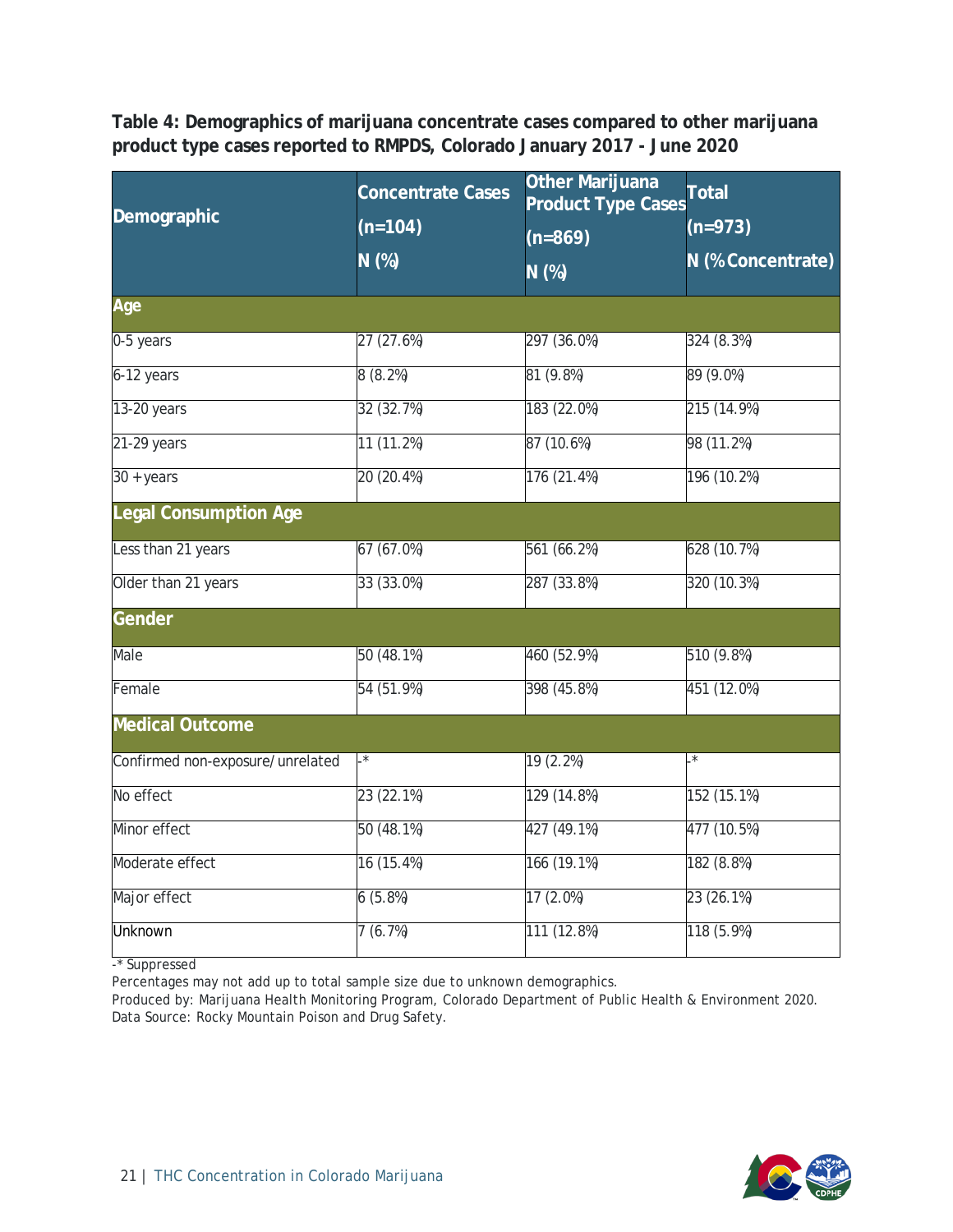Table 5 compares medical outcomes and intentionality of concentrate cases to other marijuana product type cases among cases between the ages of 13 and 20. Exposure intention refers to whether the exposure was knowingly intended or not. There were no meaningful differences between concentrate cases and other marijuana product type cases. Overall cases in this age group had minor or moderate effects. Major effects were split between concentrate cases and other marijuana product type cases, each contributed to half (50.0%) of the major outcomes. However, causality cannot be determined. All cases in this age range had high intentional use of marijuana. Concentrate cases contributed to 16.1% of intentional use exposures.

<span id="page-22-0"></span>**Table 5: Medical outcome and exposure intention of concentrate cases and other marijuana product type cases, ages 13 to 20 years, reported to RMPDS, Colorado January 2017 - June 2020**

|                                  | Concentrate Cases Other Marijuana<br>$(n=32)$ | <b>Product Type</b> | <b>Total</b>      |
|----------------------------------|-----------------------------------------------|---------------------|-------------------|
|                                  |                                               | <b>Cases</b>        | $(n=215)$         |
|                                  | N (%)                                         | $(n=183)$           | N (% Concentrate) |
|                                  |                                               | N (%)               |                   |
| <b>Medical Outcome</b>           |                                               |                     |                   |
| Confirmed non-exposure/unrelated | $\star$                                       | $\cdot^*$           | .*                |
| No effect                        | $\star$                                       | 13 (7.1%)           | $\ast$            |
| <b>Minor effect</b>              | 14 (43.8%)                                    | 98 (53.6%)          | 112 (12.5%)       |
| Moderate effect                  | $8(25.0\%)$                                   | 49 (26.8%)          | 57 (14.0%)        |
| Major effect                     | 5(15.6%)                                      | 5(2.7%)             | 10 (50.0%)        |
| <b>Unknown</b>                   | $^\star$                                      | 14 (7.7%)           | $\cdot^*$         |
| <b>Exposure Intention</b>        |                                               |                     |                   |
| <b>Unintentional</b>             | $\star$                                       | 10 (5.5%)           | 384 (7.6%)        |
| Intentional                      | 29 (90.6%)                                    | 153 (83.6%)         | 192 (16.1%)       |
| <b>Unknown</b>                   | $\star$                                       | 20 (10.9%)          | 52 (13.5%)        |

Produced by: Marijuana Health Monitoring Program, Colorado Department of Public Health & Environment 2020. Data Source: Rocky Mountain Poison and Drug Safety.

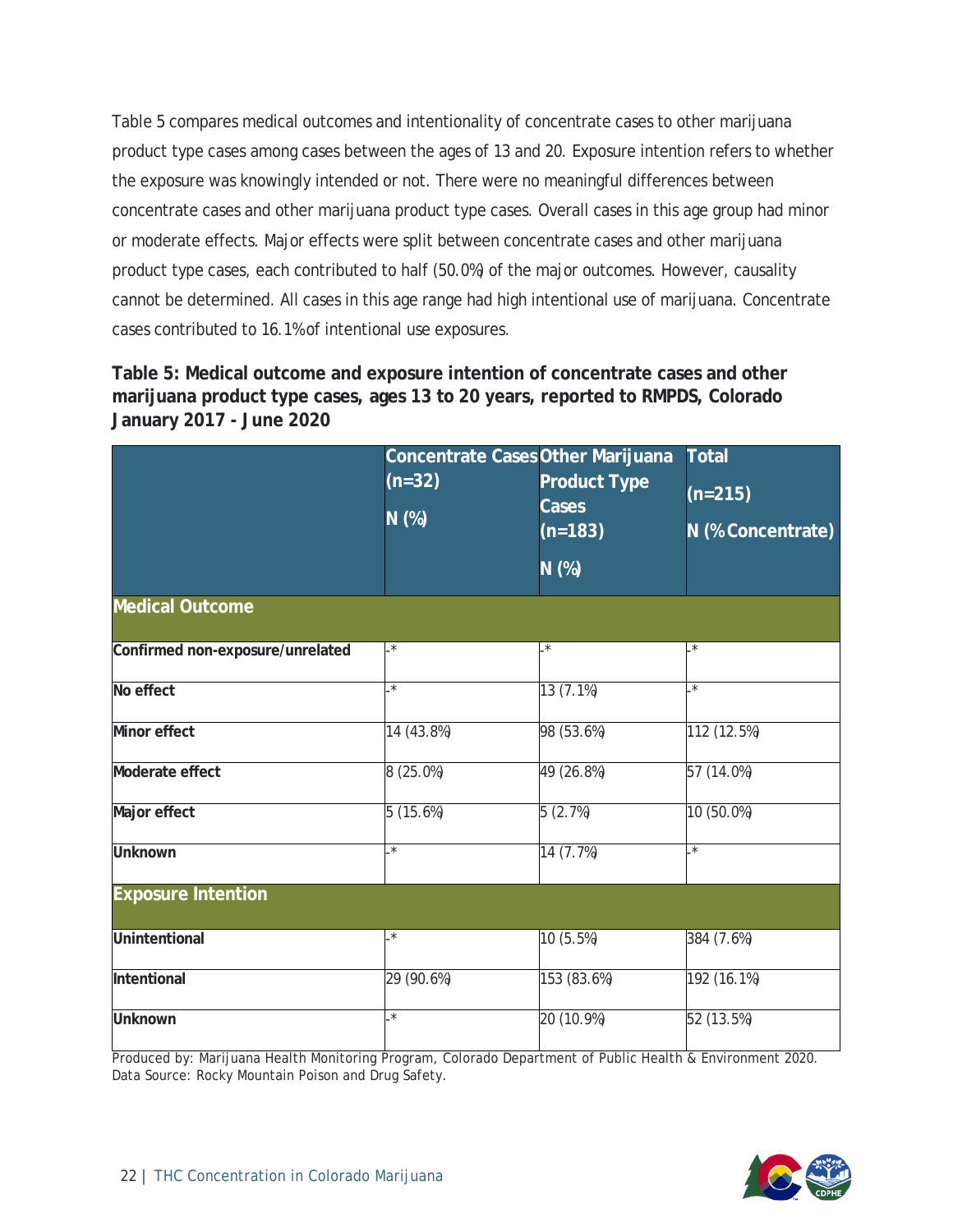#### <span id="page-23-0"></span>**Marijuana use trend data**

CDPHE monitors population use of marijuana in Colorado using the Healthy Kids Colorado Survey (HKCS) and Behavioral Risk Factor Surveillance Survey (BRFSS). Both surveys target specific populations and ask questions on marijuana use in the past 30 days, method(s) of use, and frequency of use. These population health surveys do not currently ask respondents to identify marijuana product type or percentage of THC most commonly used. Therefore, the prevalence of high concentration THC use in Colorado cannot be directly determined from these data sources. Note: 2019 Health Kids Colorado Survey will be provided in a supplement separate from this report.

#### <span id="page-23-1"></span>**Colorado adults**

BRFSS asks adults 18 and older about marijuana use in the past 30 days. Adults who consumed marijuana one or more days are then asked to select all methods used for marijuana in the past 30 days. Method options on BRFSS include the following: smoke, eat, drink, vaporize, dab, some other way, not sure, or refused. Method questions on BRFSS provide some examples on the type of marijuana product used with the method, but does not provide information on the percentage of THC present (see Table 6).

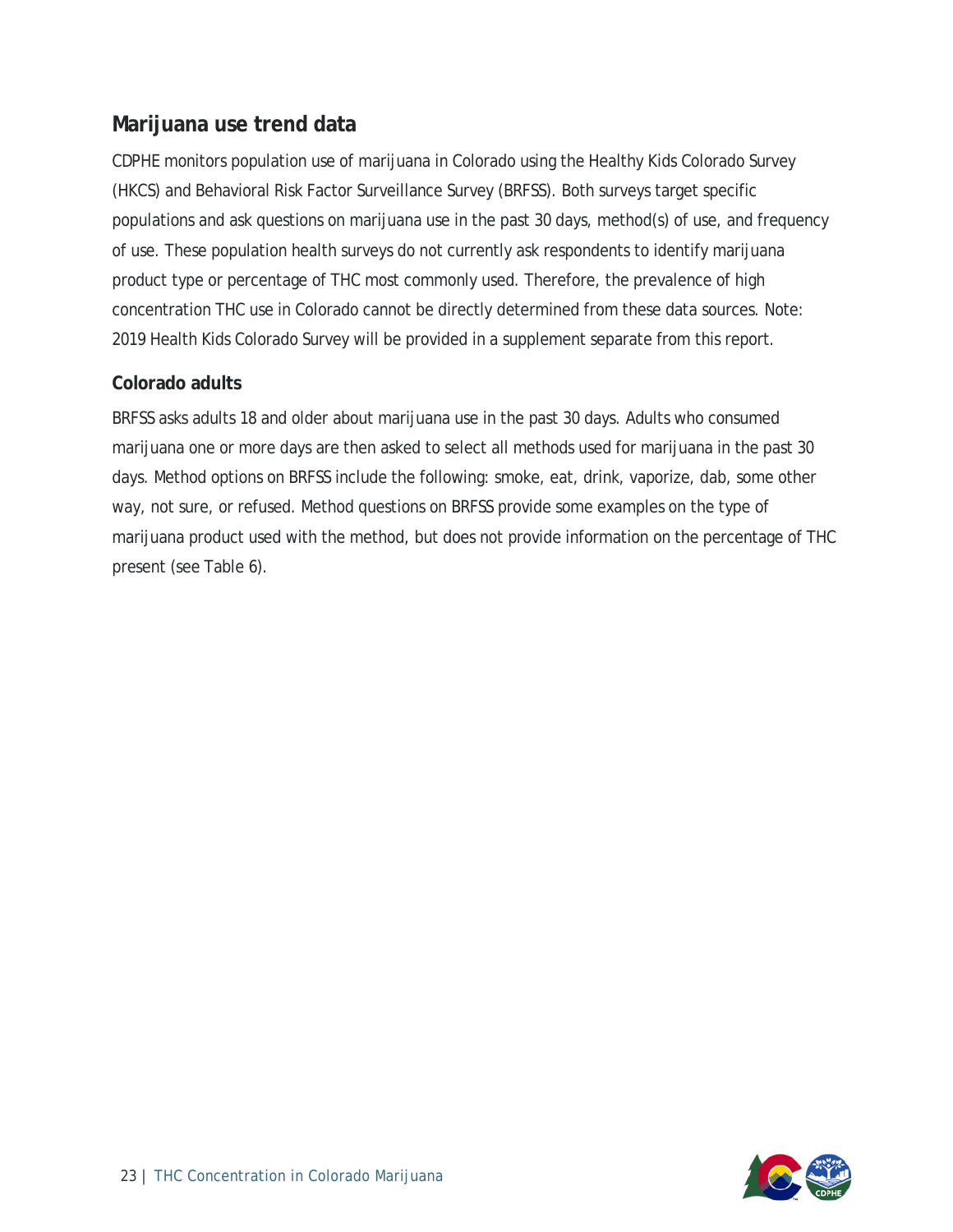<span id="page-24-0"></span>**Table 6: Colorado BRFSS marijuana method of use question options and associated method of use, marijuana product types and THC concentration**

| <b>Survey Question</b>                               | Method of  | <b>Associated Product</b> | <b>High THC</b> |
|------------------------------------------------------|------------|---------------------------|-----------------|
|                                                      | <b>Use</b> | <b>Types</b>              | Concentration   |
| Smoke it? (for example: in a joint, bong,            | Smoked     | Unspecified/Multiple      | <b>Unknown</b>  |
| pipe, or blunt)                                      |            |                           |                 |
| Eat it? (for example, in brownies, cakes,  Ingestion |            | <b>Edibles</b>            | Unknown         |
| cookies, or candy)                                   |            |                           |                 |
| Drink it? (for example, in tea, cola,                | Ingestion  | <b>Edibles</b>            | <b>Unknown</b>  |
| alcohol)                                             |            |                           |                 |
| Vaporize it? (for example in an e-                   | Vaporized  | Unspecified/Multiple      | Unknown         |
| cigarette-like vaporizer)                            |            |                           |                 |
| Dab it? (for example using butane hash               | Dabbed     | Butane hash oil, wax,     | Yes             |
| oil, wax or concentrates)                            |            | concentrates              |                 |
| Was it used in some other way?                       | Other way  | <b>Unknown</b>            | Unknown         |

Produced by: Marijuana Health Monitoring Program, Colorado Department of Public Health & Environment 2020. Data Source: Behavioral Risk Factor Surveillance System (BRFSS)

The only method of use on BRFSS that can provide an unbiased estimate of adult use of high concentrated THC products is dabbing. Methods are examined by any method of reported use, multiple methods of use, and single method of use. See Table 7 for how the types of use can be interpreted for the Colorado adult population. BRFSS survey responses from 2017 and 2018 were combined to provide more stable estimates due to the small sample size of adults that dabbed concentrates. Prevalence is the average prevalence for the combined years 2017 and 2018. Population estimates are weighted and statistical significance was determined using margins of error and overlapping confidence intervals.

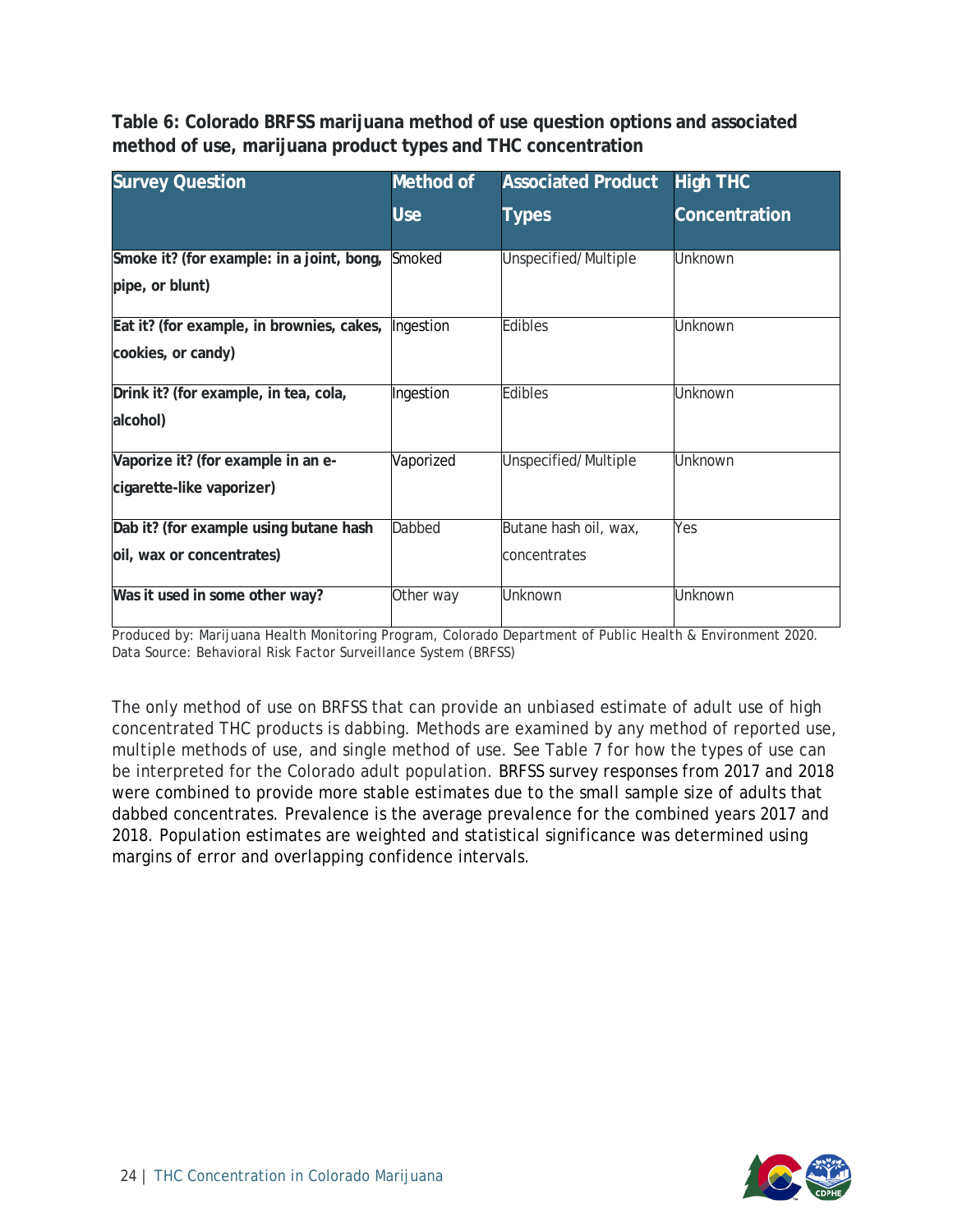| <b>Method of Use</b> | <b>Colorado Adults</b>                                                                                                                                                                                                     |
|----------------------|----------------------------------------------------------------------------------------------------------------------------------------------------------------------------------------------------------------------------|
| Any Method of Use    | The averaged prevalence (2017-2018) of Colorado adults that used at least one method to<br>consume marijuana at least once in the past 30 days. They may or may not have used the<br>method along with additional methods. |
| Multiple Methods of  | The averaged prevalence (2017-2018) of Colorado adults that used multiple different                                                                                                                                        |
| <b>Use</b>           | methods to consume at least once in the past 30 days.                                                                                                                                                                      |
|                      | Single Method of Use The averaged prevalence (2017-2018) of Colorado adults that used only one method to<br>consume marijuana at least once in the past 30 days.                                                           |

<span id="page-25-0"></span>

|  | Table 7: Method of use interpretations for Colorado adults, BRFSS 2017-2018 |  |
|--|-----------------------------------------------------------------------------|--|
|  |                                                                             |  |

Produced by: Marijuana Health Monitoring Program, Colorado Department of Public Health & Environment 2020. Data Source: Behavioral Risk Factor Surveillance System (BRFSS).

Across 2017 and 2018, 8.2% (7.6, 8.8) of Colorado adults used multiple methods to consume marijuana (Table 8). The most common methods of marijuana use were smoking and ingestion. Among adults, any use of smoking as a method was 13.7% (13.0, 14.4), with 7.5% (6.9, 8.1) using multiple methods along with smoking and 6.2% (5.7, 6.7) only smoking. Any consumption of marijuana by ingestion was 6.6% (6.1, 7.2), but the majority (5.2% [4.8, 5.7]) used other methods along with ingestion. The third most used method was vaporizing marijuana (4.8% [4.4, 5.3]), but this method was again used by the majority in conjunction with other methods. Across 2017 and 2018, 3.7% (3.3, 4.1) of Colorado adults dabbed concentrated THC products. However, dabbing was mostly used along with other methods and only 0.1% (0.0, 0.2) dabbed concentrates exclusively.

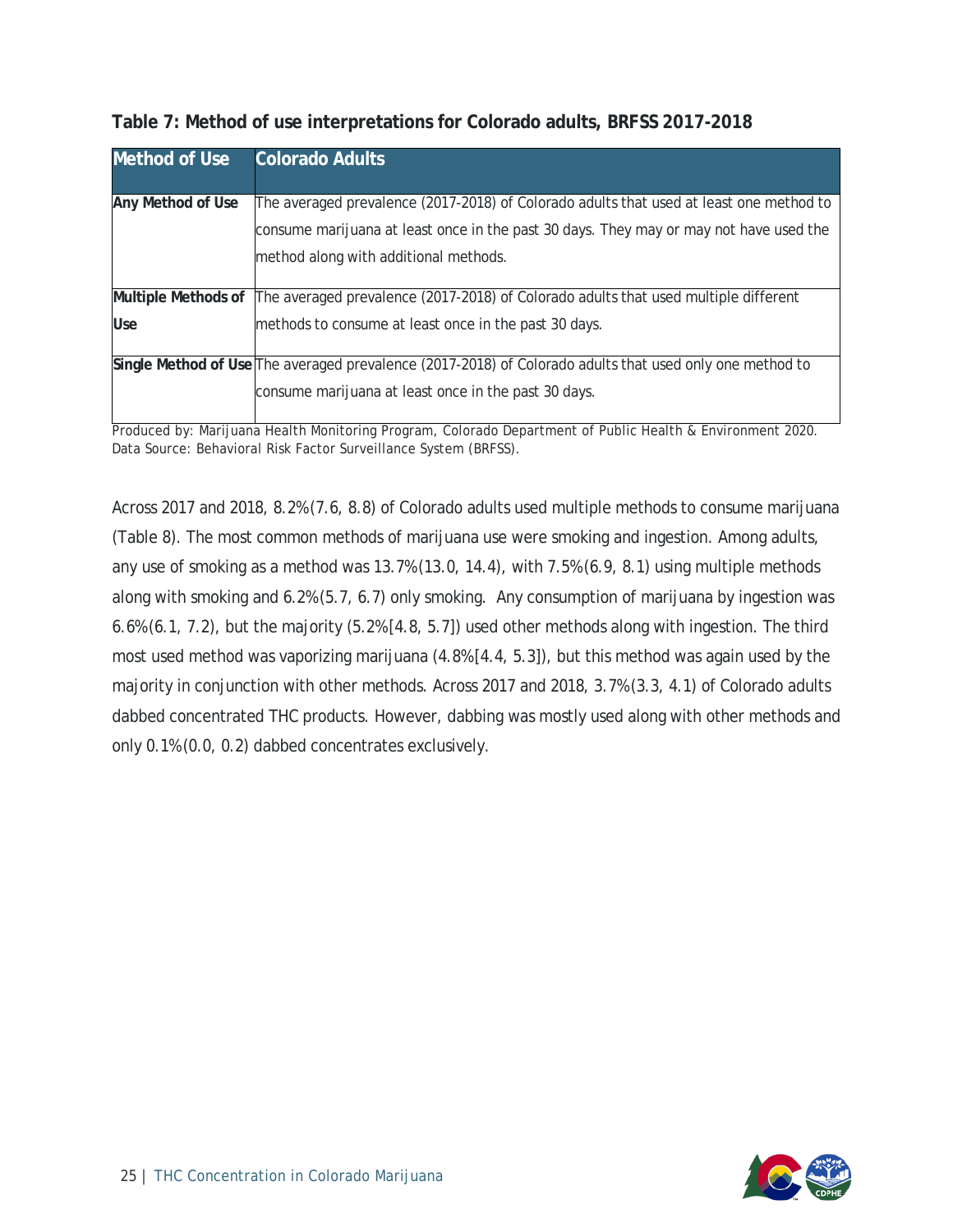| Method of Use Chosen          | <b>Any Method of Use</b> | <b>Multiple Methods of</b> | <b>Single Method of Use</b> |
|-------------------------------|--------------------------|----------------------------|-----------------------------|
| on Survey                     | % (95% Confidence        | Use % (95%                 | % (95% Confidence           |
|                               | Intervals)               | Confidence                 | Intervals)                  |
|                               |                          | Intervals)                 |                             |
| Did not use marijuana in past | 83.5% (82.7, 84.3)       | 83.5% (82.7, 84.3)         | 83.5% (82.7, 84.3)          |
| 30 days                       |                          |                            |                             |
| Smoked                        | 13.7% (13.0, 14.4)       | $7.5\%$ (6.9, 8.1)         | $6.2\%$ $(5.7, 6.7)$        |
| Ingestion (Ate/Drank)         | $6.6\%$ $(6.1, 7.2)$     | $5.2\%$ (4.8, 5.7)         | $1.3\%$ $(1.1, 1.6)$        |
| Vaporized                     | $4.8\%$ $(4.4, 5.0)$     | $4.6\%$ $(4.1, 5.0)$       | $0.3\%$ $(0.2, 0.4)$        |
| Dabbed                        | $3.7\%$ $(3.3, 4.1)$     | $3.6\%$ $(3.2, 4.0)$       | $0.1\%$ $(0.1, 0.2)$        |
| Other methods                 | $1.3\%$ $(1.1, 1.5)$     | $1.0\%$ $(0.8, 1.2)$       | $0.3\%$ $(0.3, 0.4)$        |
| Multiple methods              | N/A                      | N/A                        | $8.2\%$ $(7.6, 8.8)$        |

#### <span id="page-26-0"></span>**Table 8: Method of marijuana use among Colorado adults, BRFSS 2017-2018**

Estimates may not add to total any use due to rounding and suppression of unknown/unsure responses Produced by: Marijuana Health Monitoring Program, Colorado Department of Public Health & Environment 2020. Data Source: Behavioral Risk Factor Surveillance System (BRFSS).

Since legalization of retail marijuana, there have been increases in various methods of use among Colorado Adults (Figure 3). In 2018, there were increases in smoking (14.4% [13.3, 15.4]) and ingestion of edibles (7.0% [6.2, 7.8]) compared to 2015 (11.0% [10.0, 12.1]; 4.7% [4.0, 5.5]). In 2018, dabbing concentrates significantly increased to 4.1% (3.5, 4.8) from 2.4% (1.8, 3.0).

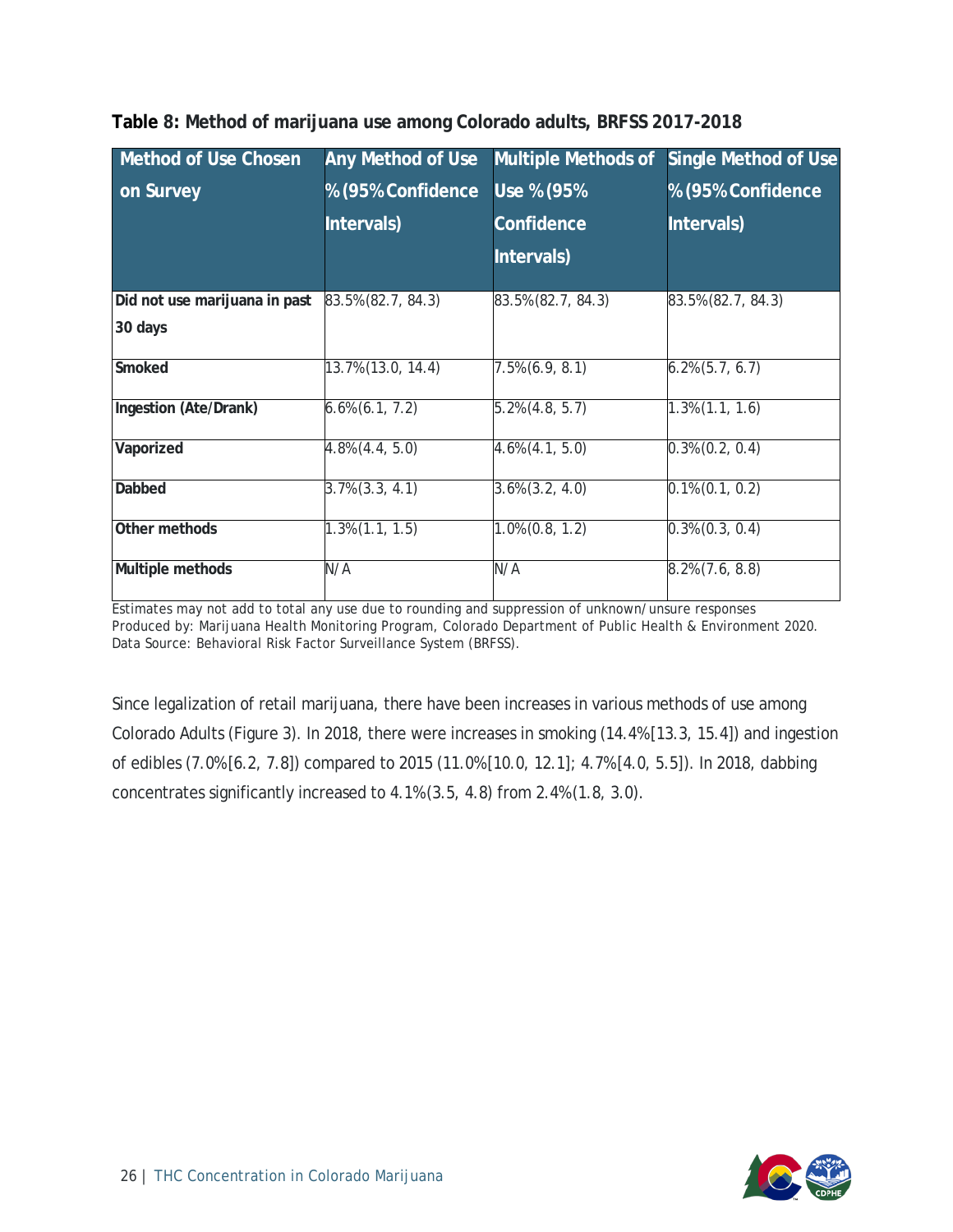

<span id="page-27-0"></span>**Figure 3: Annual prevalence of marijuana use methods among Colorado adults, BRFSS 2015-2018**

Produced by: Marijuana Health Monitoring Program, Colorado Department of Public Health & Environment 2020. Data Source: Behavioral Risk Factor Surveillance System (BRFSS).

#### <span id="page-27-1"></span>**Adult current users**

Further analyses examining frequency of use are among the subset of the populations that used marijuana in the past 30 days (current users). Frequency of use questions ask respondents to estimate how many days in the past 30 days they used ANY type of marijuana product. Respondents provide a number (1 through 30). Frequency of use among adults is determined by combining days into monthly, weekly, near daily, or daily use (30 days). Due to small sample sizes of single use and higher prevalence of multiple method use to consume marijuana, frequency is stratified by any use of a method. These analyses do not provide estimates for frequency of concentrate use specifically.

Among current adult marijuana users in Colorado, half (49.4%) were monthly to weekly users and half (50.6%) were daily or near daily users. Those who reported dabbing had the greatest difference in prevalence; among adults who reported dabbing, 83.8% reported dabbing daily or near daily compared to 16.17% who dabbed monthly or weekly. Regardless of the method of use, daily or near daily use was more prevalent than monthly or weekly use (Table 9). This could be due to more daily and near daily adult users choosing to use multiple methods to consume marijuana versus just a single

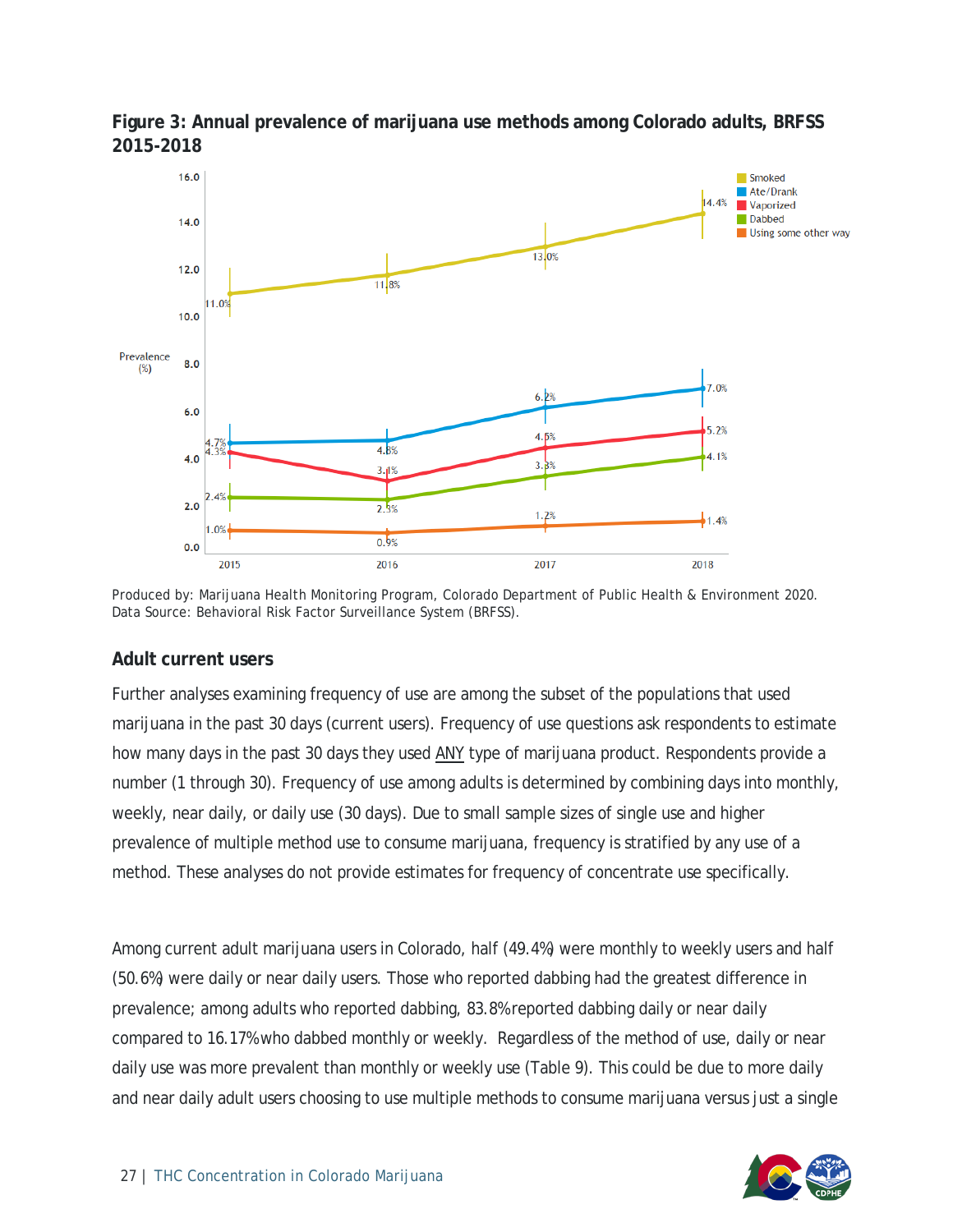method (Figure 4). Those that smoked (56.0% vs. 44.0%) or ingested edibles (54.4% vs. 45.6%) were slightly more likely to use daily or almost daily. Daily or almost daily users are significantly more likely to use multiple methods (67.7% (63.0, 72.4]) than adults using one method (32.3% [27.6, 37.0]).

<span id="page-28-0"></span>**Table 9: Frequency of marijuana use by any use method among current adult marijuana users, Colorado, BRFSS 2017-2018**

| Any Method of Use | <b>Weighted Mean</b><br>Days of Use<br>(95% Confidence | Monthly or Weekly <sup>A</sup><br>% (95% Confidence<br>Intervals) | Daily or Near Daily <sup>B</sup><br>% (95% Confidence<br>Intervals) |
|-------------------|--------------------------------------------------------|-------------------------------------------------------------------|---------------------------------------------------------------------|
|                   | Intervals)                                             |                                                                   |                                                                     |
| Smoked            | 18.5 (17.8, 19.2)                                      | 44.0% (41.1, 46.9)                                                | 56.0% (53.1, 58.9)                                                  |
| <b>Ate/Drank</b>  | 18.0 (17.0, 19.0)                                      | 45.6% (41.6, 49.7)                                                | 54.4% (50.3, 58.4)                                                  |
| Vaporized         | 21.4 (20.4, 22.5)                                      | 32.6% (28.0, 37.1)                                                | 67.4% (62.9, 72.0)                                                  |
| Dabbed            | 25.6 (24.6, 26.6)                                      | 16.2% (12.0, 20.4)                                                | 83.8% (79.6, 88.0)                                                  |
| Other methods     | 21.0 (19.1, 22.8)                                      | 35.0% (27.3, 42.8)                                                | 65.0% (57.2, 72.8)                                                  |
| <b>Total</b>      | 17.1 (16.5, 17.7)                                      | 49.4% (46.8, 52.0)                                                | 50.6% (48.0, 53.2)                                                  |

Estimates do not add to total due to multiple selection of methods

A Used 1-19 days in the past 30 days

B Used 20 or more days in the past 30 days

Produced by: Marijuana Health Monitoring Program, Colorado Department of Public Health & Environment 2020. Data Source: Behavioral Risk Factor Surveillance System (BRFSS).

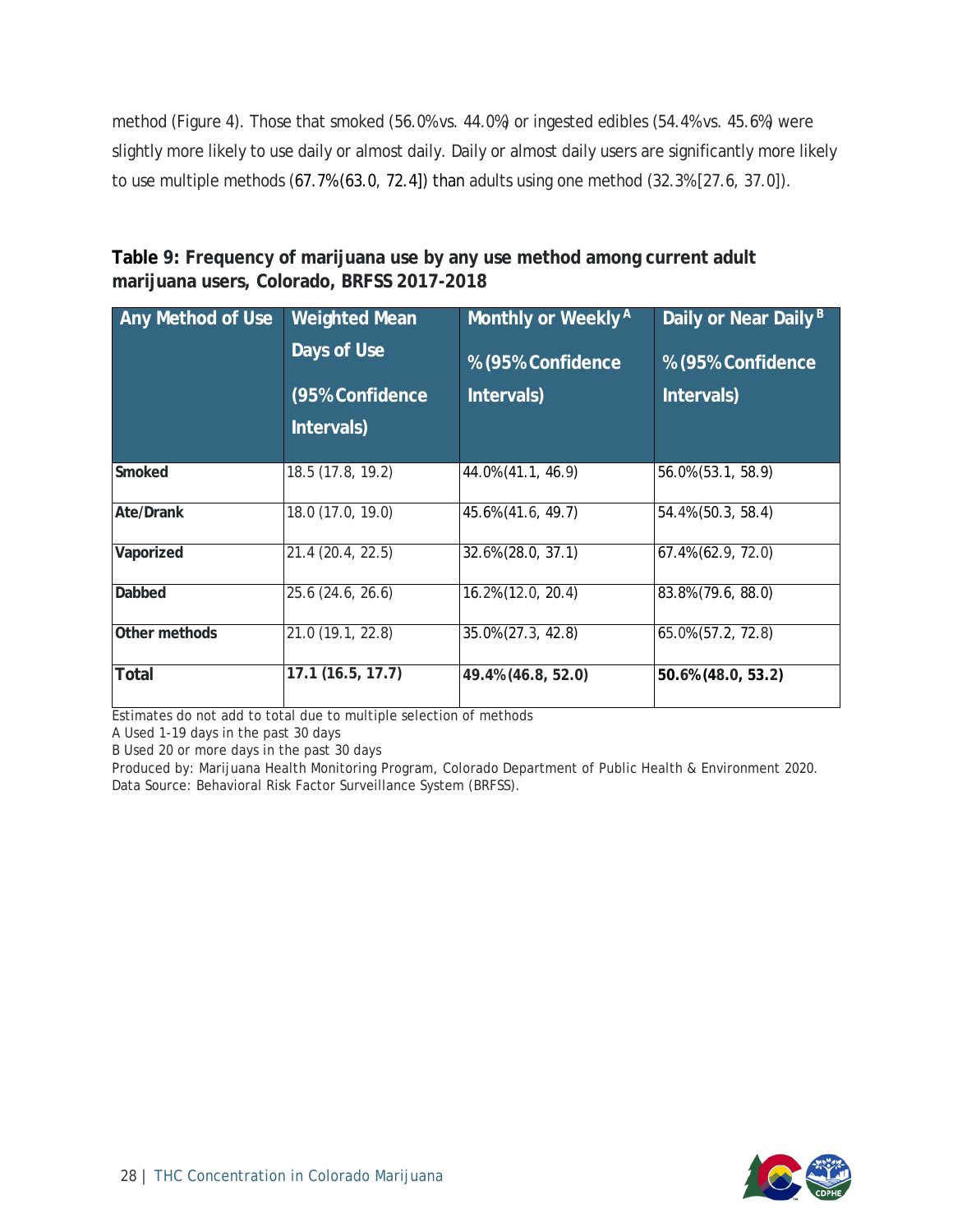

<span id="page-29-0"></span>**Figure 4: Frequency of marijuana use by single or multiple methods of use among current adult marijuana users, Colorado, BRFSS 2017-2018**

Produced by: Marijuana Health Monitoring Program, Colorado Department of Public Health & Environment 2020. Data Source: Behavioral Risk Factor Surveillance System (BRFSS).

#### <span id="page-29-1"></span>**Data limitations**

A major limitation of using population surveys to determine prevalence of high concentrated THC use is that questions on marijuana product type and percentage of THC usually used is not collected. Dabbing as a method is typically associated with concentrates, but many other methods can be used to consume high concentrated THC products. Additionally, the purpose of frequency of use questions is for marijuana consumption in general and not for specific product types. These survey questions help monitor patterns of marijuana use.

Surveillance of health outcomes due to highly concentrated THC products is limited. Marijuana poison center calls are small in comparison to other substances and often are polysubstance exposures. Causality between concentrated THC exposures and major medical outcomes cannot be determined from these data.

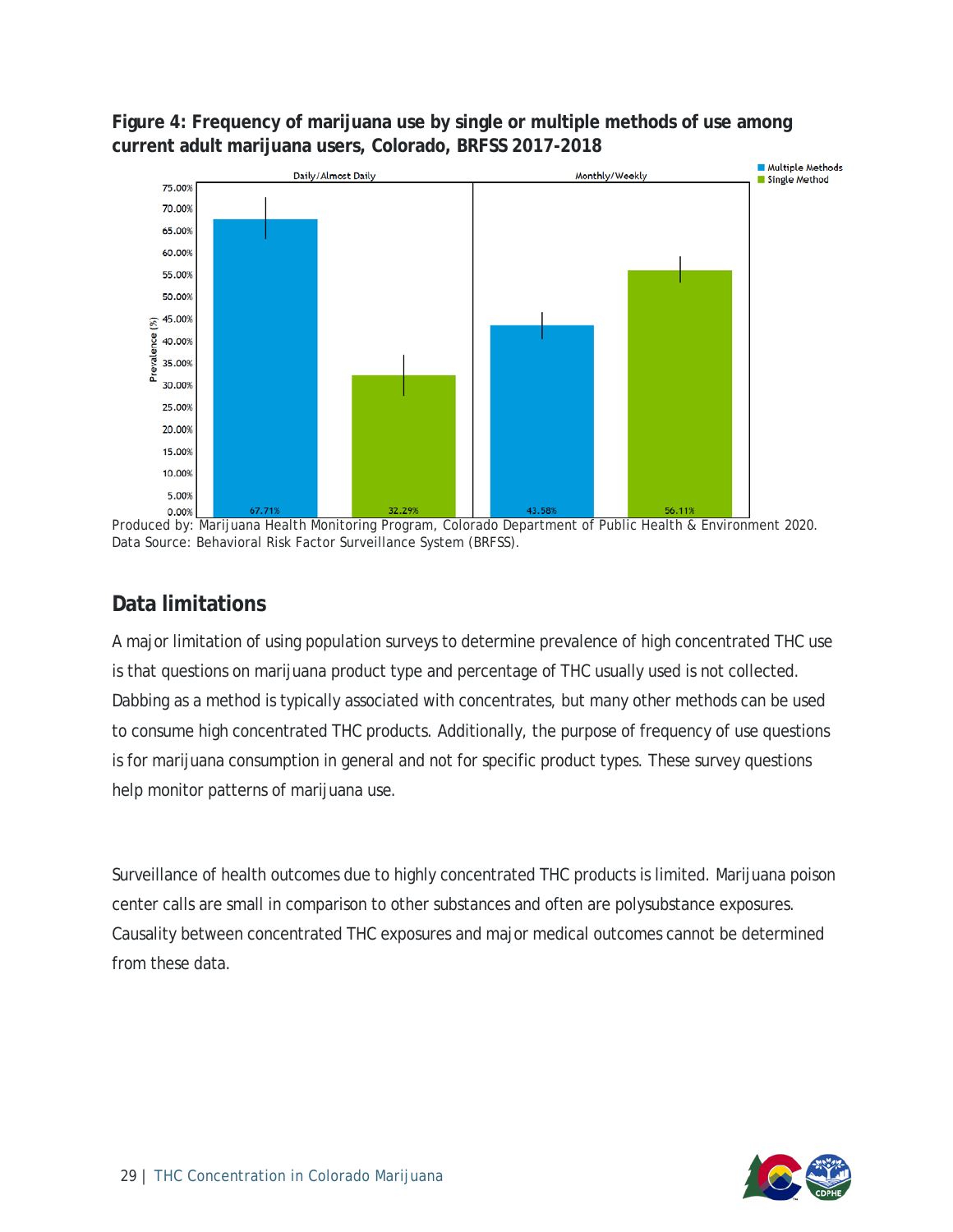#### <span id="page-30-0"></span>**Data conclusions**

Method of marijuana consumption in Colorado varies between the adult and youth populations. For Colorado adults 18 and older, 8.2% used multiple methods to consume marijuana during 2017 and 2018 combined. The average prevalence of dabbing concentrates during that time was 3.7%, with only 0.1% of the population dabbing THC concentrates exclusively.

Frequency of use is an important consideration when determining health outcomes. If a current user is using infrequently, then the possibility of adverse health effects is lower compared to more frequent users. Among current adult marijuana users 83.8% dabbed, and 67.4% vaporized marijuana daily or near daily. Daily or near daily users are also more likely to use multiple methods for consumption use. Frequency of days used does not determine frequency of concentrated THC consumption and higher prevalence is likely correlated with multiple method users rather than method of use.

Examining adverse health effects through poison center calls, only 10.7% had a marijuana concentrated extract code and there have been no major changes in number of exposures since 2017. Age was the only major difference between cases, and concentrate cases had a higher percentage of adolescents between 13 and 20 years old (32.7% compared to 22.0%). Adolescents in this age group had high percentages of intentional use regardless of marijuana product type. 90.6% of concentrate cases and 83.6% of the other marijuana product types were intentionally using the substances.

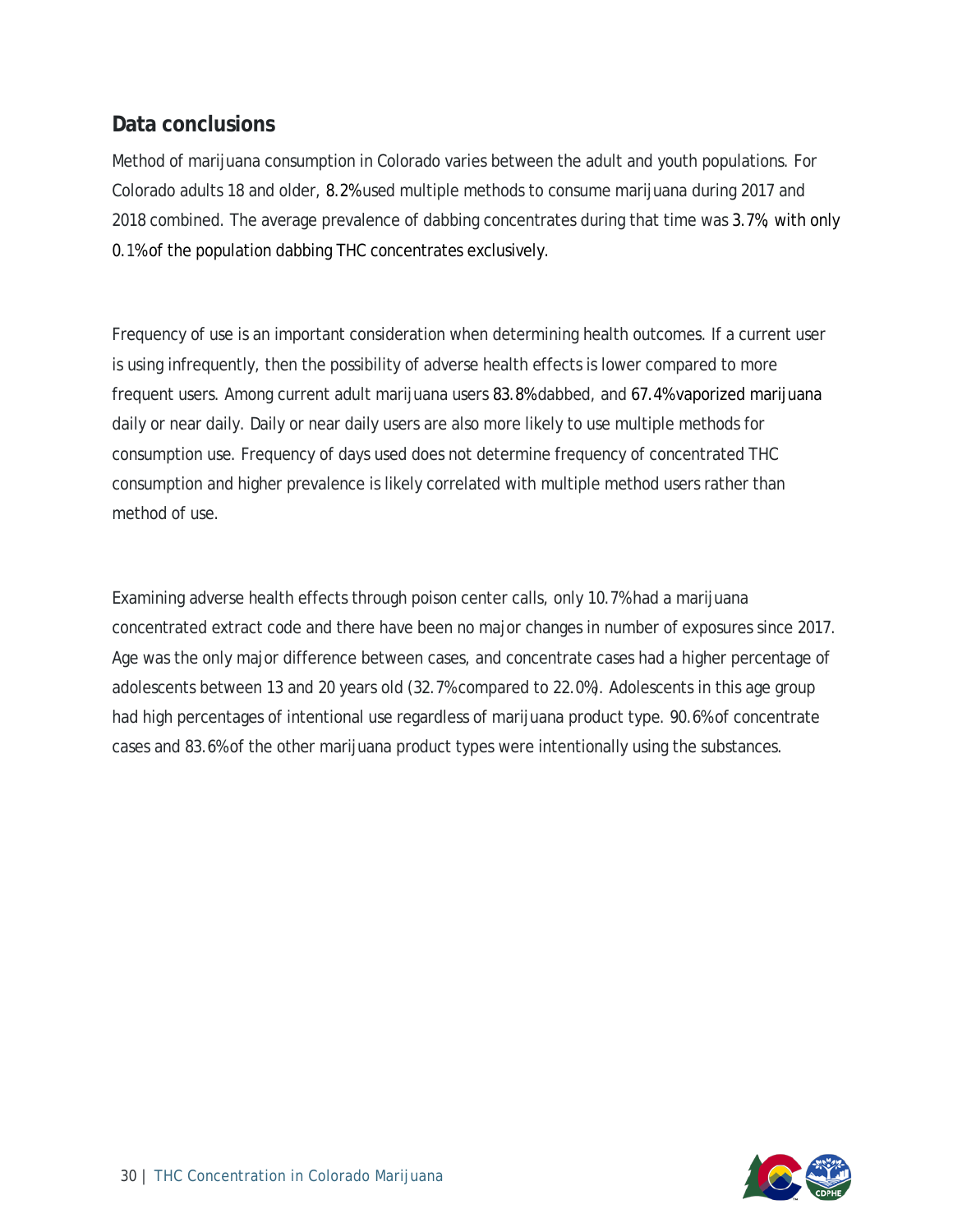## <span id="page-31-0"></span>**Literature review of health effects**

#### <span id="page-31-1"></span>**Overview of the systematic literature review process**

The Marijuana Health Monitoring Program (MHMP) and the Retail Marijuana Public Health Advisory Committee (RMPHAC) are tasked with reviewing the latest peer-reviewed literature articles published.<sup>6</sup> The scientific literature is systematically searched and reviewed on a quarterly basis. The quality of key findings from each article are graded as high, medium or low based on the study's strengths and limitations. The findings are then compiled by topic and the RMPHAC decides the overall level of evidence strength for that topic. Evidence levels range from insufficient to substantial. Definitions for each level and further information about the methodology of this systematic process may be found a[t www.marijuanahealthinfo.colorado.gov/process.](http://www.marijuanahealthinfo.colorado.gov/process)

Following are health topic categories containing Evidence Statements that have been approved by the RMPHAC and are supported by CDPHE. Each Evidence Statement is reflective of the current state of evidence on that specific health effect and the association with high THC concentration or specific marijuana product. These associations should not be interpreted as causal. Below each statement is a list of the peer-reviewed articles with the key findings of evidence that supports the statement. The articles are organized by quality rating (High, Medium and Low). At the end of each list of articles is a summary of the overall evidence.

#### <span id="page-31-2"></span>**THC concentration and mental health effects**

#### <span id="page-31-3"></span>**Adults**

- Evidence Statement: We found MODERATE evidence that individuals who use marijuana with THC concentration >10% are more likely than non-users to be diagnosed with a psychotic disorder, such as schizophrenia.
- Public Health Statement: No public health statement at this time.
	- o High none
	- o Medium

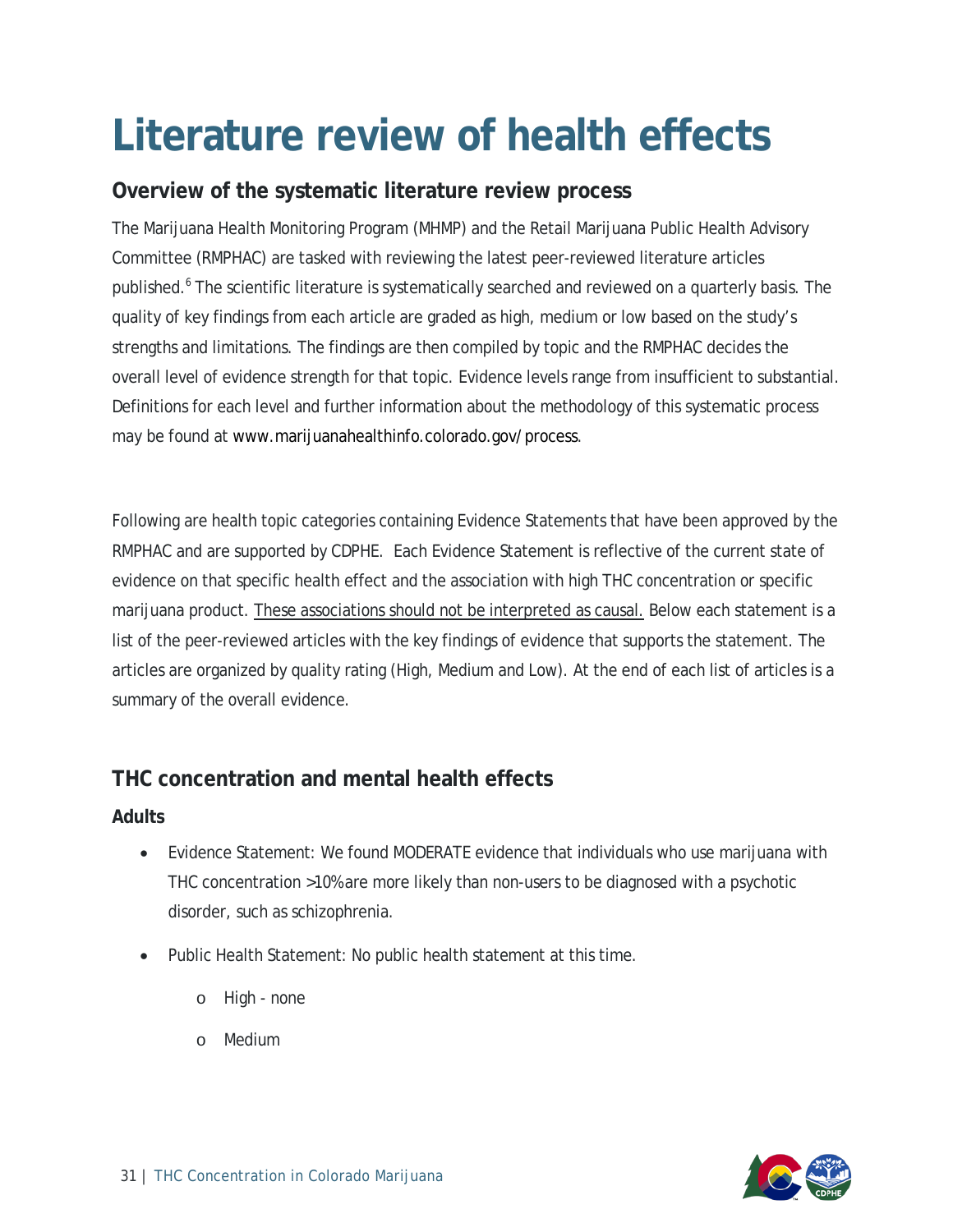- Di Forti 2015 Proportion of patients in south London with first-episode psychosis attributable to use of high potency cannabis: a case-control study<sup>22</sup>
	- Individuals who reported smoking more potent marijuana (average THC 12.9%) were at 2.91 (95% CI 1.52-3.60) greater odds of developing first episode psychosis compared to those who never used.
	- This relationship was not significant for individuals who used lower concentration marijuana compared to those who never used.
- Di Forti 2019 The contribution of cannabis use to variation in the incidence of psychotic disorder across Europe (EU-GEI): a multicentre case-control study<sup>23</sup>
	- Lifetime use (ever use of cannabis) of high concentration cannabis (> 10% THC) was associated with a psychotic disorder compared with no lifetime use of cannabis (OR 1.6, 95% CI 1.2-2.2), while uswe of low concentration cannabis (≤10% THC) was questionable (OR 1.1, 95% CI  $0.9 - 1.5$ ).
	- Daily cannabis use was associated with increased odds of psychotic disorder compared with never users (aOR 3.2, 95% CI 2.2 - 4.1), increasing to nearly five-times increased odds for daily use of highpotency types of cannabis (aOR 4.8, 95% CI 2.5-6.3).
- o Low
	- Sideli 2018 Interaction between cannabis consumption and childhood cannabis abuse in psychotic disorders: preliminary findings on the role of different patterns of cannabis use.<sup>24</sup>
		- Use of cannabis with higher THC content (12-18% THC) was associated with diagnosis of a psychotic disorder in adulthood, regardless of childhood cannabis abuse status. (aOR 2.16, 95%CI 1.15-4.06 w/o childhood cannabis abuse and aOR 3.46, 95%CI 1.34-8.97 w/ childhood cannabis abuse).
- Evidence Statement: We found SUBSTANTIAL evidence that THC intoxication can cause acute psychotic symptoms, which are worse with higher doses.

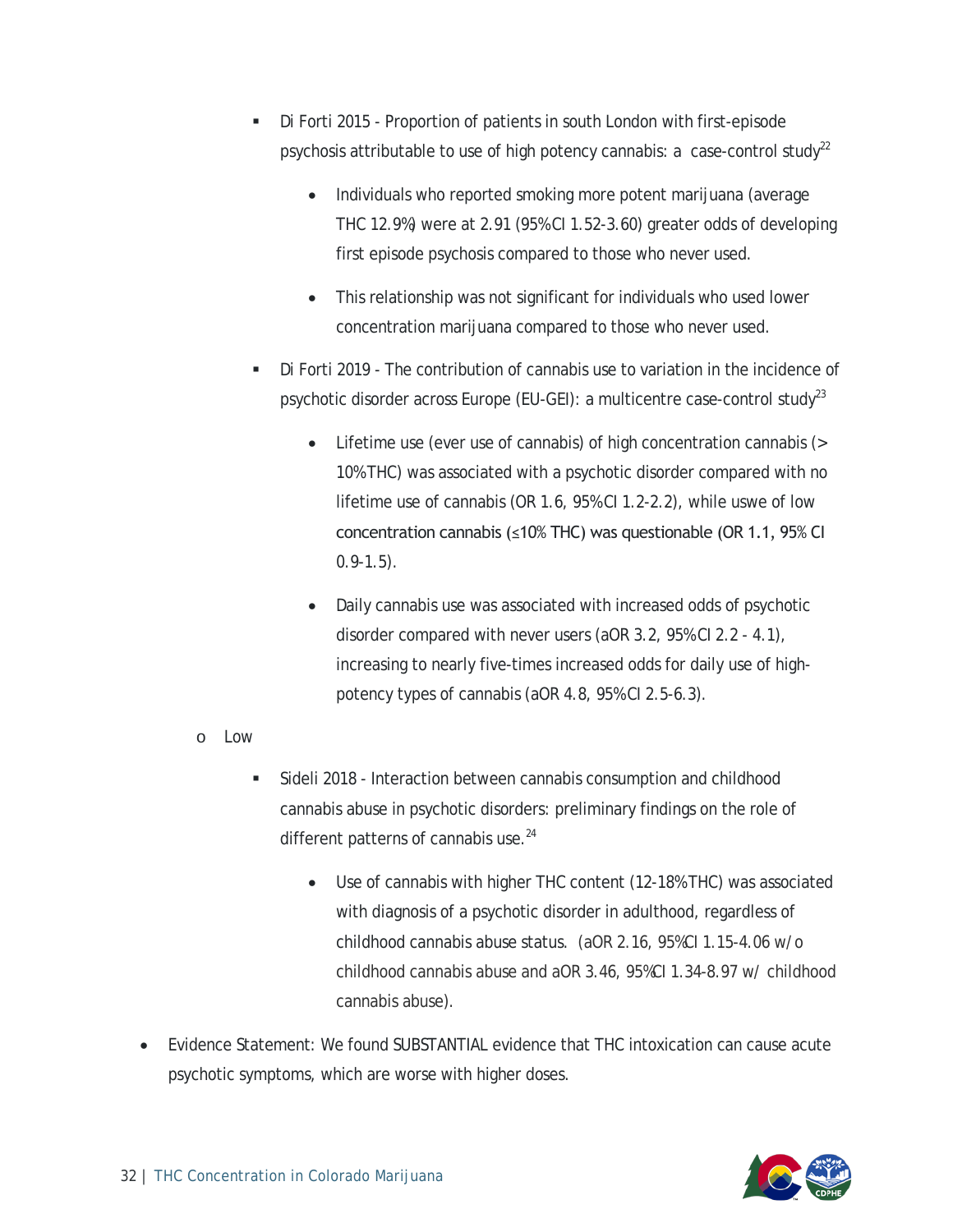- Public Health Statement: THC, a component of marijuana, can cause acute psychotic symptoms such as hallucinations, paranoia, delusional beliefs, and feeling emotionally unresponsive during intoxication. These symptoms are worse with higher doses.
	- o High
		- D'Souza 2004 The psychotomimetic effects of IV THC in healthy individuals: implications for psychosis $^{25}$ 
			- THC acutely causes both positive and negative psychotic symptoms, as well as subjective and objective dissociative symptoms - all in a dosedependent manner (5mg vs 2.5mg THC).
			- All other articles linked to this evidence statement only support evidence that THC intoxication can cause acute psychotic symptoms, not that these symptoms are worse with higher doses (5mg vs 2.5mg THC).

Current literature shows that adults who use marijuana classified as containing high concentrations of THC (>10% THC) are more likely than non-marijuana-users to be diagnosed with a psychotic disorder, such as schizophrenia. In a 2015 study by Di Forti et al., individuals who reported using marijuana products with higher THC concentration (average 12.9% THC) had greater odds of developing first episode psychosis compared to those who never use marijuana products.<sup>22</sup> This relationship remained after controlling for individual demographic factors and any other substance use. However, for participants that reported using lower THC concentration marijuana products (~3.6% THC), this relationship was not maintained, signaling that higher THC concentration may be the catalyst for this relationship.

A 2004 study by D'Souza et al., found that THC can induce positive and negative psychotic symptoms, as well as dissociative symptoms, and this relationship exhibits a dose-dependent manner.<sup>25</sup> Numerous studies have also shown this association between THC intoxication and psychotic symptoms, however, evaluation of the effect that dose variation may influence this relationship needs further evidence.

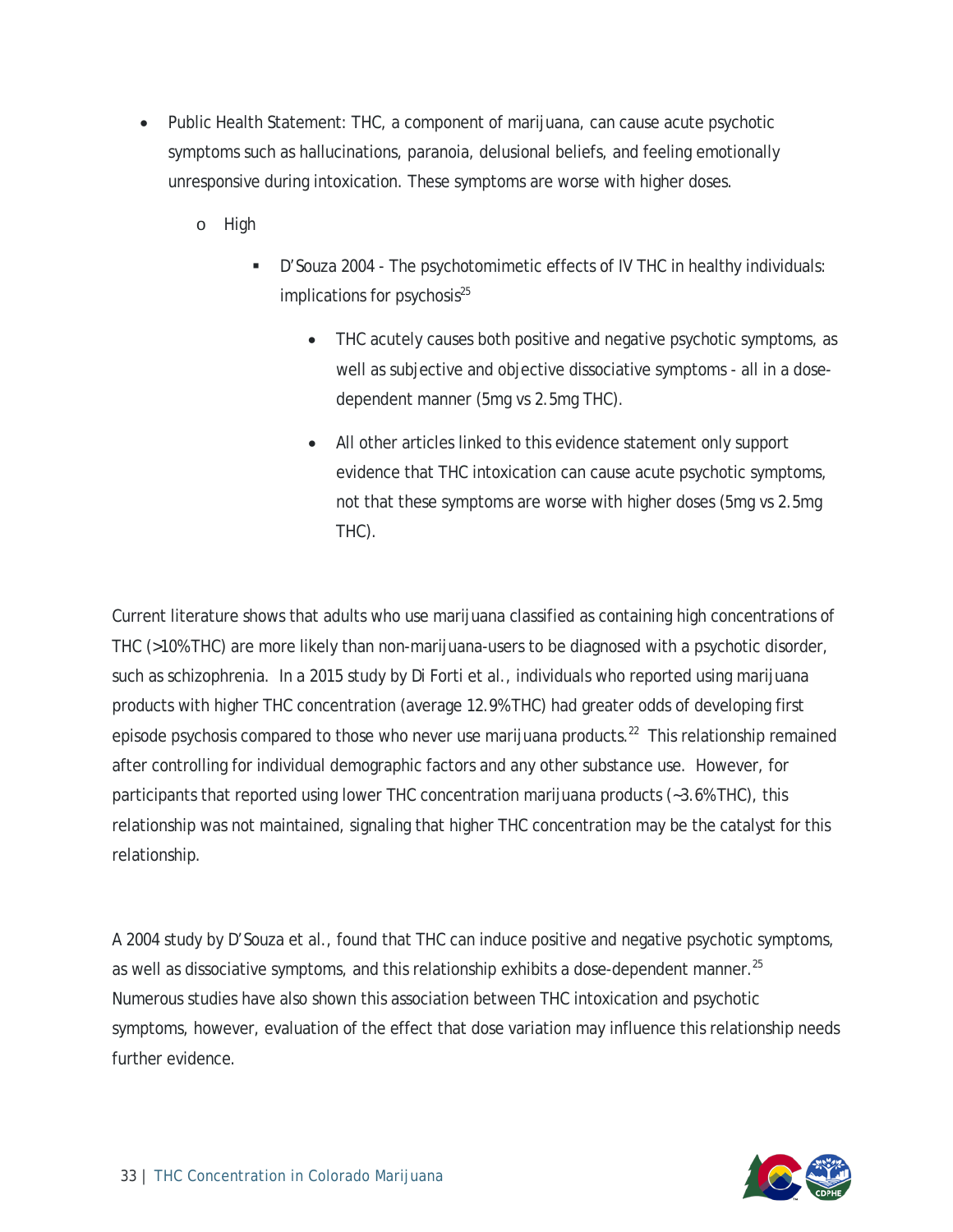The relationship between marijuana with high THC concentration (>10% THC) and being diagnosed with a psychotic disorder was further explored in a 2018 study by Sideli et al. and a 2019 study by Di Forti et al.<sup>23,24</sup> Sideli et al., sought to examine if childhood abuse affected the interaction between marijuana use and later diagnosis of a psychotic disorder in adulthood. They found that regardless of childhood abuse status, use of high THC concentration marijuana products (12-18% THC) were associated with diagnosis of a psychotic disorder.<sup>24</sup> In the 2019 study by Di Forti et al., they sought to explore frequency of use, along with THC concentration, and their associations with psychotic disorder diagnosis in adulthood. Daily use of any marijuana products was associated with a psychotic disorder, however daily use of high THC concentration products (>10% THC) was more strongly associated (OR 4.8; 95% CI 2.5-6.3) than daily use of low THC concentration products (≤10% THC) (OR 2.2; 95% CI 1.4-3.6) when compared to never using marijuana. On the other end of the frequency spectrum, ever use of high THC concentration marijuana was associated with a psychotic disorder (OR 1.6; 95% CI 1.2-2.2), while ever use of low THC concentration marijuana was questionable (OR 1.1; 95% CI 0.9-1.5), when compared to no lifetime use of marijuana. $^{23}$ 

#### <span id="page-34-0"></span>**Adolescents and young adults**

- Evidence Statement: We found MODERATE evidence that adolescents/young adults who use marijuana with higher THC concentration (>10% THC) are more likely than non-users to continue use.
- Evidence Statement: We found MODERATE evidence that adolescents/young adults who use marijuana with higher THC concentration (>10% THC) are more likely than non-users to develop future mental health symptoms and disorders.
- Public Health Statement: High THC concentration marijuana use by adolescents and young adults is associated with continued use and development of future mental health symptoms and disorders.
	- o High none
	- o Medium
		- Di Forti 2015 Proportion of patients in south London with first-episode psychosis attributable to use of high potency cannabis $^{22}$

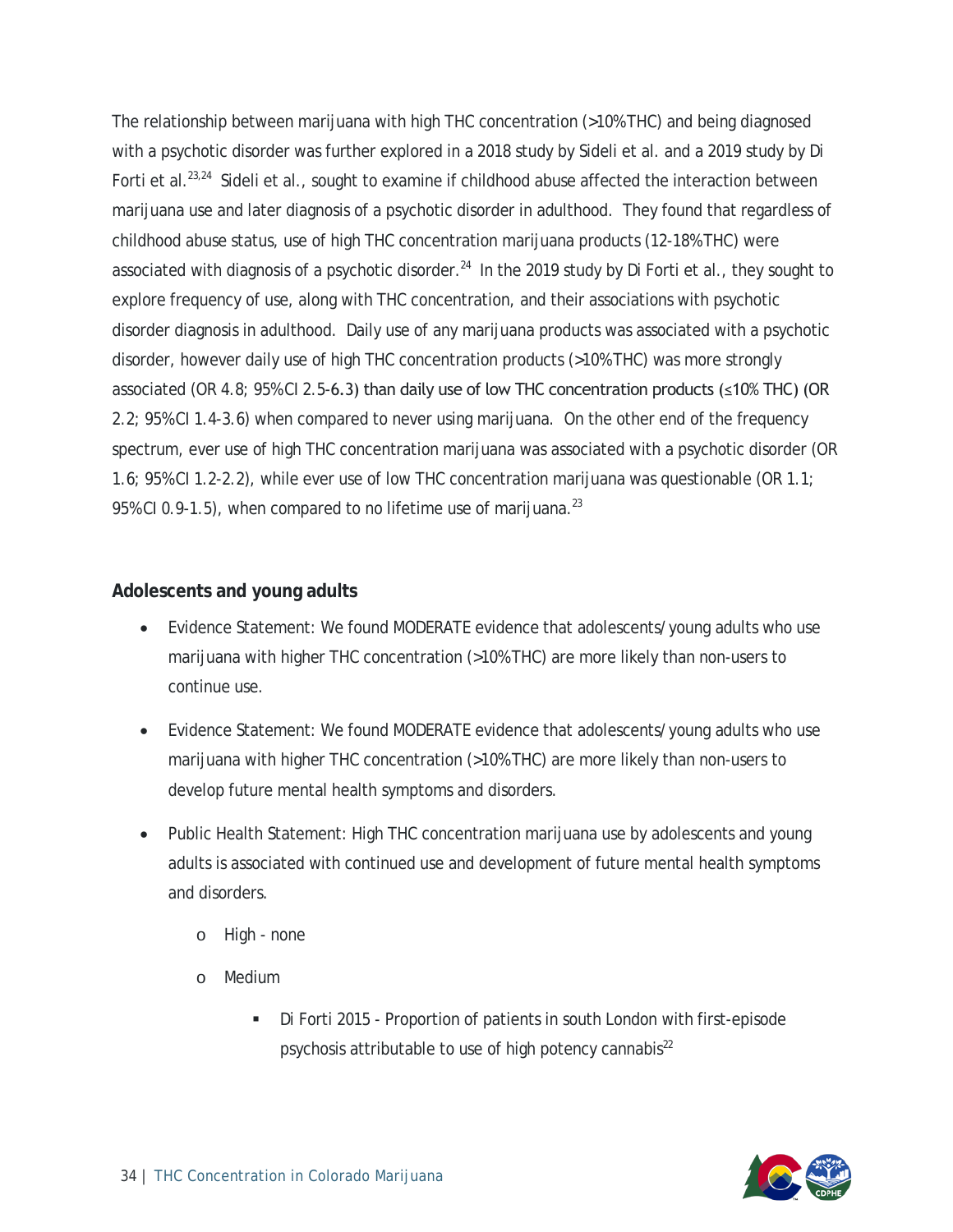- Individuals who started using cannabis at ages younger than 15 years had increased risk of psychotic disorders compared with those who never used cannabis (aOR 1.55; 95% CI 1.00-1.39).
- Frequent use of high concentration (~12.9% THC) cannabis and starting at a young age increased risk of psychotic disorders.
- Di Forti 2019 The contribution of cannabis use to variation in the incidence of psychotic disorder across Europe: a multicenter case-control study $^{23}$ 
	- Compared to never users, those who had started using high concentration cannabis by age 15 years showed a doubling of risk (OR 2.3, 95% CI 1.4–3.1) for psychotic disorder, without evidence of interaction (p=0.63).
- Hines 2020 Association of high-potency cannabis (flower only) use with mental health and substance use in adolescence<sup>20</sup>
	- Use of high concentration (>10% THC) cannabis during adolescence was associated with a moderate elevation in likelihood of generalized anxiety disorder (GAD) at age 24 (OR 1.77; 95% CI 1.09-2.86) and this association was strengthened after adjusting for socio demographic variables, depression symptoms at 14yo, and frequency of cannabis use (aOR 1.92; 95% CI 1.11-3.32)
	- Use of high concentration cannabis was associated with participants reporting frequent or distressing psychotic experiences (OR 1.81; 95% CI 1.01-3.24), however this association was weakened after adjusting for frequency of cannabis use.
	- People reporting the use of high concentration cannabis were about 4 times as likely to report having recently experienced problems associated with their cannabis use, when compared to people using low concentration (≤10% THC) cannabis products (aOR 4.08, 95% CI 1.41-11.81)
	- After adjusting for age at onset of cannabis use or for early adolescent measure of psychopathologic conditions and frequency of cannabis

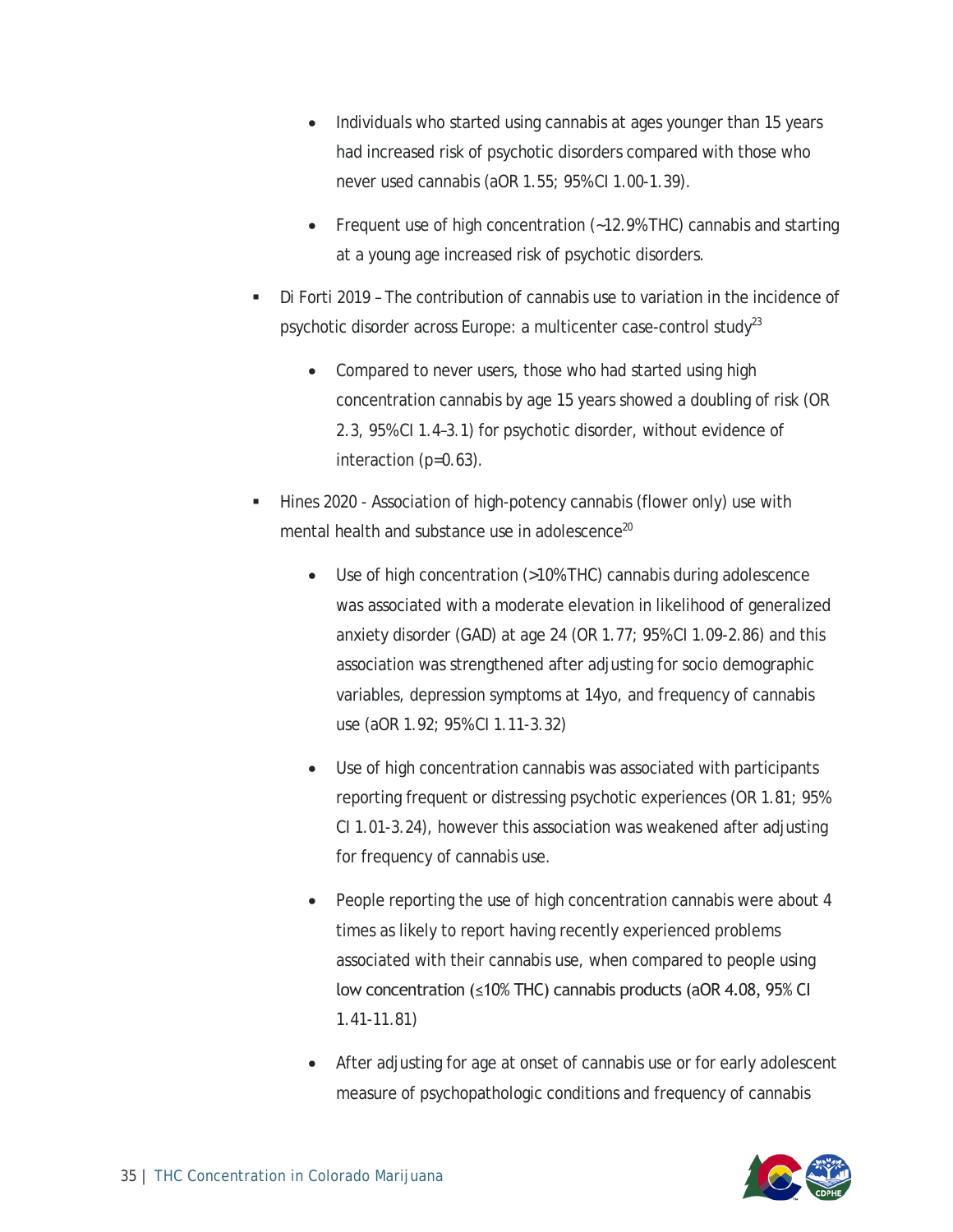use, high concentration cannabis was associated with increases in the likelihood of frequent cannabis use, and the likelihood of experiencing GAD.

- Association between high concentration cannabis use and reporting using cannabis at least weekly, compared with those reporting use of lower concentration cannabis (aOR 4.38, 95% CI 2.89-6.63).
- Barrington-Trimis 2020 Risk of persistence and progression of use of five cannabis products after experimentation among adolescents $26$ 
	- Association of cannabis use at baseline with the mean number of days of use across 6- and 12-month follow-up surveys was significantly stronger for concentrate (RR 9.42; 95% CI 2.02 - 35.50)
	- Stronger associations of progression of cannabis use were observed for cannabis concentrate than for any other cannabis product in models adjusted for poly-cannabis product use and demographic characteristics.
	- Suggests that concentrated cannabis use may carry a higher risk of continued and more frequent cannabis use among adolescents who are in the early stages of use and do not use heavily yet

Research suggests that the use of high THC concentration marijuana products by adolescents and young adults may carry more risks than use by mature adults. Di Forti et al., (2015) found that adolescent and young adult patients presenting with first-episode psychosis were more likely, than non-using patients, to have started using marijuana at age 15 or before.<sup>22</sup> Similarly, a study by Hines et al. in 2020 sought to describe the association of high THC concentration marijuana use with mental health and substance use outcomes in adolescence. Using high THC concentration marijuana was associated with reportedly using marijuana at least weekly (aOR 4.38; 95% CI 2.89-6.63) and recently experiencing problems associated with their marijuana use (aOR 4.08; 95%CI 1.41-11.81), when compared to those using low THC concentration marijuana.<sup>20</sup> Barrington-Trimis et al. (2020) sought to define progression of marijuana use by adolescents depending on the type of product used. Use of THC concentrates was strongly associated with persistence of use at 6- and 12-month follow-up surveys (RR 9.42; 95% CI 2.02-35.50), when compared to other forms of marijuana use.<sup>26</sup>

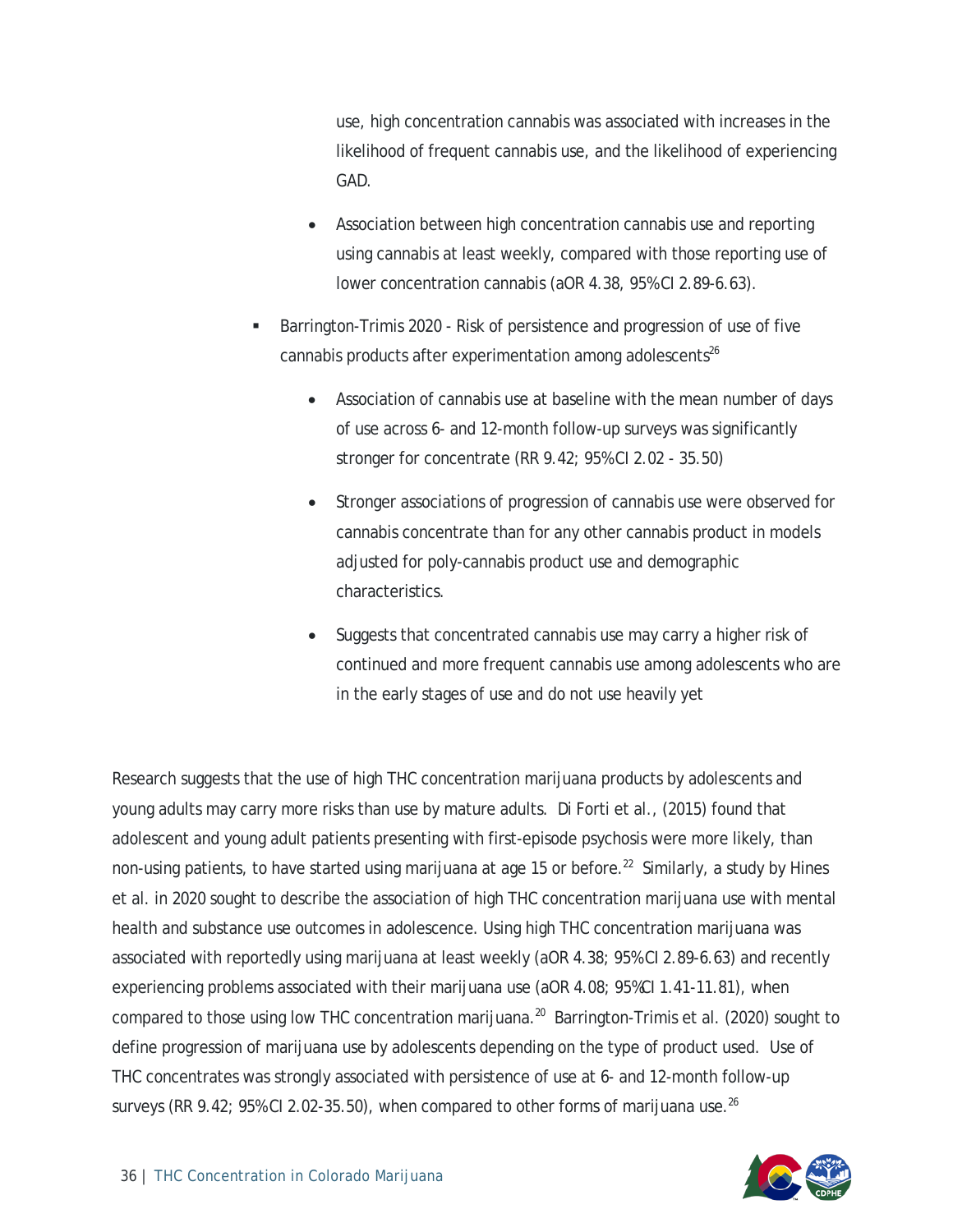Similar to mature adults, a study by Hines et al. (2020) found that adolescents who use high THC concentration marijuana were more likely to report psychotic experiences (OR 1.81; 95% CI 1.01- 3.24), however, this association was weakened when accounting for frequency of marijuana use. This suggests that using high THC concentration marijuana and increased frequency of use may both contribute to subsequent psychotic experiences for adolescents.<sup>20</sup> Hines et al. (2020) also looked at other mental health outcomes, such as depression and generalized anxiety disorder (GAD) in adolescents using marijuana with high THC concentration, compared to those using marijuana not classified as containing high THC concentration. They found that use of marijuana with high THC concentration was associated with GAD (aOR 1.92; 95% CI 1.11-3.32), but no association was found for depression. Overall, their findings show marijuana use with high THC concentrations was associated with increases in the likelihood of frequent cannabis use and experiencing GAD; when adjusting for onset age of marijuana use, early adolescent psychopathologic conditions, and frequency of marijuana use.<sup>20</sup>

#### <span id="page-37-0"></span>**THC blood levels resulting from different exposures**

THC blood levels are an important measure for understanding marijuana pharmacokinetics, or how our body metabolizes a drug. This understanding is useful for developing methods of marijuana use detection and a general concept of how acute use affects impairment.<sup>27</sup> This understanding is more important than ever with the extensive variety of marijuana use methods available to consumers today. Studies of this subject will commonly report findings as either a measure of whole blood or plasma (one component of whole blood). THC and its metabolites are in much higher concentrations in plasma, which is why many studies report this measurement. However, whole blood is the standard specimen used for drug testing (to determine driving under the influence, for example) and is typically more readily available for analysis. $^{28}$ 

#### <span id="page-37-1"></span>**Flower**

- Evidence Statement: We found SUBSTANTIAL evidence that inhaling more than about 10mg THC (or 10-20% of a currently available marijuana cigarette) is likely to yield whole blood THC concentrations near or above 5 ng/mL within 10 minutes.
- Public Health Statement: Smoking or vaporizing more than 10mg THC, or consuming an edible marijuana product with more than 15mg THC can lead to a blood THC level above 5ng/mL, which can be used to support a conviction for driving under the influence.

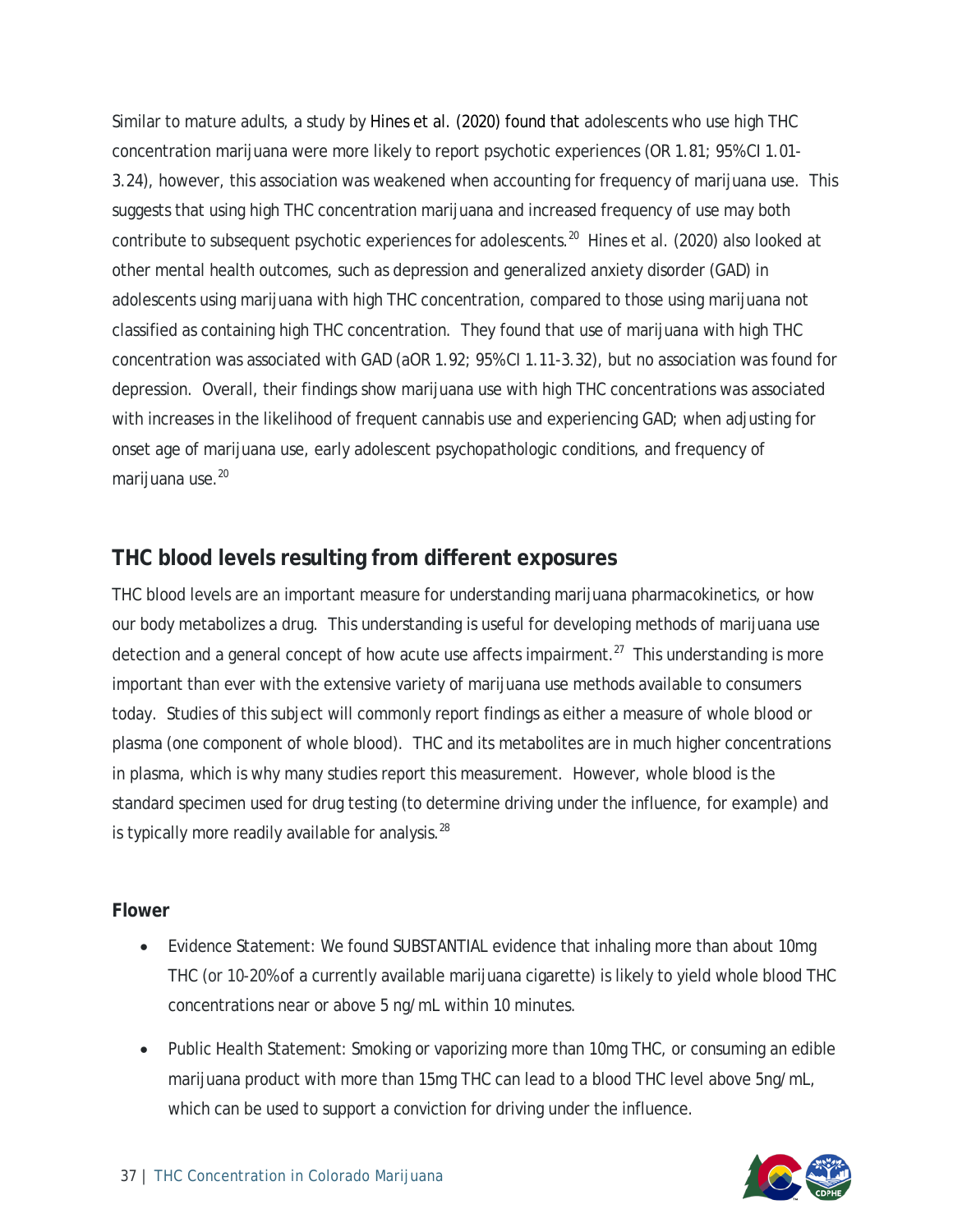- o High
	- Berghaus 2011 Meta-analysis of empirical studies concerning the effects of medicines and illegal drugs including pharmacokinetics on safe driving<sup>29</sup>
		- Peak whole blood THC concentration of 44 ng/mL occurred a mean of 7 minutes after smoking 15mg THC.
	- Ramaekers 2006 Cognition and motor control as a function of Delta-9-THC concentration in serum and oral fluid: limits of impairment<sup>30</sup>
		- Measured whole blood THC levels of 29 ng/mL and 47.6 ng/mL five minutes after smoking 250 mcg/kg (17.5 mg/70 kg) and 500 mcg/kg (35 mg/70 kg), respectively
	- Huestis 1992 Blood cannabinoids. I. Absorption of THC and formation of 11- OH-THC and THCCOOH during and after smoking marijuana<sup>31</sup>
		- A single inhalation of a 1.75% or 3.55% THC cigarette (cigarette weight not specified) produced immediate (within 12 minutes) mean whole blood THC concentrations of 3.5 and 9.1 ng/mL, respectively.
		- There was wide inter-individual variation in THC levels despite use of a paced smoking protocol.
	- Reeve 1983 Plasma concentrations of delta-9-tetrahydrocannabinol and impaired motor function $32$ 
		- Measured whole blood THC levels of 0-66 ng/mL five minutes after 19 subjects (infrequent marijuana users) smoked whatever portion of an 18 mg THC cigarette produced a reasonable subjective high.
		- Mean whole blood THC level at 5 minutes post-smoking was 22.1 ng/mL. Two subjects had 2.5 and 3.5 ng/mL THC levels at baseline (before smoking).
- o Low
	- Spindle 2019 Acute pharmacokinetic profile of smoked and vaporized cannabis in human blood and oral fluid $^{27}$

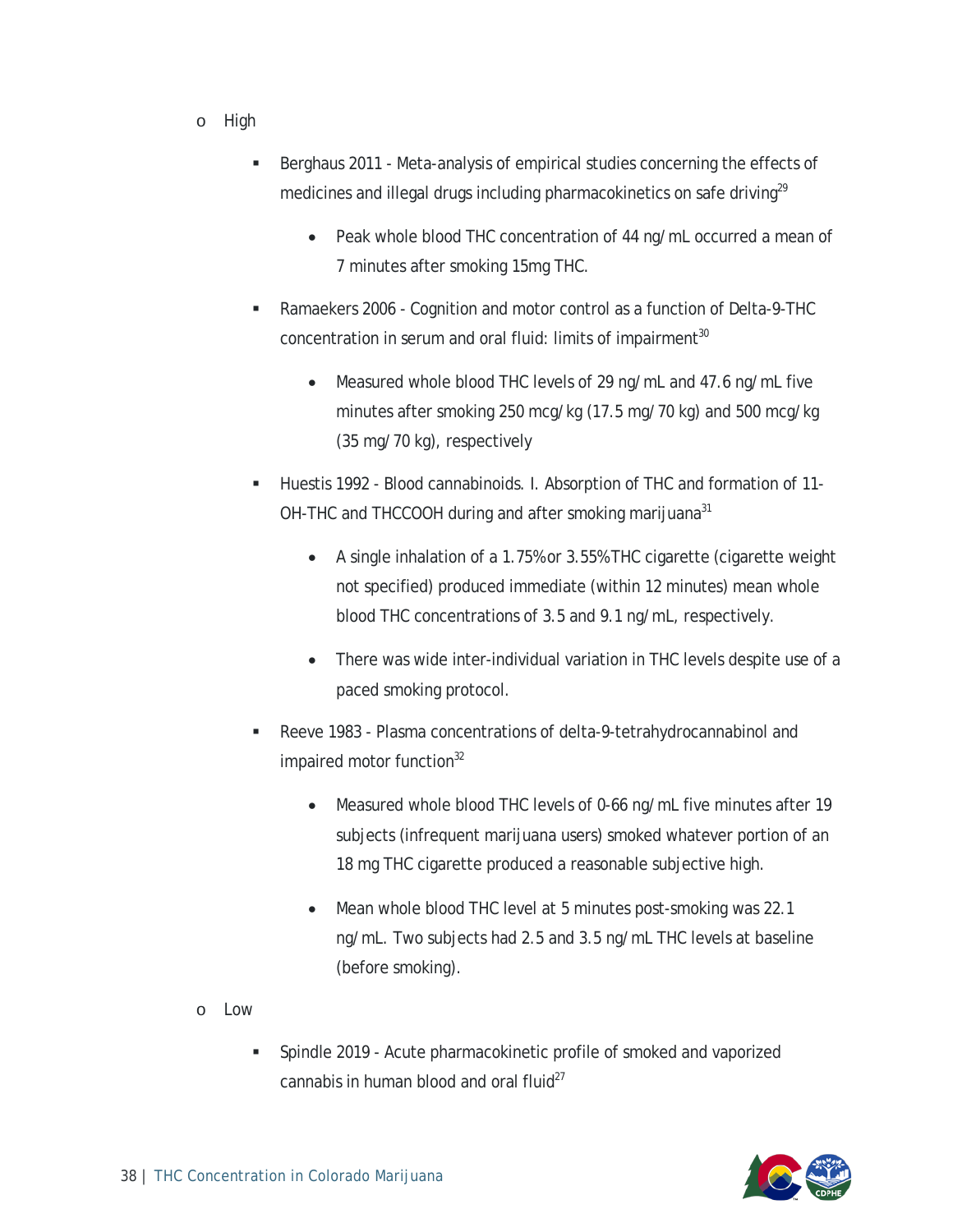- Mean THC concentration at 10min after smoking 10mg THC was 3.76 ng/ml (0-21 ng/ml), and after vaporizing 10mg THC was 7.53 ng/ml (0-18 ng/ml)
- Mean THC concentration at 10min after smoking 25mg THC was 10.24 ng/ml (0-38 ng/ml), and after vaporizing 25mg THC was 14.36 ng/ml (1-33 ng/ml)

Due to the diverse nature of marijuana products and methods of use it is important to differentiate resulting blood levels of THC. Smoking marijuana flower is still considered the most traditional method of consuming marijuana and involves rolling flower into cigarette paper or tobacco leaves. Current research provides substantial evidence that inhaling more than about 10mg of THC, an amount equal to part (10-20%) of a currently available marijuana cigarette, is likely to yield whole blood THC concentrations of 5 ng/mL or higher within 10 minutes of smoking. From the studies included it is clear that THC blood levels can vary widely depending on many factors, such as amount consumed and an individual's tolerance, but this provides a good baseline measurement.

#### <span id="page-39-0"></span>**Edibles**

- Evidence Statement: We found MODERATE evidence that ingesting more than about 15 mg THC is capable of yielding a whole blood THC concentration > 5ng/mL.
- Public Health Statement: Smoking or vaporizing more than 10mg THC, or consuming an edible marijuana product with more than 15mg THC can lead to a blood THC level above 5ng/mL, which can be used to support a conviction for driving under the influence.
	- o High
		- Lile 2013 Pharmacokinetic and pharmacodynamic profile of supratherapeutic oral doses of delta $(9)$ -THC in cannabis users $^{33}$ 
			- Mean peak whole blood THC levels exceeded 5 ng/mL only at oral doses >45mg, however, there was large inter-individual variability and some subjects yielded levels >5ng/mL at doses of 15mg and 30mg.

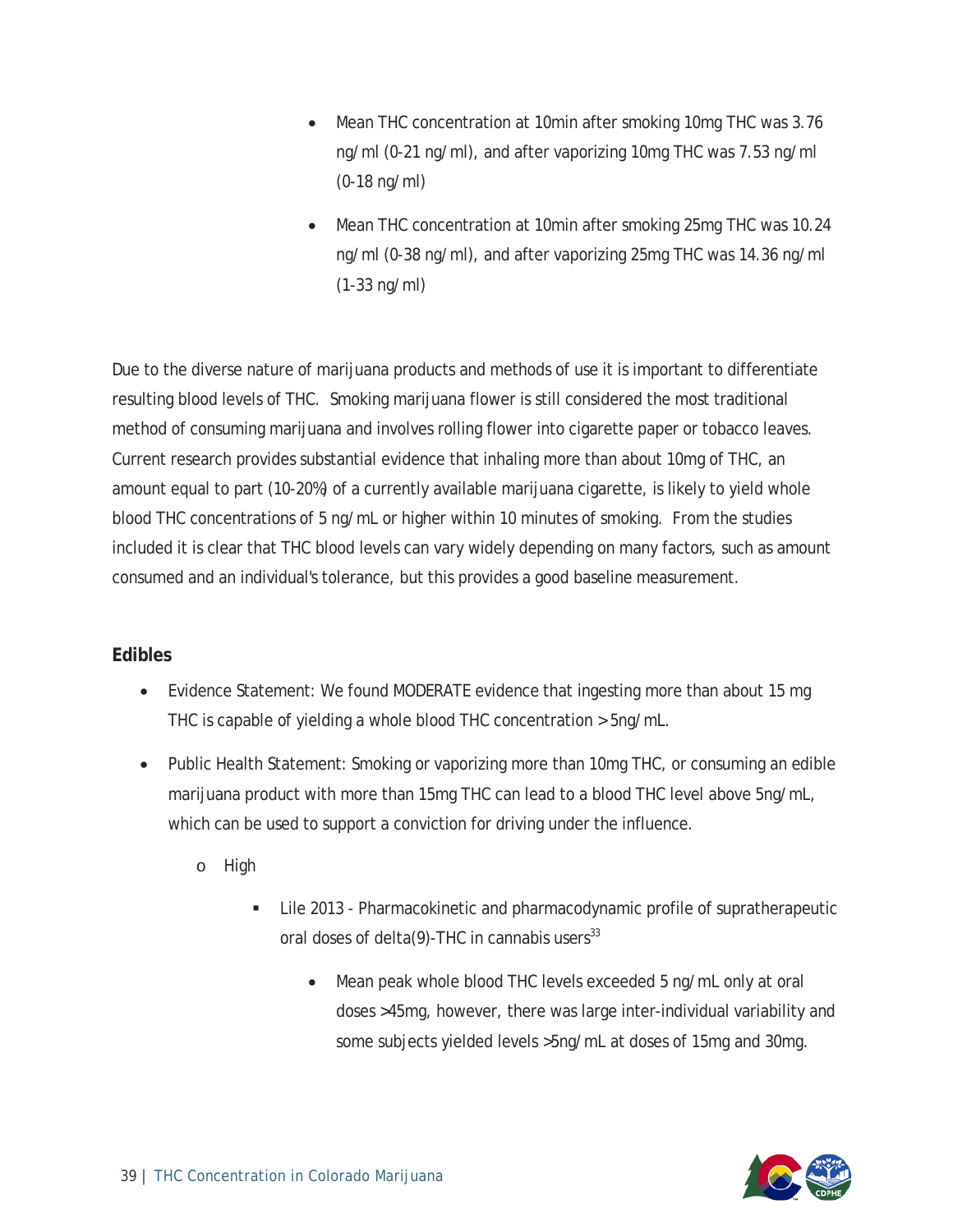- Menetrey 2005 Assessment of driving capability through the use of clinical and psychomotor tests in relation to blood cannabinoids levels following oral administration of 20mg dronabinol or of a cannabis decoction made with 20 or 60mg THC34
	- Found mean peak whole blood THC concentrations of 2.8 ng/mL (range undetectable to 5.6) after dronabinol 20 mg, 3.8 ng/mL (range 1.5-8.3) after milk decoction containing 16.5 mg THC, and 8.4 ng/mL (range 3.9-13.1) after milk decoction containing 45.7 mg THC.
- Evidence Statement: We found SUBSTANTIAL evidence that it takes up to 4 hours after ingesting marijuana to reach peak blood THC concentrations.
- Public Health Statement: Smoking or vaporizing more than 10mg THC, or consuming an edible marijuana product with more than 15mg THC can lead to a blood THC level above 5ng/mL, which can be used to support a conviction for driving under the influence.
	- o Medium
		- Vandrey 2017 Pharmacokinetic Profile of Oral Cannabis in Humans: Blood and Oral Fluid Disposition and Relation to Pharmacodynamic Outcomes<sup>35</sup>
			- The time of maximum blood THC level (Tmax) ranged from 1hr to 6hr post dose, with most occurring at 1-3hr (only one subject at 4hr and one at 6hr).
			- The time of first positive blood THC ranged from 0.5hr to 2hr post dose, with most occurring at 1hr.
			- The maximum blood THC levels (Cmax) did not exceed 5ng/mL.
		- Newmeyer 2017 Cannabis Edibles: Blood and Oral Fluid Cannabinoid Pharmacokinetics and Evaluation of Oral Fluid Screening Devices for Predicting Delta(9)-Tetrahydrocannabinol in Blood and Oral Fluid following Cannabis Brownie Administration<sup>36</sup>
			- The time of maximum blood THC level (Tmax) following oral THC ranged from 1hr to 3.5hr post dose for frequent users and 1hr to 5hr post dose for occasional users.

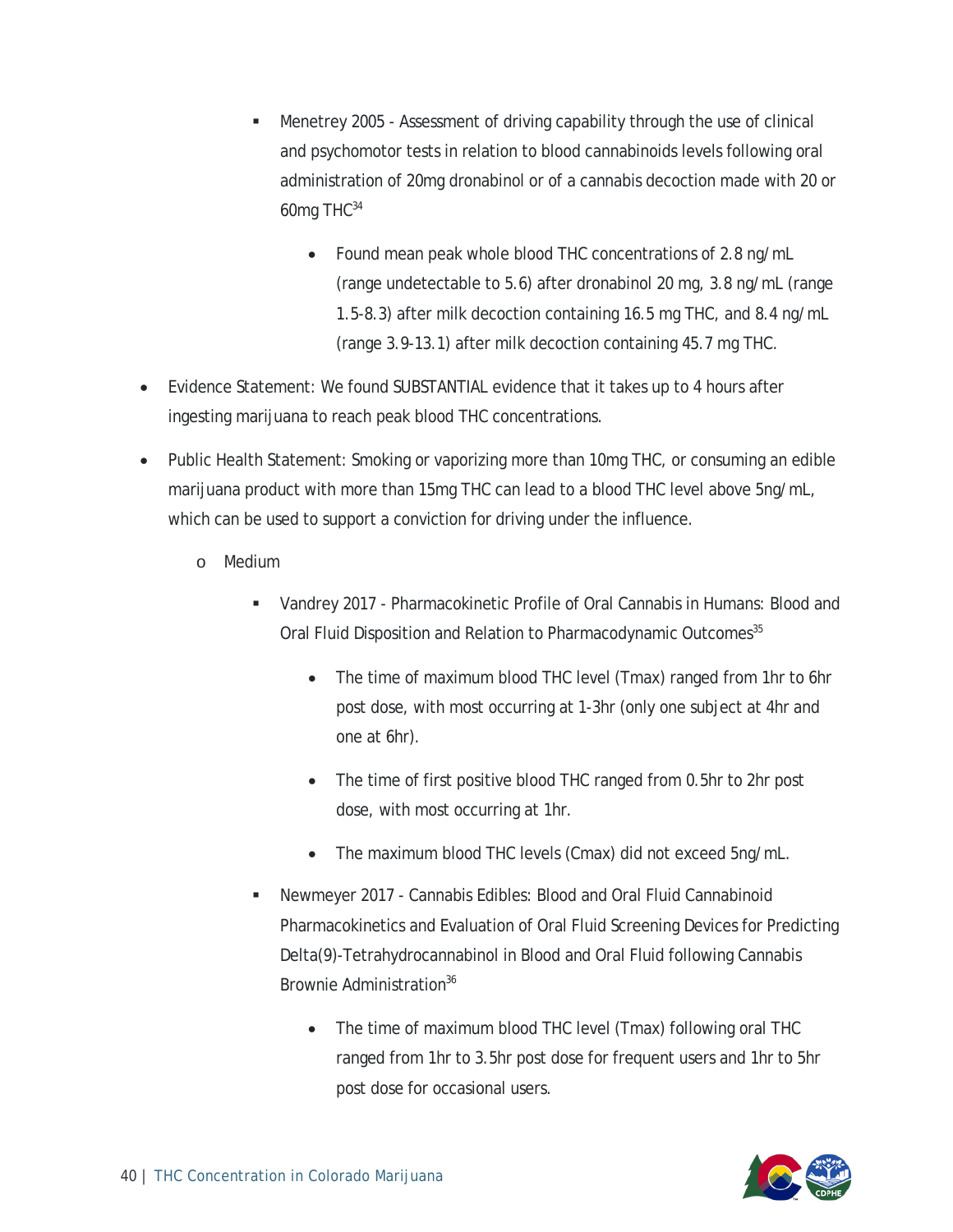- The maximum blood THC levels (Cmax) ranged from 3.2-14.3 ng/mL for occasional users and 8.0-36.1 ng/ml for frequent users.
- Newmeyer 2016 Free and Glucuronide Whole Blood Cannabinoids' Pharmacokinetics after Controlled Smoked, Vaporized, and Oral Cannabis Administration in Frequent and Occasional Cannabis Users: Identification of Recent Cannabis Intake<sup>37</sup>
	- The time of maximum blood THC level (Tmax) following oral THC ranged from 1.5hr to 3.5hr post dose for both frequent and occasional users.
	- The maximum blood THC levels (Cmax) ranged from 3.6-22.5 ng/mL for occasional users and 4.7-34.8 ng/ml for frequent users.
- Lile 2013 Pharmacokinetic and pharmacodynamic profile of supratherapeutic oral doses of Delta $(9)$  -THC in cannabis users<sup>33</sup>
	- Doses produced physiologic (elevated heart rate) and behavioral effects reported previously. Peak plasma THC concentrations occurred between 2 and 4 hours post-ingestion.
- Bosker 2012 Medicinal Delta(9)-tetrahydrocannabinol (dronabinol) impairs on-the-road driving performance of occasional and heavy cannabis users but is not detected in Standard Field Sobriety Tests<sup>38</sup>
	- Peak THC concentrations at 1.5 hours (tested 1.5, 4.25, and 6 hours post ingestion).
- Curran 2002 Cognitive and subjective dose-response effects of acute oral delta-9-tetrahydrocannabinol (THC) in infrequent cannabis users<sup>39</sup>
	- Reported peak plasma concentrations at two hours post ingestion, with a mean peak for 15mg dose of approximately 4.75 ng/mL and a mean peak for 7.5mg dose of approximately 1.25 ng/mL.

Marijuana products classified as edibles come in a wide variety, such as cookies, drinks, candy, and tinctures. However, they all contain active THC that is ingested orally. Active THC is measured as

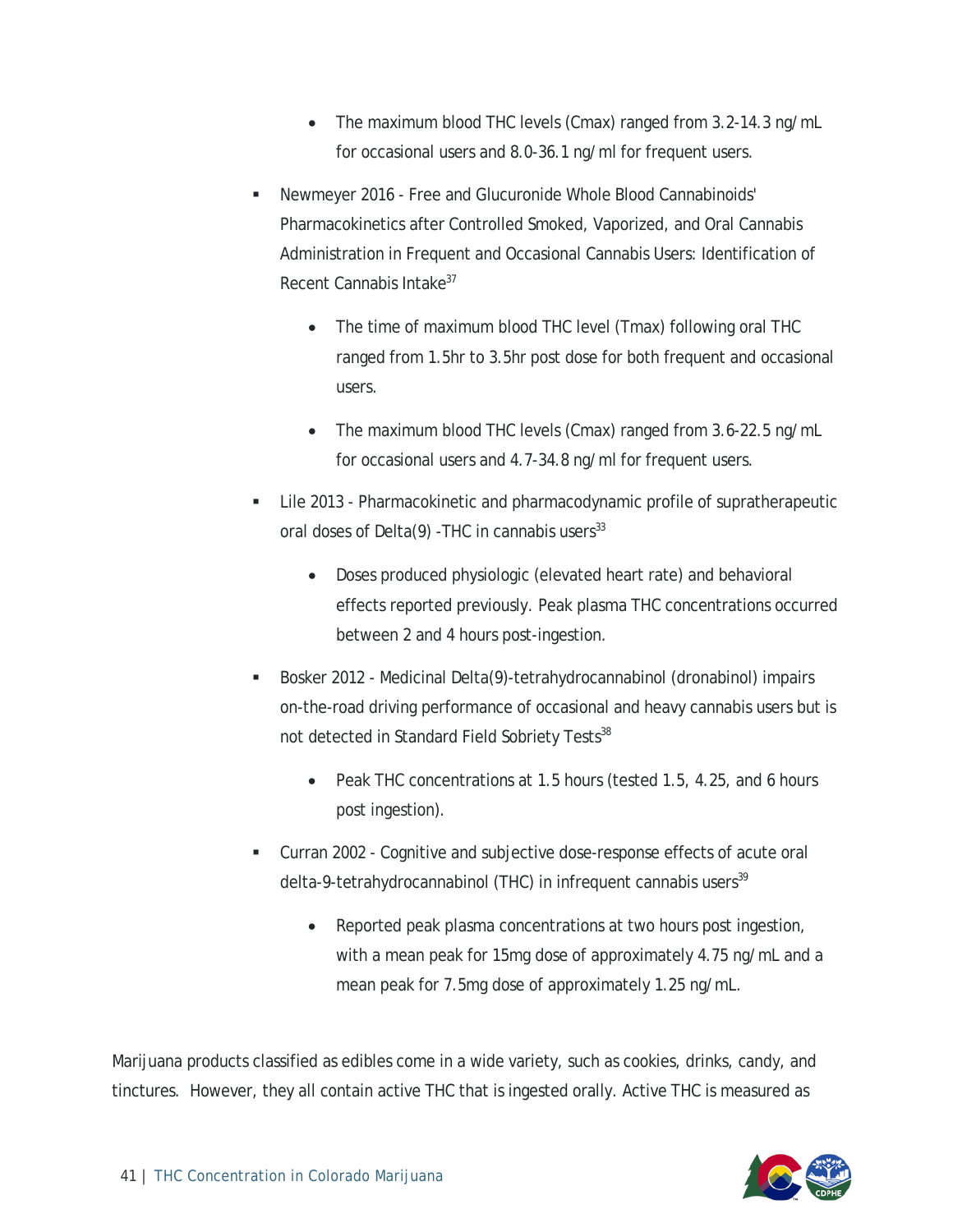milligrams (mg) THC per serving in edibles as opposed to percentage (%) THC. Edibles are also metabolized in the body differently from inhalable marijuana products. This is especially important to understanding resulting blood levels of ingested THC. Currently, we have moderate evidence that ingesting more than about 15 mg THC is capable of yielding a whole blood THC concentration > 5 ng/mL. A 2013 study by Lile et al. found mean peak whole blood THC levels only exceeded 5 ng/mL only when taking doses greater than 45mg. However, they also described large inter-individual variability between subjects, with some having blood levels > 5 ng/mL at doses of 15mg and 30mg.<sup>33</sup>

Another key factor with edible metabolism is the amount of time after ingestion before effects begin and when peak blood THC concentrations are reached. There is substantial evidence that it may take up to 4 hours after ingesting marijuana to reach peak blood THC concentrations. However, there is variability between individuals, including within groups of frequent or occasional users as well. Newmeyer et al. (2017) found time of maximum blood THC level after ingesting marijuana ranged from 1 - 3.5 hours post dose for frequent users and 1 - 5 hours post dose for occasional users.<sup>36</sup> Coinciding with a longer time to peak blood levels is the longer duration of action that users will experience with edibles; leading to prolonged symptoms and subsequently more opportunity for adverse drug events.<sup>49</sup> As edibles continue to grow in popularity among the public, we can expect research efforts to further explore this relationship between edibles and blood THC levels.

#### <span id="page-42-0"></span>**Vaporized**

- Evidence Statement: We found MODERATE evidence that inhaling vaporized marijuana yields blood THC levels that are similar to those produced by smoking the same dose.
- Public Health Statement: Smoking or vaporizing more than 10mg THC, or consuming an edible marijuana product with more than 15mg THC can lead to a blood THC level above 5ng/mL, which can be used to support a conviction for driving under the influence.
	- o High
		- Abrams 2007 Vaporization as a smokeless cannabis delivery system: a pilot stud $v^{40}$

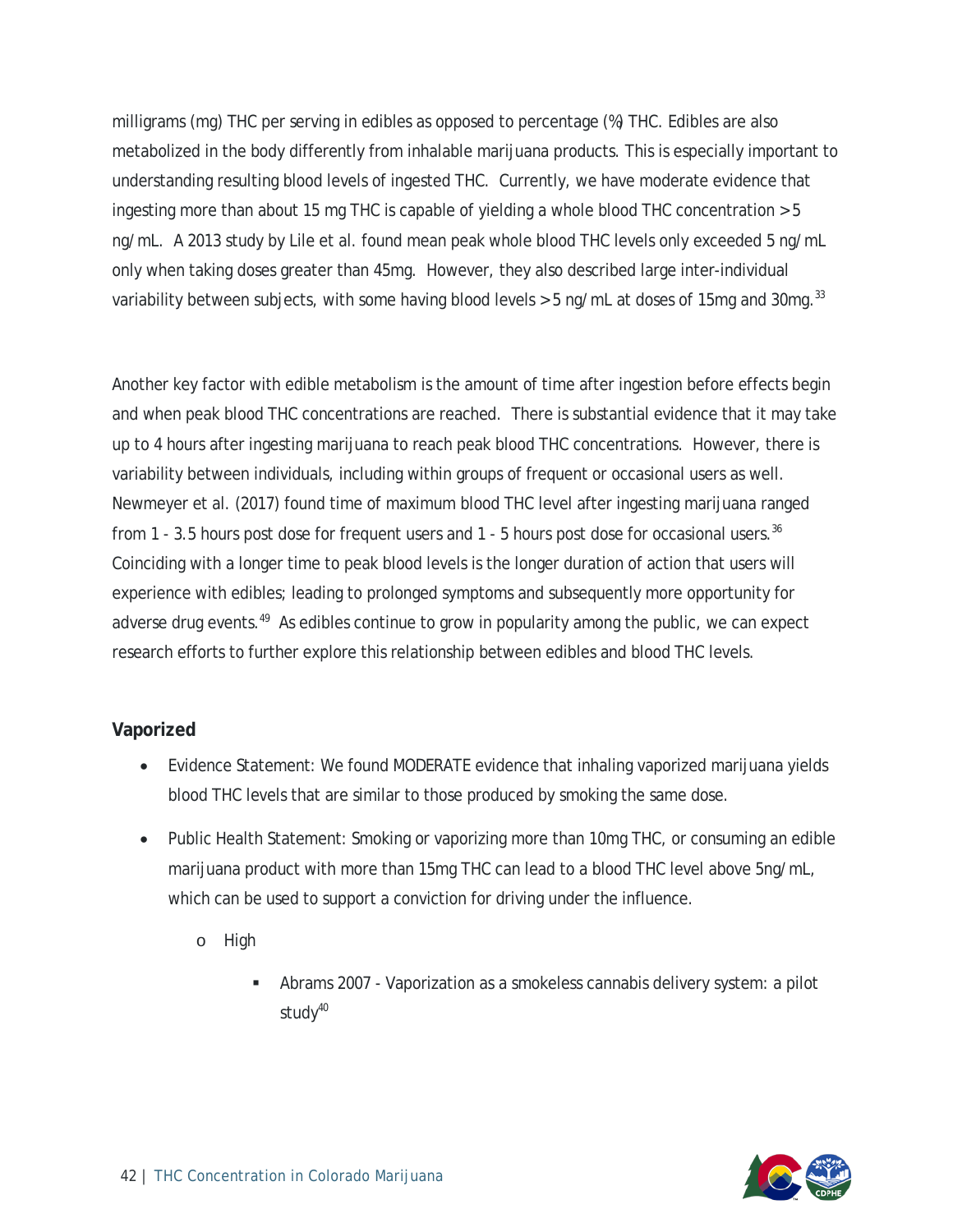- Found similar plasma concentrations of THC by vaporization and smoking through 360 minutes post-dosing, except for higher concentrations by vaporization at 30 and 60 minutes
- Peak plasma concentrations (at 2 minutes) and systemic doses (area under the concentration–time curves) were not significantly different. Subjective effects were similar between the vaporizing subjects and the smoking subjects. Performance effects were not examined.
- Plasma concentrations of THC are similar to those obtained by smoking, but bioequivalence has not been fully established.
- o Low
	- Spindle 2019 Acute pharmacokinetic profile of smoked and vaporized cannabis in human blood and oral fluid $^{27}$ 
		- Mean THC concentration at 10min after smoking 10mg THC was 3.76 ng/ml (0-21 ng/ml), and after vaporizing 10mg THC was 7.53 ng/ml (0-18 ng/ml)
		- Mean THC concentration at 10min after smoking 25mg THC was 10.24 ng/ml (0-38 ng/ml), and after vaporizing 25mg THC was 14.36 ng/ml (1-33 ng/ml)
	- Newmeyer 2016 Free and Glucuronide Whole Blood Cannabinoids' Pharmacokinetics after Controlled Smoked, Vaporized, and Oral Cannabis Administration in Frequent and Occasional Cannabis Users: Identification of Recent Cannabis Intake<sup>37</sup>
		- Among occasional users, the maximum blood THC levels (Cmax) were NOT statistically different after vaporizing (mean 47.8 ng/mL, range 5.2-137 ng/mL) or smoking (mean 51.6 ng/mL, range 1.3-174).
		- Among frequent users, the maximum blood THC levels (Cmax) WERE statistically different after vaporizing (mean 87.1 ng/mL, range 24.7- 170 ng/mL) and smoking (mean 153 ng/mL, range 52.8-471).

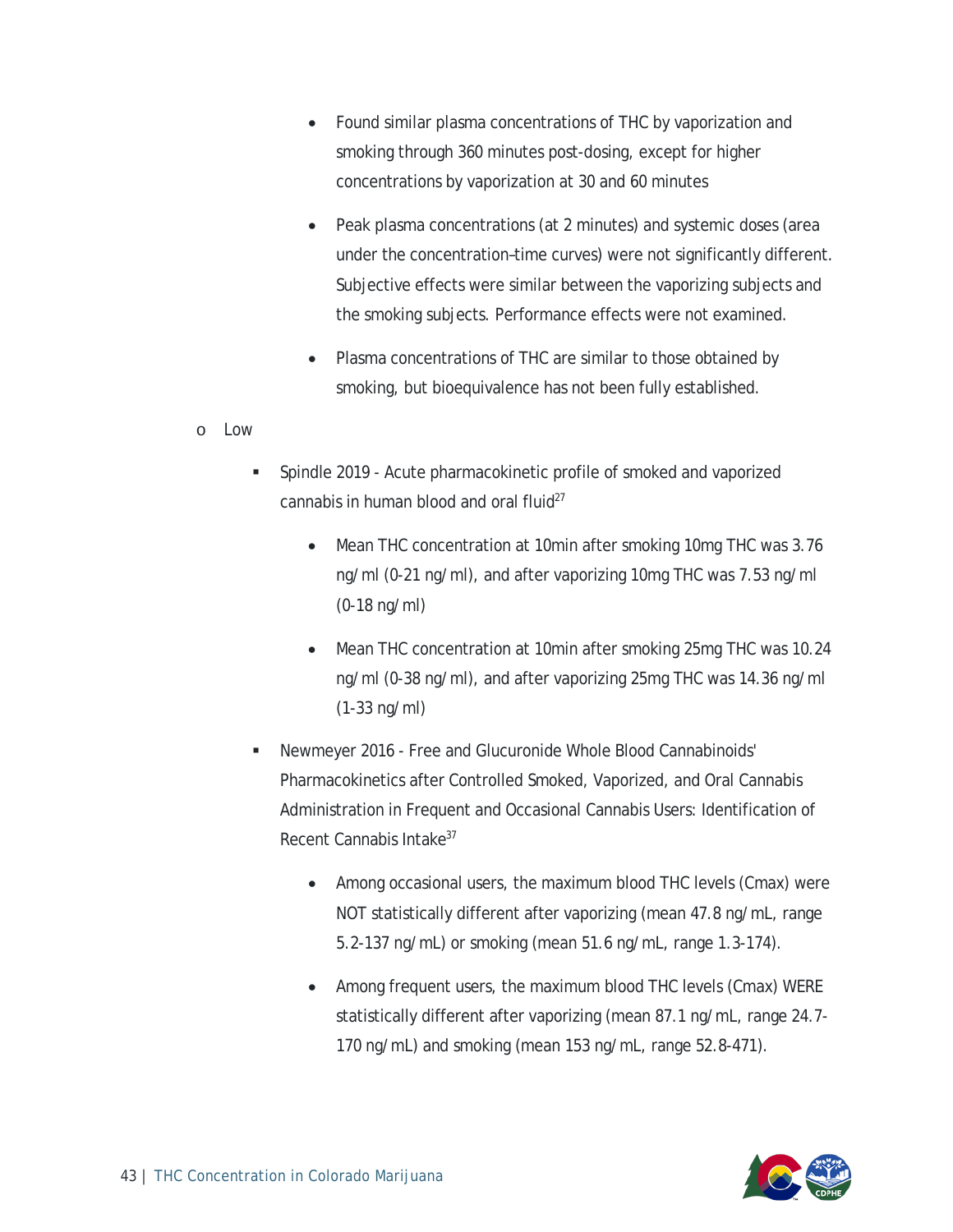• The time of maximum blood THC level (Tmax) was no different for smoked or vaporized MJ, in occasional or frequent users. All subjects reached Tmax by 0.17hr (10 minutes).

Along with concentrates, vaporizing marijuana has emerged as a method of use in more recent years. Vaporizing involves using a device (e.g. pen) that heats vaping liquid containing THC concentrate or flower that is inhaled. Currently, we found moderate evidence that inhaling vaporized marijuana yields blood THC levels that are similar to those produced by smoking the same dose. In a 2007 study, Abrams et al. described similar plasma concentrations of THC for vaporizing and smoking throughout the 6 hours measured after using marijuana. Also, subjective effects of marijuana were similar between the vaporizing and smoking groups of participants.<sup>40</sup>

#### <span id="page-44-0"></span>**THC concentrates**

- Evidence Statement: We found LIMITED evidence that inhaling THC concentrate yields higher blood levels of active and later inactive THC, when compared to smoking marijuana flower.
- Public Health Statement: Inhaling THC concentrate may be associated with higher blood levels of THC when compared to smoking marijuana flower.
	- o High none
	- o Medium
		- Bidwell 2020 Naturalistic administration of cannabis flower and concentrates: cannabinoid blood levels, subjective intoxication, cognition, and motor function<sup>41</sup>
			- Concentrate users had higher levels of inactive THC (THC-COOH) measured at baseline, and active THC (delta-9 + 11-OH-THC) measured at acute post-use and one-hour post use compared to flower users (concentrate average of 320ng/mL, flower average of 143ng/mL).

In a 2020 study by Bidwell et al., concentrate users were found to have higher levels of inactive THC (THC-COOH) at baseline, and active THC (Δ-9 + 11-OH-THC) measured right after use and one-hour after use, compared to flower users. However, despite higher levels of THC, subjective intoxication

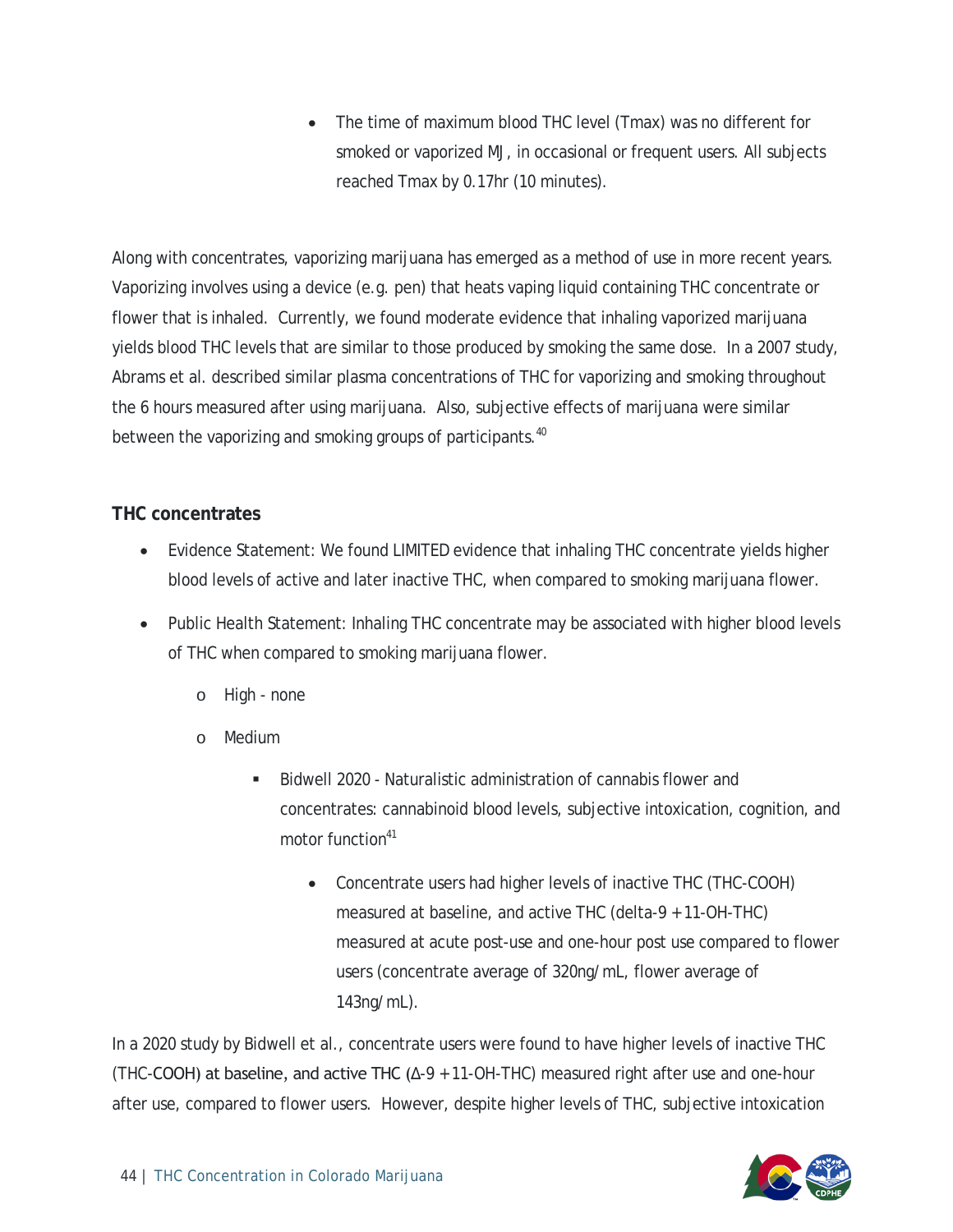levels were not significantly different between flower and concentrate groups. They also measured for neurobehavioral impairment differences between concentrate and flower users, such as verbal recall memory, working memory, and balance. Performance on measures of verbal memory and balance worsened with acute use of marijuana. However, no differences were observed across other cognitive measures and, despite blood levels differences, no effect of marijuana type was observed.<sup>41</sup> More research is needed to evaluate how THC blood levels correlate with health effects, but this provides an interesting perspective on how THC blood levels coincide with subjective effects of marijuana. THC blood levels are an especially important measurement when discussing motor vehicle crash risk.

#### <span id="page-45-0"></span>**THC concentrates**

#### <span id="page-45-1"></span>**Dependence**

- Evidence Statement: We found INSUFFICIENT evidence to determine whether or not individuals who use THC concentrates are more likely to report symptoms of cannabis use disorder than those who use only non-concentrate marijuana products.
- Public Health Statement: No public health statement at this time.
	- o High none
	- o Medium none
	- $\circ$  Low
		- **Loflin 2014 A new method of cannabis ingestion: the dangers of dabs?**<sup>42</sup>
			- Adults perceive flower cannabis use as safer overall compared to dabbing (significance found).
			- Dab users report significant increases in withdrawal and tolerance compared to flower users.
			- Users do not experience more negative consequences or accidents (burns/fires) due to their dabbing use (no significance found).
		- Meier 2017 Associations between butane hash oil use and cannabis-related problems<sup>43</sup>

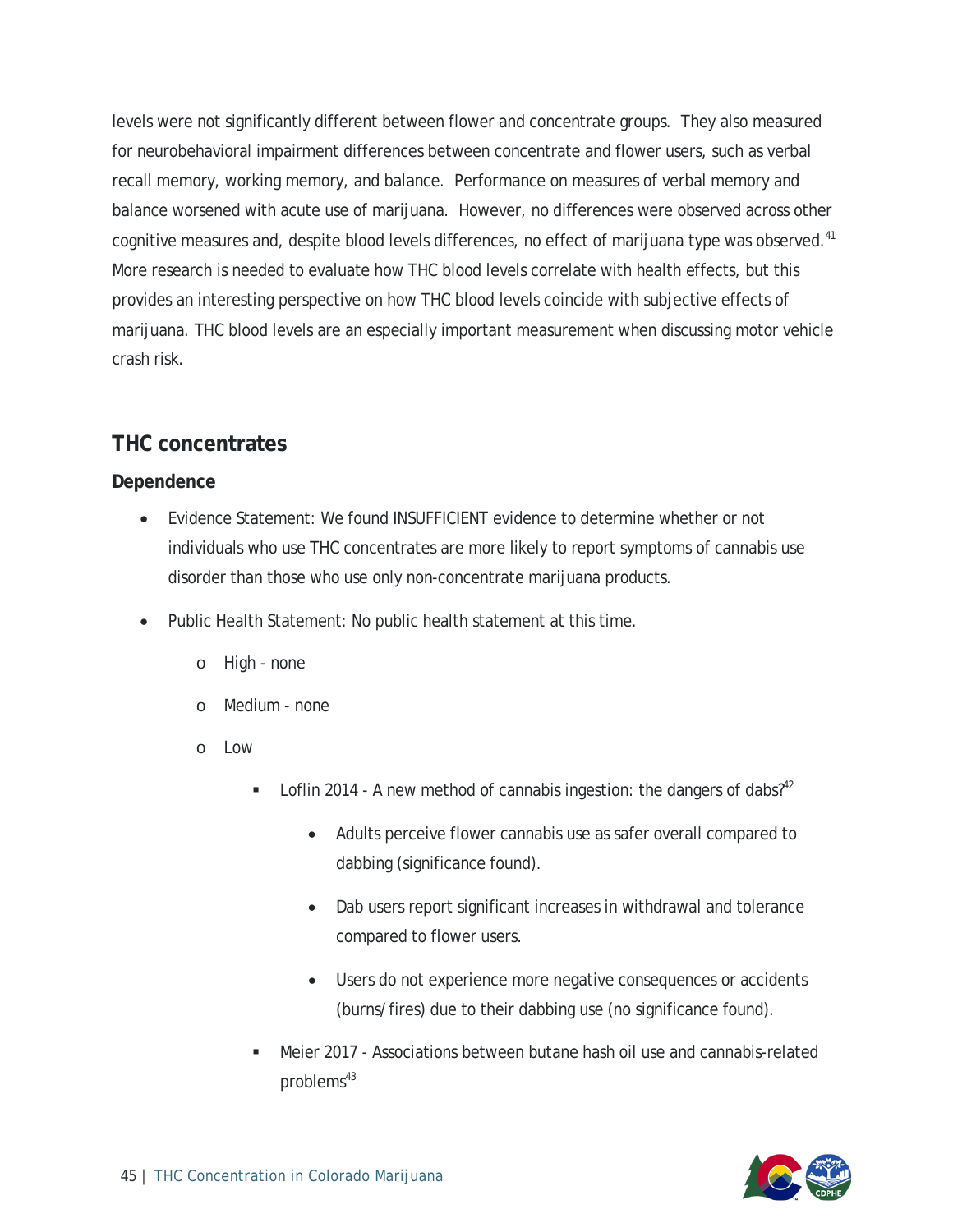• College students who used butane hash oil (dab, wax, shatter, budder, etc.) had higher scores for physical dependence than those who used other types of marijuana and did not use BHO.

Another important aspect of health related to marijuana use is dependence or symptoms of cannabis use disorder. Currently, evidence available is insufficient to make a determination on whether or not use of THC concentrates (high % THC) marijuana products are associated with a higher likelihood of experiencing reporting symptoms of cannabis use disorder. Two studies explored this relationship, and did find an association, but more evidence is needed to strengthen this connection. Loflin & Earleywine (2014) explored concentrates, or dabs, (high % THC) through a self-report survey. Adult users reported perceiving flower marijuana use as a safer overall product than concentrates, even though users did not report experiencing more problems or accidents due to dabbing. However, withdrawal and tolerance effects were significantly increased according to self-report from THC concentrate users, when compared to flower marijuana.<sup>42</sup> In support of this, a 2017 study by Meier, found those who used Butane Hash Oil (BHO) were more likely to receive high scores for physical dependence to marijuana than people who used other types of marijuana, and did not use BHO.<sup>43</sup>

#### <span id="page-46-0"></span>**Acute health effects**

- Evidence Statement: While there have been multiple reports of severe adverse health effects requiring hospitalization following the use of THC concentrates, we found INSUFFICIENT evidence to determine whether or not the use of THC concentrates is more likely to result in adverse acute health effects than the use of other types of marijuana.
- Public Health Statement: No public health statement at this time.
	- o High none
	- o Medium none
	- o Low
		- Chan 2017 User characteristics and effect profile of Butane Hash Oil: an extremely high concentration cannabis concentrate<sup>44</sup>
			- Higher depression and number of other substances used (BHO > high THC concentration cannabis > cannabis use with no BHO or high THC concentration cannabis).

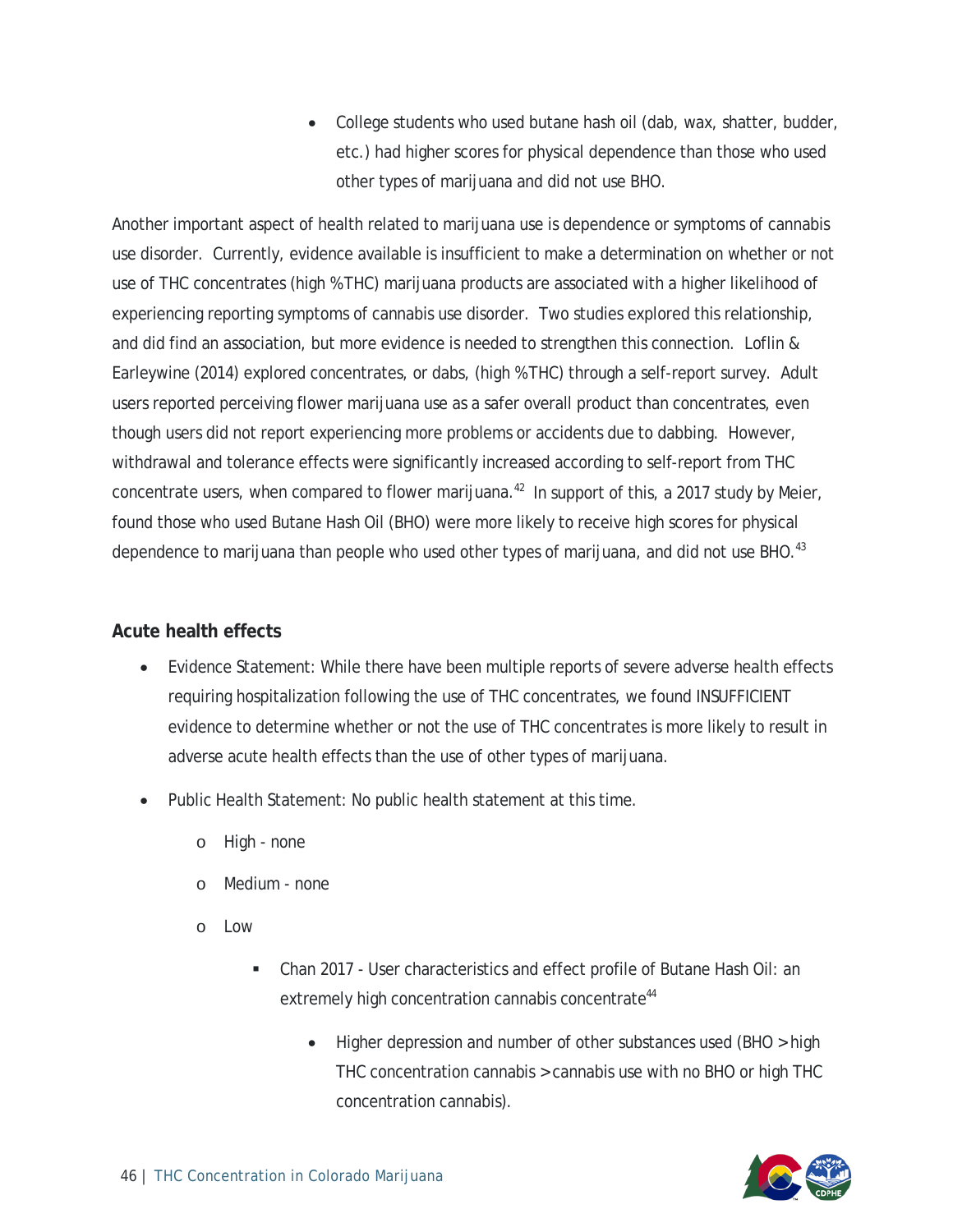- o Case series/report
	- McMahon 2016 Severe pneumonitis after inhalation of BHO<sup>45</sup>
		- One case of severe pneumonitis requiring intubation.
	- Pierre 2016 Cannabis-induced psychosis associated with high potency "wax dabs".46
		- Two cases of severe paranoia resulting in psychiatric hospitalization.
	- Schneberk 2015 Hot wax<sup>47</sup>
		- One case of severe paranoia and injury after jumping from a moving car.

While there have been no formal studies conducted on the subject, there have been case reports of severe adverse acute health effects after the use of THC concentrates. However, these few case studies provide overall insufficient evidence to determine if using this type of marijuana product is more likely than other types of marijuana to result in adverse acute health effects. A 2017 study by Chan et al., defined user profiles of BHO, a type of concentrate THC product, compared to users of other products. They found higher depression and number of other substances used among BHO users.<sup>44</sup> Other case reports have described people experiencing severe paranoia resulting in psychiatric hospitalization after using BHO and one case of severe pneumonitis.

#### <span id="page-47-0"></span>**Preparation and device failure leading to burn injury**

- Evidence Statement: Numerous cases reported show that home butane extraction of hash oil [a type of marijuana concentrate] has resulted in severe burns requiring hospitalization.
- Public Health Statement: Extracting hash oil yourself with flammable substances can cause severe burns requiring hospitalization.
	- $\circ$  7 case reports/series with numerous individual cases included ( $N = 163$ , total assuming no overlap)<sup>50-56</sup>
- Evidence Statement: Numerous cases reported show that electronic vaporizing devices have failed (exploded), resulting in cases of trauma and burn injury.

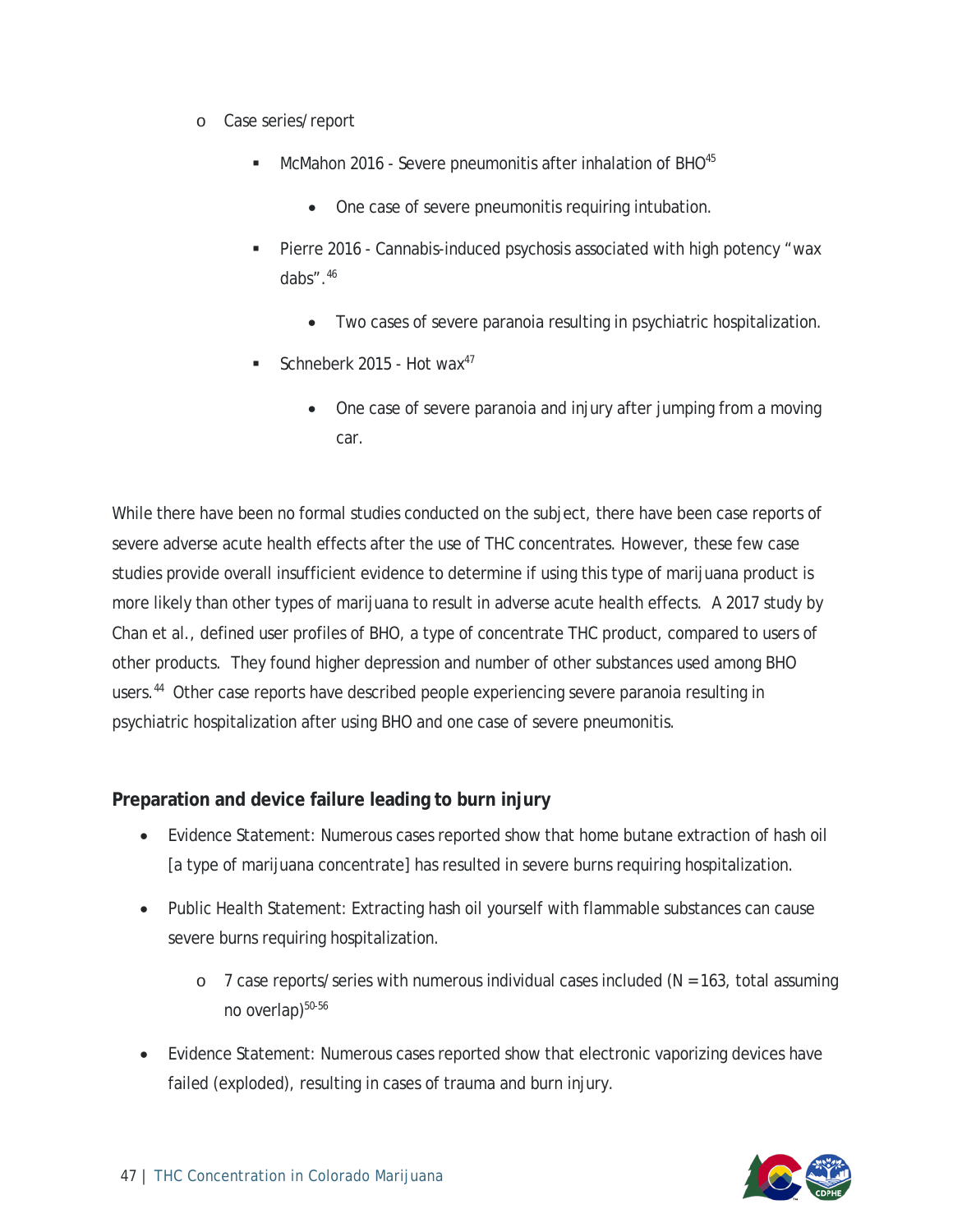- Public Health Statement: Electronic smoking or vaporizing devices can explode, causing serious injury.
	- $\circ$  2 case reports/series (N = 4, no overlap, 2 cases involving burns while device not in use, 2 cases involve trauma resulting from explosion while in use)<sup>57,58</sup>

When discussing products with high THC concentration, such as concentrates or "dabs," it is important to mention potential injuries related to the equipment or devices required to consume THC concentrate and home-production of THC concentrate. Stogner and Miller (2015) stated harms of dabbing, or using concentrate THC products, include using a butane torch and the higher temperature of heat required to vaporize this specific type of marijuana product.<sup>48</sup> Additionally, numerous case reports have shown that conducting home butane extraction of hash oil (a type of marijuana concentrate) has resulted in burns severe enough to require hospitalization. There have also been many case reports that have shown electronic smoking devices (one method of concentrate use) have failed or exploded, resulting in trauma and burn injury. As with any type of substance use, we cannot ignore the physical or traumatic injuries that may result from equipment or devices when using or attempting to produce these concentrated products.

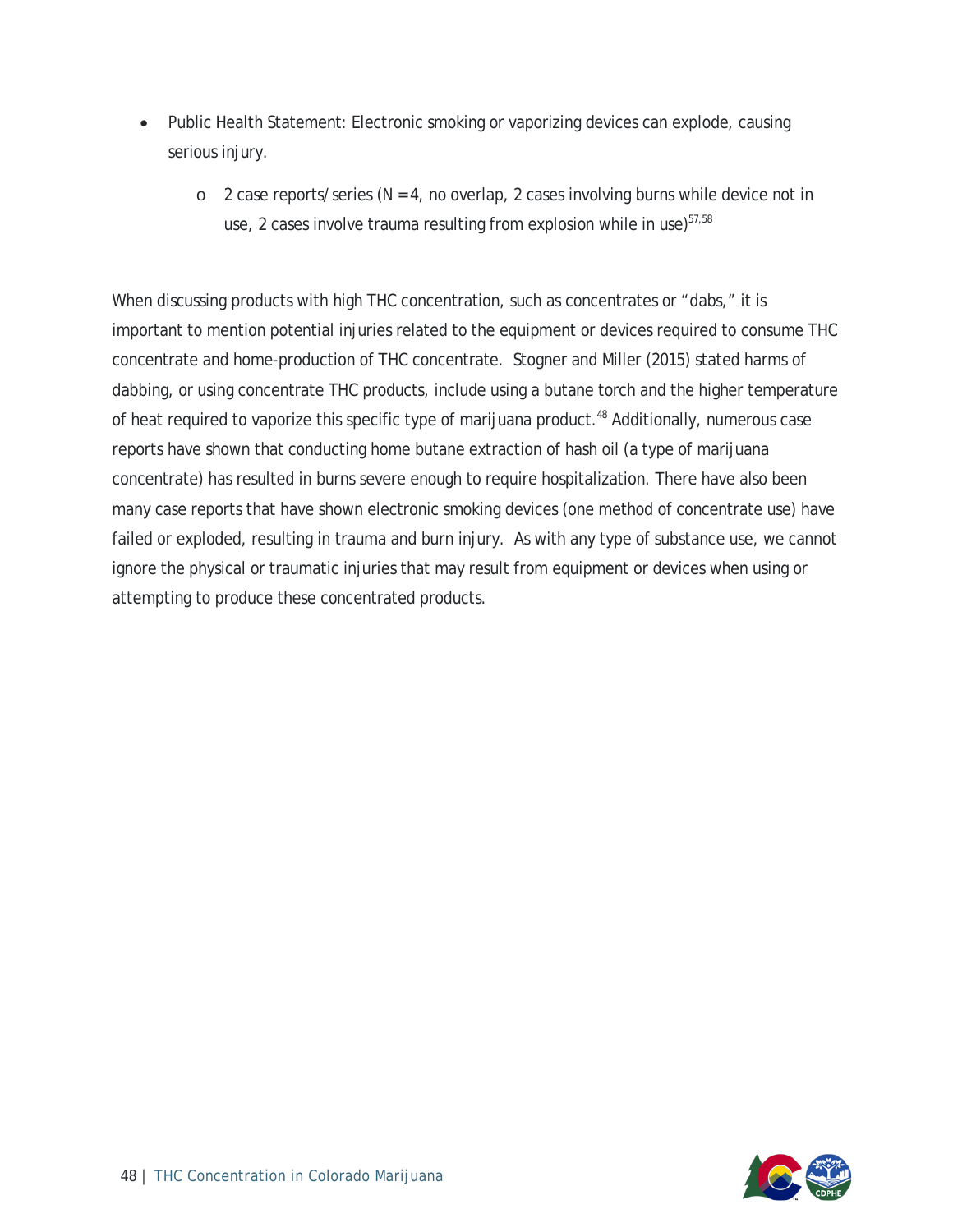### <span id="page-49-0"></span>**Discussion and recommendations**

Six years after retail marijuana was legalized in Colorado it is apparent that progress has occurred quicker in the marijuana industry than in science. The sheer quantity and variety of marijuana products available on the retail market place is proof of this rapid advancement. In contrast, few studies have been conducted that examine the impact different product types with differing THC concentrations have on human health. Our search of the peer-reviewed literature was encompassing of all health topics and all marijuana product types. However our most recent search did not yield results in the health topics areas of pregnancy and breastfeeding, cardiovascular effects, cancer, gastrointestinal effects, reproductive health effects, respiratory effects, or second and third-hand smoke/aerosol exposure. The lack of evidence in these areas paired with the little evidence that was found in other topics of interest limits our ability to assess the full health impact of these products at this time. Though it is clear that use of products with high concentrations of THC are associated with higher rates of psychiatric disorders, such as schizophrenia, psychosis, and generalized anxiety disorder.

CDPHE and the Retail Marijuana Public Health Advisory Committee acknowledge and share concern about the health and safety of the consumption of highly concentrated THC products available in Colorado. In effort to better address these concerns we make the following recommendations;

#### <span id="page-49-1"></span>**Education**

- $\triangleright$  Increase awareness, education and understanding of THC concentration.
- $\triangleright$  Increase adult consumer awareness and education about the risks of mental health effects from using marijuana products with high THC concentration.
- Increase adolescent and young adult prevention efforts with emphasis on the risk of developing future mental health symptoms and/or disorders from using products with high THC concentration and/or with more frequent marijuana use.
- $\triangleright$  Encourage use of the term THC concentration in place of potency.
- $\triangleright$  Increase clinician and local public health knowledge on the importance of collecting information on marijuana product type and THC content (% or mg THC).

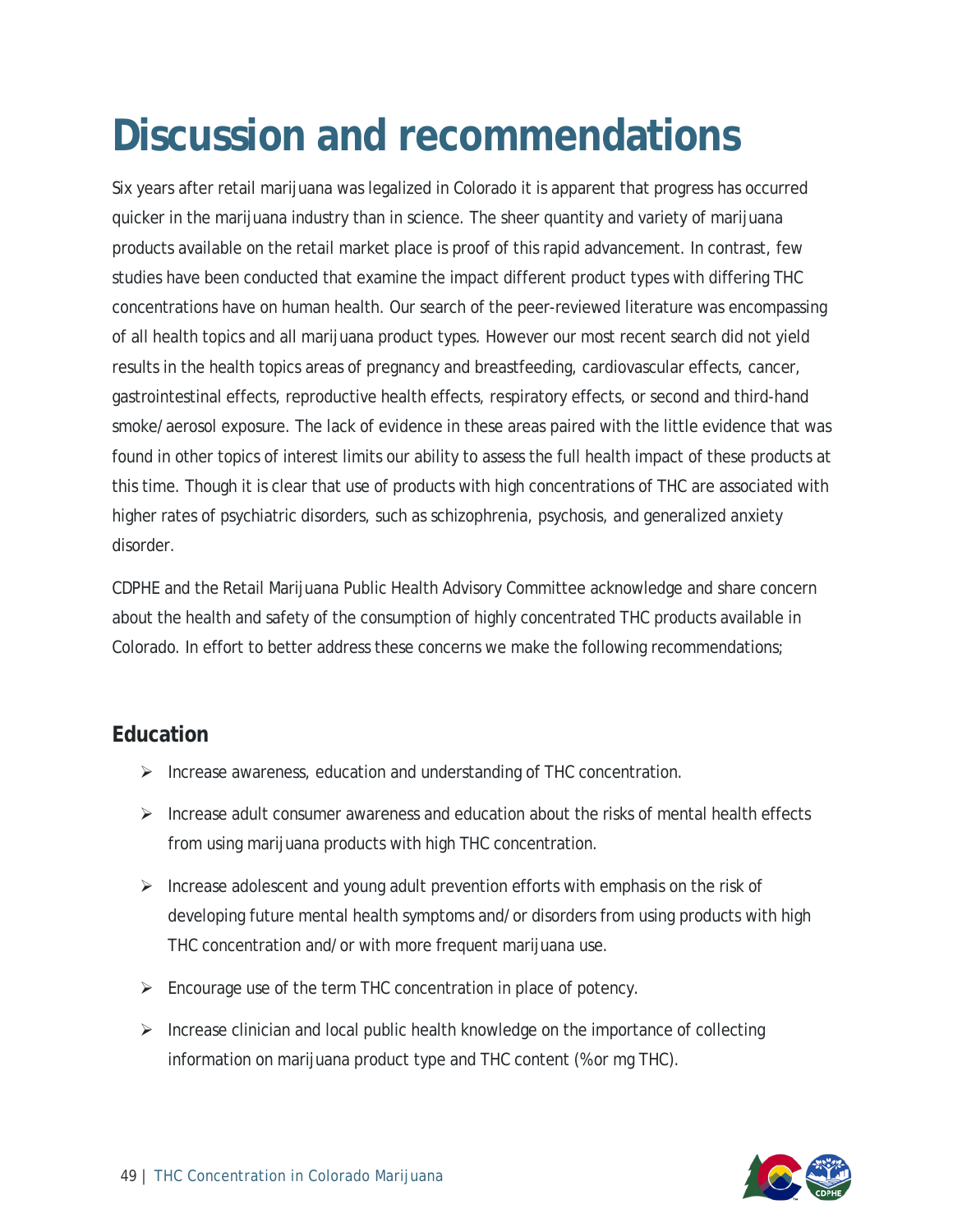#### <span id="page-50-0"></span>**Research**

Prioritize public health research in the follow areas concerning THC concentration;

- $\triangleright$  Investigate the relationship between mental health effects and THC concentration, dose and frequency of use.
- $\triangleright$  Further investigate how varying THC concentration of different marijuana products affects THC blood levels, subsequent intoxication, and health.
- $\triangleright$  Investigate acute health effects related to marijuana use and document the marijuana products involved and THC concentration.
- $\triangleright$  Encourage research studies that utilize products from Colorado with varying THC concentration.
- $\triangleright$  Determine thresholds for what should be considered low and high THC concentrations.

#### <span id="page-50-1"></span>**Surveillance**

- $\triangleright$  Continue surveillance efforts surrounding adolescent and young adult use of marijuana products containing high THC concentration.
- $\triangleright$  Improve data by collecting information on marijuana product type and THC content (% or mg) THC) and encourage healthcare systems and providers to collect this information.
- $\triangleright$  Develop and validate survey questions that can be used to inform on three key areas; product type, THC content (% or mg THC), and number of times used per day.
- $\triangleright$  Monitor rates of adverse events stratified by product type.
- $\triangleright$  Monitor THC concentration among marijuana products available on the regulated retail market in Colorado.

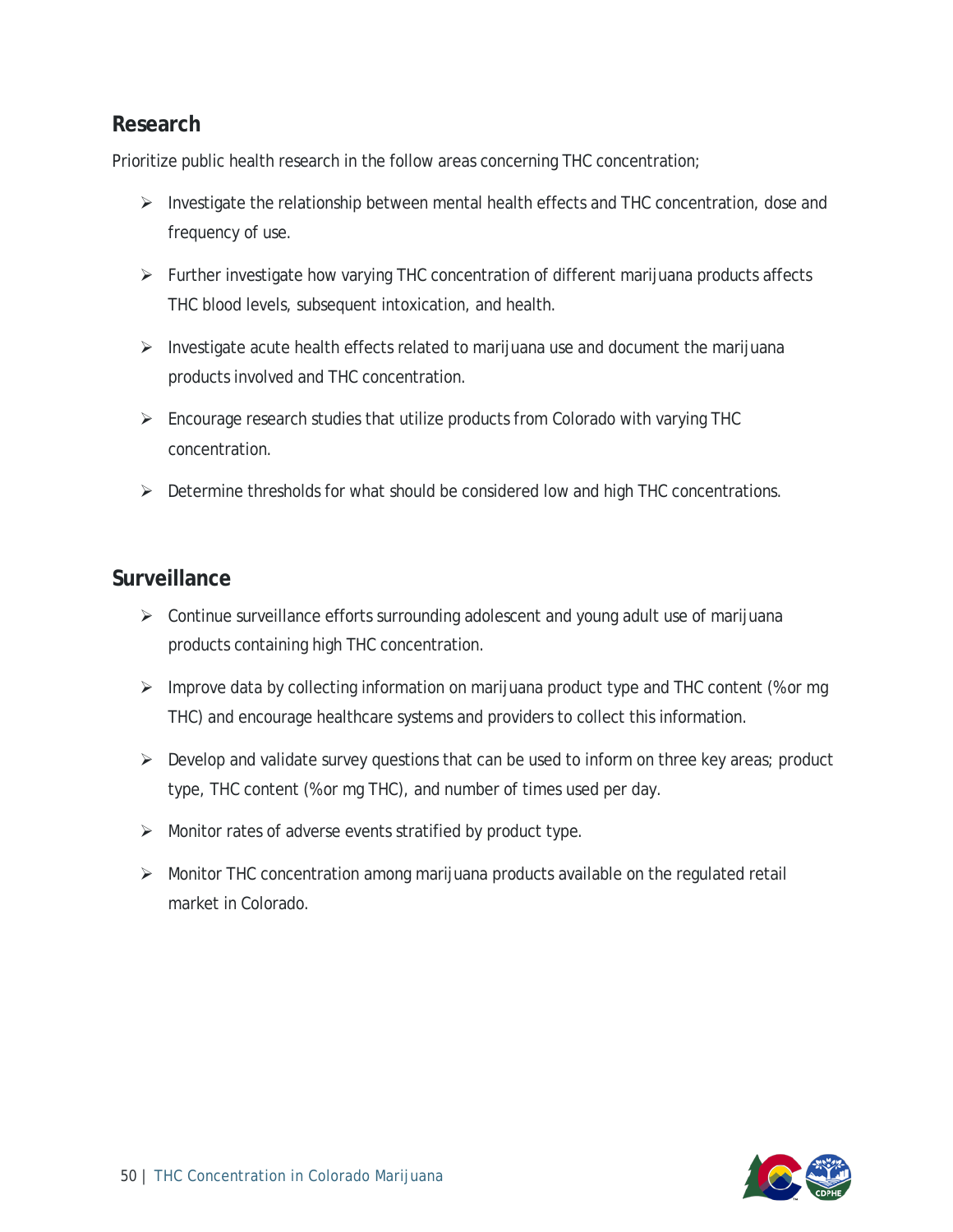## <span id="page-51-0"></span>**Conclusion**

In Colorado, almost all retail marijuana products contain high THC concentration, rarely containing less than 10% THC. Evidence is moderate to strong concerning THC concentration and the association with mental health effects in adolescents, young adults and adults. When examining specific types of marijuana products and the impact on blood THC levels, the evidence is strong for marijuana flower, moderate for both edibles and vaporized products and limited for THC concentrate products. Specific to THC concentrate products, evidence is insufficient when examining the association to dependence and acute health effects. Our ability to make unbiased, evidence-based statements on the potential health effects of marijuana products containing high THC concentration is limited until further scientific research can be conducted and the evidence shared or published. Therefore, in the best interest of public health, we suggest funding research to answer these questions. We will diligently continue to monitor the scientific literature, conduct surveillance activities, and update our statements and recommendations as more evidence becomes available.

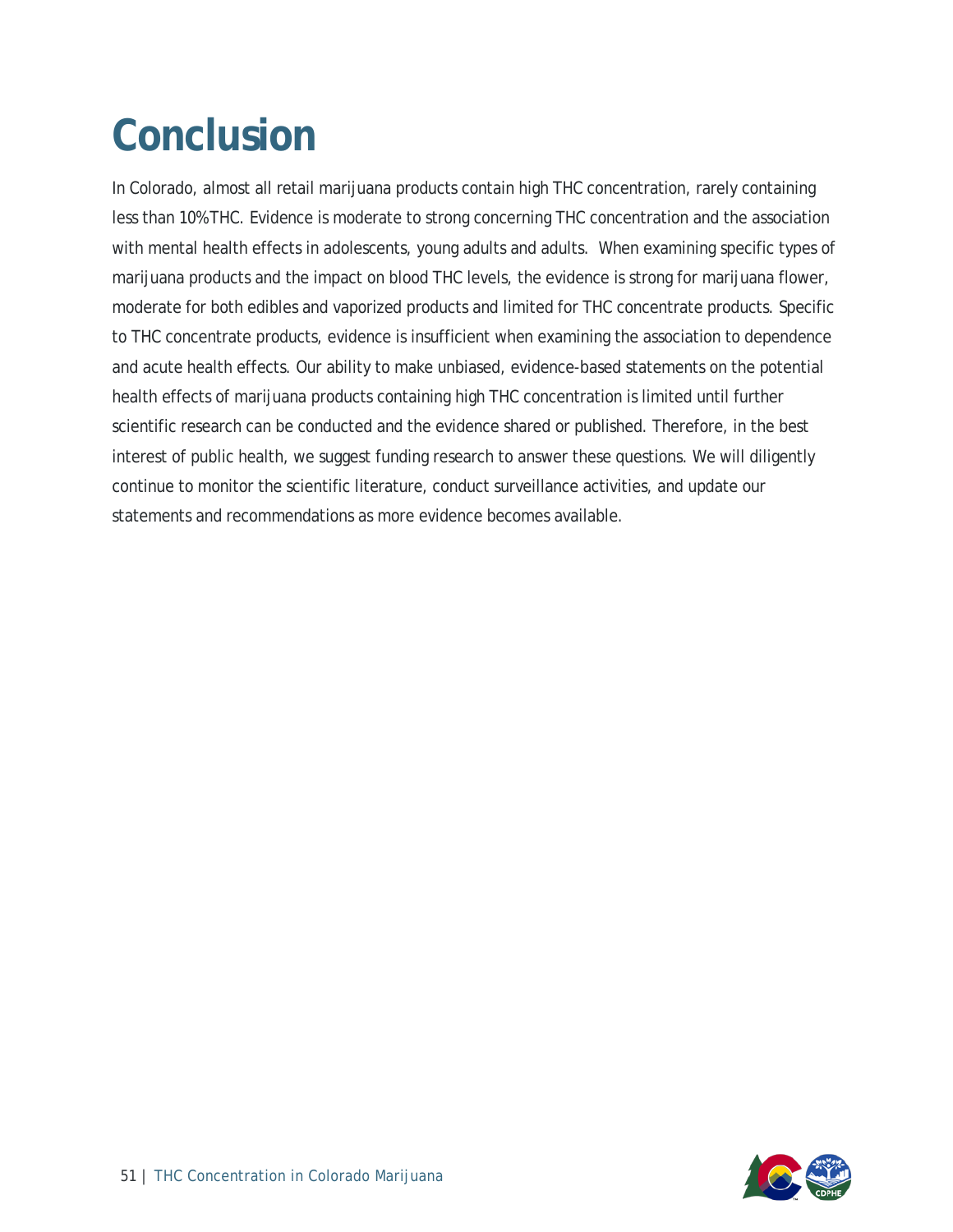### <span id="page-52-0"></span>**Authors and contributors**

<span id="page-52-2"></span><span id="page-52-1"></span>**Colorado Department of Public Health and Environment Marijuana Health Monitoring Program** Richard Holdman, MD, MPH DeLayna Goulding, MPH Elyse Contreras, MPH

#### <span id="page-52-3"></span>**Retail Marijuana Public Health Advisory Committee**

Shireen Banerji, PharmD, DABAT, Rocky Mountain Poison and Drug Safety Center

Laura Borgelt, PharmD, University of Colorado Anschutz

Ashley Brooks-Russell, PhD, MPH, Colorado School of Public Health

Russell Bowler, MD, PhD, National Jewish Health & University of Colorado Anschutz

Christopher Domen, PhD, University of Colorado Anschutz

Rebecca Helfand, PhD, Western Interstate Commission for Higher Education

Heather Krug, MS, Colorado Department of Public Health and Environment

Sharon Langendoerfer, MD, Denver Health Medical Center (retired)

Andrew Monte, MD, PhD, University of Colorado Anschutz & Rocky Mountain Poison and Drug Safety **Center** 

Judith Shlay, MD, MSPH, Denver Public Health

Scott Simpson, MD, MPH, Denver Health Medical Center & University of Colorado Anschutz

Libby Stuyt, MD, Pueblo Community Health Center & University of Colorado Health Sciences Center Colorado Springs

George Sam Wang, MD, University of Colorado Anschutz, The Children's Hospital Colorado & Rocky Mountain Poison and Drug Safety Center

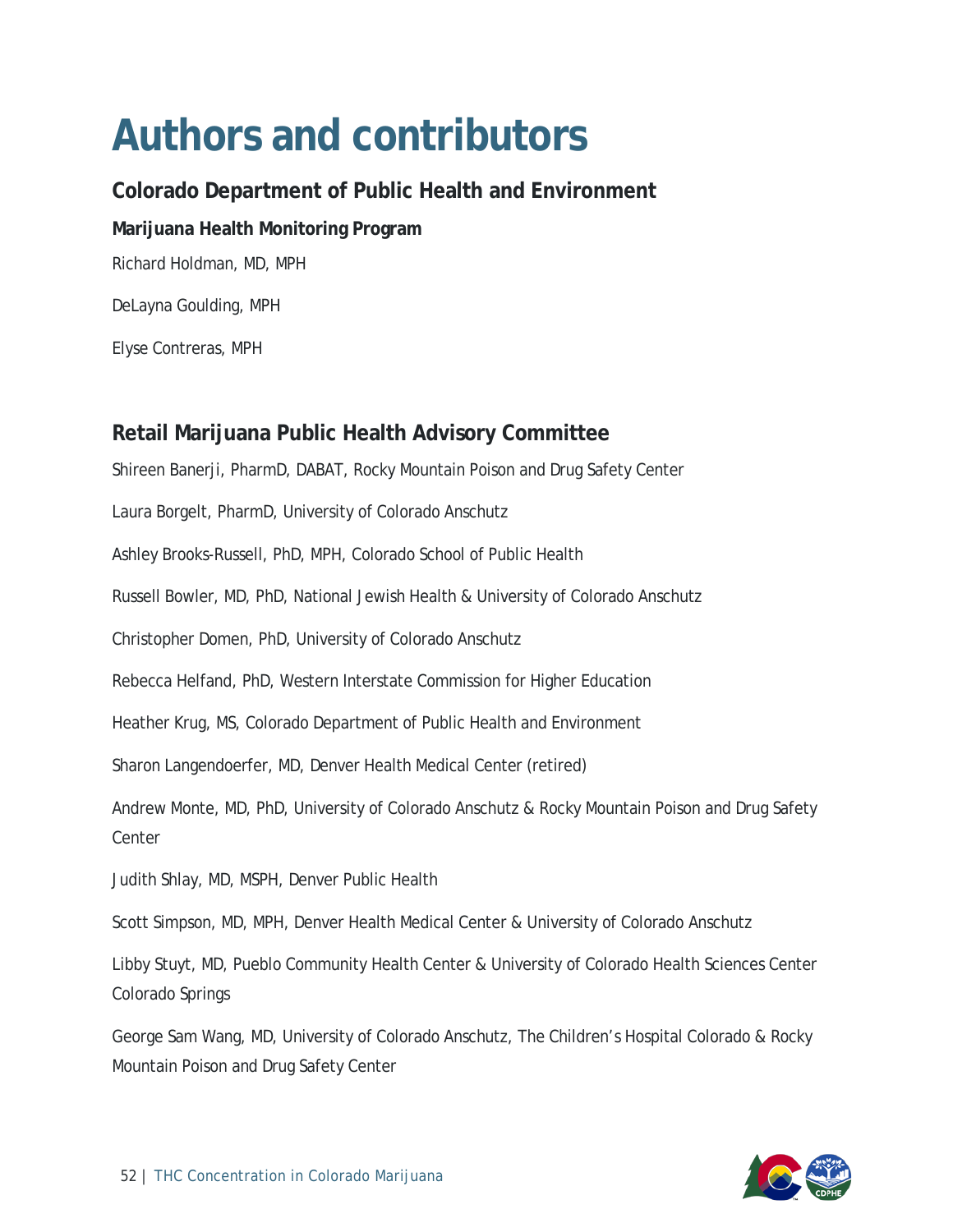### <span id="page-53-0"></span>**References**

- 1. S.B. 19-207, (CO 2019). *FY 2019-20 Long Bill*, [https://leg.colorado.gov/bills/sb19-207.](https://leg.colorado.gov/bills/sb19-207)
- 2. Pelikan EW. Glossary of Terms and Symbols Used in Pharmacology. 2004. Accessed July 21, 2020.
- 3. CO Const. amend. 20 art. XVIII §14. [https://www.colorado.gov/pacific/sites/default/files/CHEIS\\_MMJ\\_Colorado-](https://www.colorado.gov/pacific/sites/default/files/CHEIS_MMJ_Colorado-Constitution-Article-XVIII.pdf)[Constitution-Article-XVIII.pdf.](https://www.colorado.gov/pacific/sites/default/files/CHEIS_MMJ_Colorado-Constitution-Article-XVIII.pdf)
- 4. Denver Post. Amendment 64 Legalize Marijuana Election Results. 2017; [http://data.denverpost.com/election/results/amendment/2012/64-legalize](http://data.denverpost.com/election/results/amendment/2012/64-legalize-marijuana/)[marijuana/.](http://data.denverpost.com/election/results/amendment/2012/64-legalize-marijuana/) Accessed May 2, 2019, [http://data.denverpost.com/election/results/amendment/2012/64-legalize](http://data.denverpost.com/election/results/amendment/2012/64-legalize-marijuana/)[marijuana/.](http://data.denverpost.com/election/results/amendment/2012/64-legalize-marijuana/)
- 5. CO Const. amend. 64 art. XVIII §16 [https://www.colorado.gov/pacific/sites/default/files/Section%2016%20-](https://www.colorado.gov/pacific/sites/default/files/Section%2016%20-%20%20Retail.pdf) [%20%20Retail.pdf.](https://www.colorado.gov/pacific/sites/default/files/Section%2016%20-%20%20Retail.pdf)
- 6. Colo. Rev. Stat. § 25-1.5-110. [http://www.lexisnexis.com/hottopics/colorado/?app=00075&view=full&interface=1&d](http://www.lexisnexis.com/hottopics/colorado/?app=00075&view=full&interface=1&docinfo=off&searchtype=get&search=C.R.S.+25-1.5-110) [ocinfo=off&searchtype=get&search=C.R.S.+25-1.5-110.](http://www.lexisnexis.com/hottopics/colorado/?app=00075&view=full&interface=1&docinfo=off&searchtype=get&search=C.R.S.+25-1.5-110)
- 7. Marijuana Enforcement Division Permanent Rules Related to the Colorado Retail Marijuana Code, C.C.R. § 212-3 (2020). [https://www.sos.state.co.us/CCR/GenerateRulePdf.do?ruleVersionId=8439&fileName=](https://www.sos.state.co.us/CCR/GenerateRulePdf.do?ruleVersionId=8439&fileName=1%20CCR%20212-3) [1%20CCR%20212-3.](https://www.sos.state.co.us/CCR/GenerateRulePdf.do?ruleVersionId=8439&fileName=1%20CCR%20212-3)
- 8. Lambert DM, Fowler CJ. The endocannabinoid system: drug targets, lead compounds, and potential therapeutic applications. *J Med Chem.* 2005;48(16):5059-5087.
- 9. Jikomes N, Zoorob M. The Cannabinoid Content of Legal Cannabis in Washington State Varies Systematically Across Testing Facilities and Popular Consumer Products. *Sci Rep.* 2018;8(1):4519.
- 10. Colorado Department of Revenue. *Market Size and Demand for Marijuana in Colorado 2017 Market Update.* 2018.
- 11. Marijuana Plant Material Available from the NIDA Drug Supply Program. 2020.
- 12. Cash MC, Cunnane K, Fan C, Romero-Sandoval EA. Mapping cannabis potency in medical and recreational programs in the United States. *PLoS One.*  2020;15(3):e0230167.
- 13. What are Cannabis Concentrates? n.d.

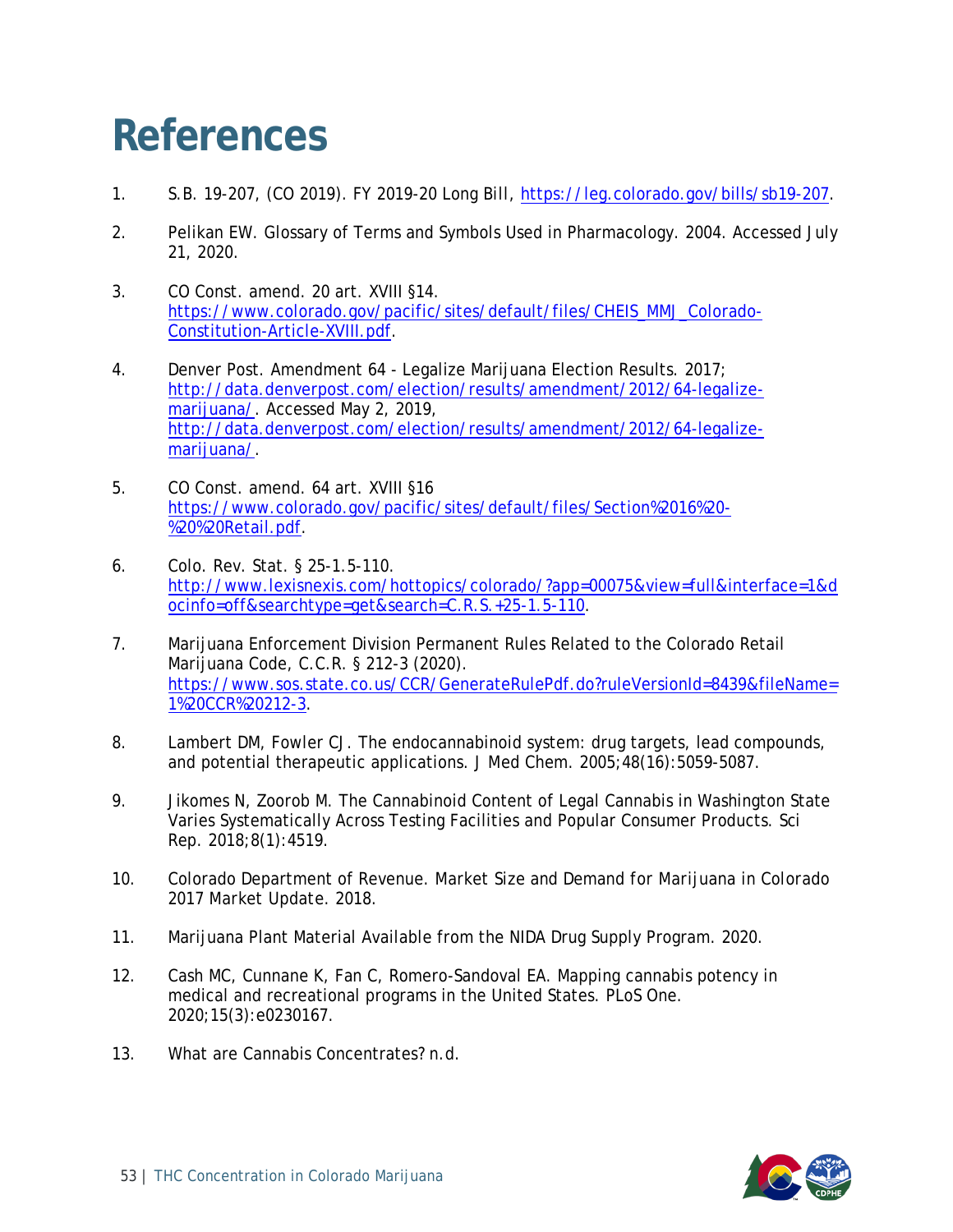- 14. Marijuana Enforcement Division Permanent Rules Related to the Colorado Retail Marijuana Code, C.C.R. § 212-2 (2013). [https://www.colorado.gov/pacific/sites/default/files/Retail%20Marijuana%20Rules%20](https://www.colorado.gov/pacific/sites/default/files/Retail%20Marijuana%20Rules%20through%2001302015.pdf) [through%2001302015.pdf.](https://www.colorado.gov/pacific/sites/default/files/Retail%20Marijuana%20Rules%20through%2001302015.pdf)
- 15. Heard K, Marlin MB, Nappe T, Hoyte CO. Common marijuana-related cases encountered in the emergency department. *Am J Health Syst Pharm.*  2017;74(22):1904-1908.
- 16. Wang GS, Le Lait MC, Deakyne SJ, Bronstein AC, Bajaj L, Roosevelt G. Unintentional Pediatric Exposures to Marijuana in Colorado, 2009-2015. *JAMA Pediatr.*  2016;170(9):e160971.
- 17. Cascini F, Aiello C, Di Tanna G. Increasing delta-9-tetrahydrocannabinol (Δ-9-THC) content in herbal cannabis over time: systematic review and meta-analysis. *Curr Drug Abuse Rev.* 2012;5(1):32-40.
- 18. ElSohly MA, Mehmedic Z, Foster S, Gon C, Chandra S, Church JC. Changes in Cannabis Potency Over the Last 2 Decades (1995-2014): Analysis of Current Data in the United States. *Biol Psychiatry.* 2016;79(7):613-619.
- 19. Chandra S, Radwan MM, Majumdar CG, Church JC, Freeman TP, ElSohly MA. New trends in cannabis potency in USA and Europe during the last decade (2008-2017). *Eur Arch Psychiatry Clin Neurosci.* 2019;269(1):5-15.
- 20. Hines LA, Freeman TP, Gage SH, et al. Association of High-Potency Cannabis Use With Mental Health and Substance Use in Adolescence. *JAMA Psychiatry.*  2020;10.1001/jamapsychiatry.2020.1035.
- 21. Cinnamon Bidwell L, YorkWilliams SL, Mueller RL, Bryan AD, Hutchison KE. Exploring cannabis concentrates on the legal market: User profiles, product strength, and health-related outcomes. *Addict Behav Rep.* 2018;8:102-106.
- 22. Di Forti M, Marconi A, Carra E, et al. Proportion of patients in south London with firstepisode psychosis attributable to use of high potency cannabis: a case-control study. *Lancet Psychiatry.* 2015;2(3):233-238.
- 23. Di Forti M, Quattrone D, Freeman TP, et al. The contribution of cannabis use to variation in the incidence of psychotic disorder across Europe (EU-GEI): a multicentre case-control study. *Lancet Psychiatry.* 2019;6(5):427-436.
- 24. Sideli L, Fisher HL, Murray RM, et al. Interaction between cannabis consumption and childhood abuse in psychotic disorders: preliminary findings on the role of different patterns of cannabis use. *Early Interv Psychiatry.* 2015;10.1111/eip.12285.
- 25. D'Souza DC, Perry E, MacDougall L, et al. The psychotomimetic effects of intravenous delta-9-tetrahydrocannabinol in healthy individuals: implications for psychosis. *Neuropsychopharmacology.* 2004;29(8):1558-1572.

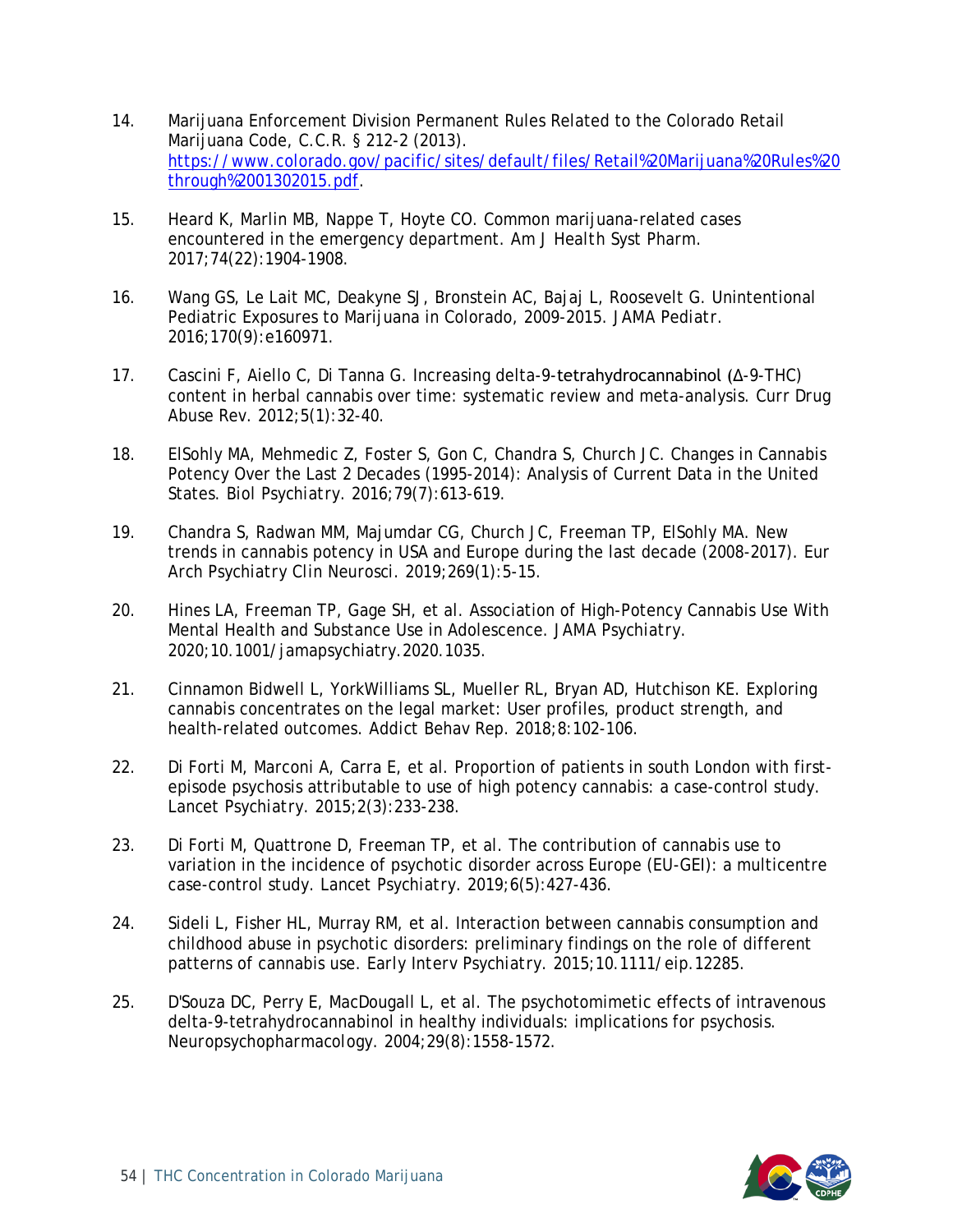- 26. Barrington-Trimis JL, Cho J, Ewusi-Boisvert E, et al. Risk of Persistence and Progression of Use of 5 Cannabis Products After Experimentation Among Adolescents. *JAMA Netw Open.* 2020;3(1):e1919792.
- 27. Spindle TR, Cone EJ, Schlienz NJ, et al. Acute Pharmacokinetic Profile of Smoked and Vaporized Cannabis in Human Blood and Oral Fluid. *J Anal Toxicol.* 2019;43(4):233- 258.
- 28. Schwilke EW, Karschner EL, Lowe RH, et al. Intra- and intersubject whole blood/plasma cannabinoid ratios determined by 2-dimensional, electron impact GC-MS with cryofocusing. *Clin Chem.* 2009;55(6):1188-1195.
- 29. Berghaus G, Sticht G, Grellner W. *Meta-analysis of empirical studies concerning the effects of medicines and illegal drugs including pharmacokinetics on safe driving.* Center for Traffic Sciences at the University of Wurzburg;2011.
- 30. Ramaekers JG, Moeller MR, van Ruitenbeek P, Theunissen EL, Schneider E, Kauert G. Cognition and motor control as a function of Delta9-THC concentration in serum and oral fluid: limits of impairment. *Drug Alcohol Depend.* 2006;85(2):114-122.
- 31. Huestis MA, Henningfield JE, Cone EJ. Blood cannabinoids. I. Absorption of THC and formation of 11-OH-THC and THCCOOH during and after smoking marijuana. *J Anal Toxicol.* 1992;16(5):276-282.
- 32. Reeve VC, Grant JD, Robertson W, Gillespie HK, Hollister LE. Plasma concentrations of delta-9-tetrahydrocannabinol and impaired motor function. *Drug Alcohol Depend.*  1983;11(2):167-175.
- 33. Lile JA, Kelly TH, Charnigo RJ, Stinchcomb AL, Hays LR. Pharmacokinetic and pharmacodynamic profile of supratherapeutic oral doses of Delta(9) -THC in cannabis users. *J Clin Pharmacol.* 2013;53(7):680-690.
- 34. Menetrey A, Augsburger M, Favrat B, et al. Assessment of driving capability through the use of clinical and psychomotor tests in relation to blood cannabinoids levels following oral administration of 20 mg dronabinol or of a cannabis decoction made with 20 or 60 mg Delta9-THC. *J Anal Toxicol.* 2005;29(5):327-338.
- 35. Vandrey R, Herrmann ES, Mitchell JM, et al. Pharmacokinetic Profile of Oral Cannabis in Humans: Blood and Oral Fluid Disposition and Relation to Pharmacodynamic Outcomes. *J Anal Toxicol.* 2017;41(2):83-99.
- 36. Newmeyer MN, Swortwood MJ, Andersson M, Abulseoud OA, Scheidweiler KB, Huestis MA. Cannabis Edibles: Blood and Oral Fluid Cannabinoid Pharmacokinetics and Evaluation of Oral Fluid Screening Devices for Predicting Delta(9)- Tetrahydrocannabinol in Blood and Oral Fluid following Cannabis Brownie Administration. *Clin Chem.* 2017;63(3):647-662.
- 37. Newmeyer MN, Swortwood MJ, Barnes AJ, Abulseoud OA, Scheidweiler KB, Huestis MA. Free and Glucuronide Whole Blood Cannabinoids' Pharmacokinetics after Controlled Smoked, Vaporized, and Oral Cannabis Administration in Frequent and Occasional

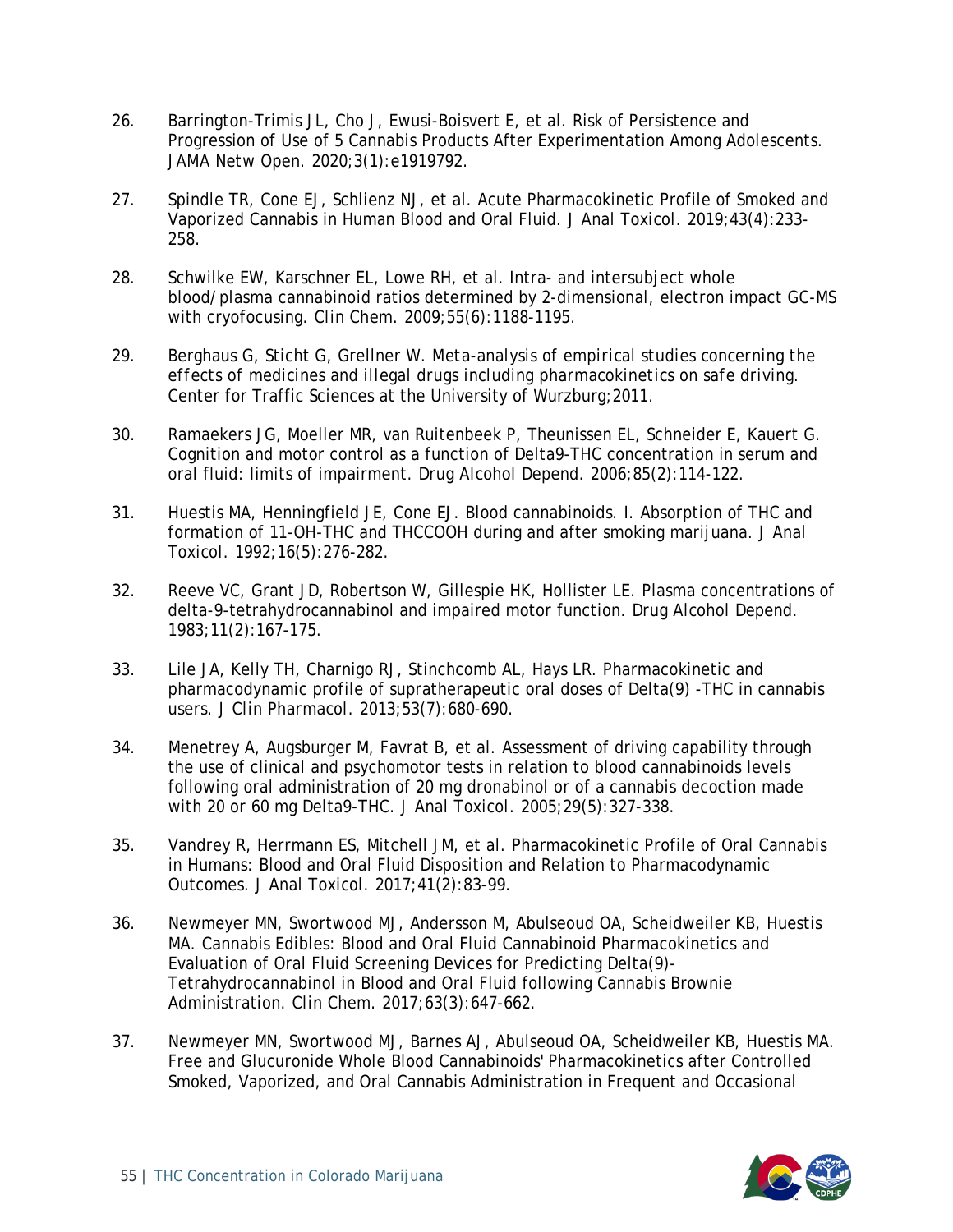Cannabis Users: Identification of Recent Cannabis Intake. *Clin Chem.*  2016;62(12):1579-1592.

- 38. Bosker WM, Kuypers KP, Theunissen EL, et al. Medicinal Delta(9) -tetrahydrocannabinol (dronabinol) impairs on-the-road driving performance of occasional and heavy cannabis users but is not detected in Standard Field Sobriety Tests. *Addiction.*  2012;107(10):1837-1844.
- 39. Curran HV, Brignell C, Fletcher S, Middleton P, Henry J. Cognitive and subjective doseresponse effects of acute oral Delta 9-tetrahydrocannabinol (THC) in infrequent cannabis users. *Psychopharmacology (Berl).* 2002;164(1):61-70.
- 40. Abrams DI, Vizoso HP, Shade SB, Jay C, Kelly ME, Benowitz NL. Vaporization as a smokeless cannabis delivery system: a pilot study. *Clin Pharmacol Ther.*  2007;82(5):572-578.
- 41. Bidwell LC, Ellingson JM, Karoly HC, et al. Association of Naturalistic Administration of Cannabis Flower and Concentrates With Intoxication and Impairment. *JAMA Psychiatry.* 2020;10.1001/jamapsychiatry.2020.0927.
- 42. Loflin M, Earleywine M. A new method of cannabis ingestion: the dangers of dabs? *Addict Behav.* 2014;39(10):1430-1433.
- 43. Meier MH. Associations between butane hash oil use and cannabis-related problems. *Drug Alcohol Depend.* 2017;179:25-31.
- 44. Chan GCK, Hall W, Freeman TP, Ferris J, Kelly AB, Winstock A. User characteristics and effect profile of Butane Hash Oil: An extremely high-potency cannabis concentrate. *Drug Alcohol Depend.* 2017;178:32-38.
- 45. McMahon MJ, Bhatt NA, Stahlmann CG, Philip AI. Severe Pneumonitis after Inhalation of Butane Hash Oil. *Ann Am Thorac Soc.* 2016;13(6):991-992.
- 46. Pierre JM, Gandal M, Son M. Cannabis-induced psychosis associated with high potency "wax dabs". *Schizophr Res.* 2016;172(1-3):211-212.
- 47. Schneberk T, Valenzuela RG, Sterling G, Mallon WK. Hot Wax. *JEMS.* 2015;40(9):44-47, 52.
- 48. Stogner JM, Miller BL. Assessing the Dangers of "Dabbing": Mere Marijuana or Harmful New Trend? *Pediatrics.* 2015;136(1):1-3.
- 49. Monte, A. A., Shelton, S. K., Mills, E., Saben, J., Hopkinson, A., Sonn, B., . . . Abbott, D. (2019). Acute Illness Associated With Cannabis Use, by Route of Exposure: An Observational Study. Ann Intern Med. doi:10.7326/m18-2809
- 50. Bell, C., Slim, J., Flaten, H. K., Lindberg, G., Arek, W., & Monte, A. A. (2015). Butane Hash Oil Burns Associated with Marijuana Liberalization in Colorado. J Med Toxicol, 11(4), 422-425. doi:10.1007/s13181-015-0501-0